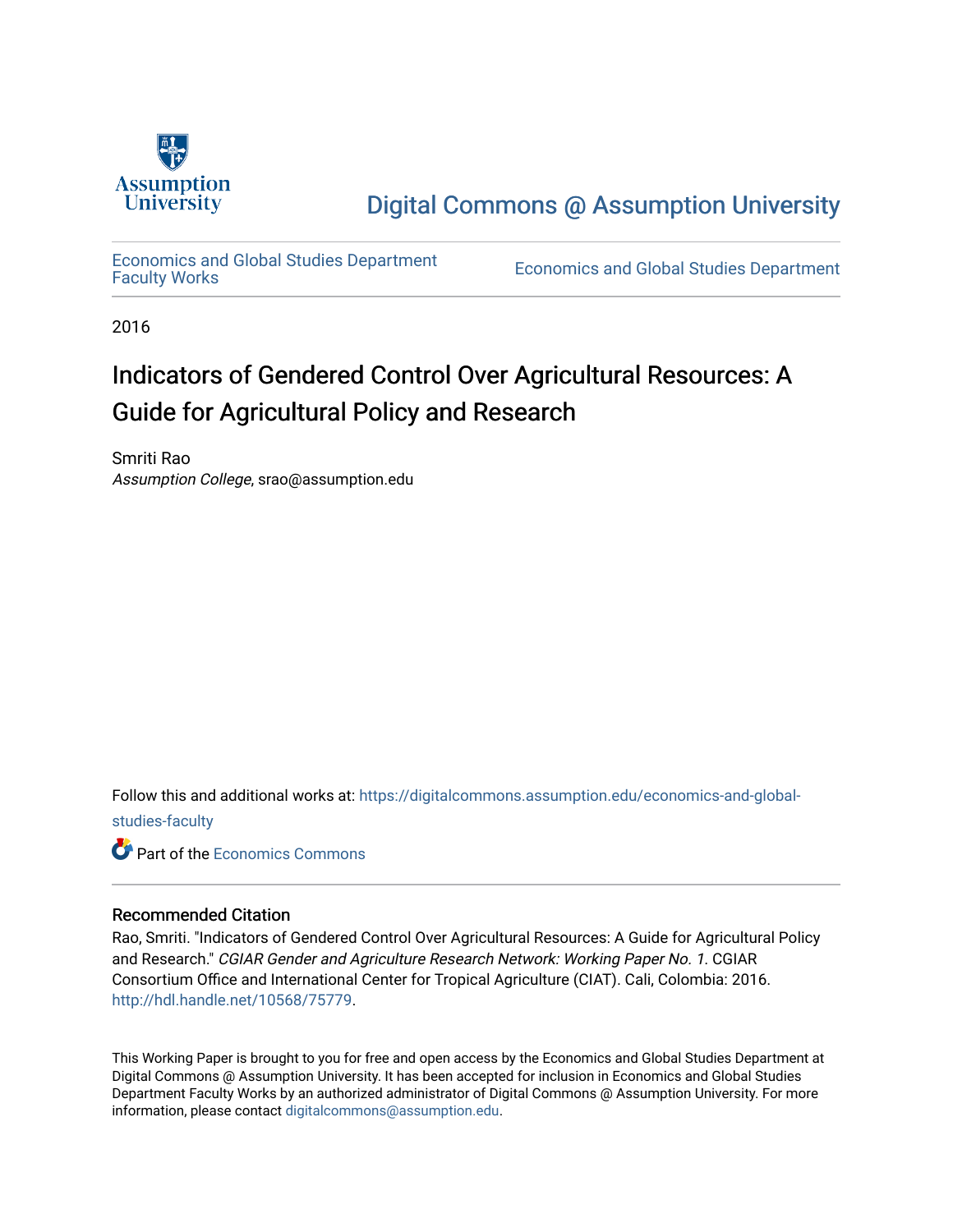# <span id="page-1-0"></span>Acknowledgements

This working paper was prepared for the CGIAR Gender and Agriculture Research Network by Smriti Rao (Associate Professor, Economics and Global Studies, Assumption College, Worcester and Resident Scholar, Brandeis Women's Studies Research Center). The views expressed in this document are solely those of the author and cannot be taken to reflect the official opinions of the CGIAR Gender and Agriculture Research Network. Support was also received from the CGIAR Research Program on Policies, Institutions and Markets (PIM). The author wishes to thank Jacqueline Ashby, Senior Advisor for Gender Research, CGIAR Consortium and Cheryl Doss, Gender Advisor to PIM for their review of this working paper and their extensive and helpful comments on previous versions.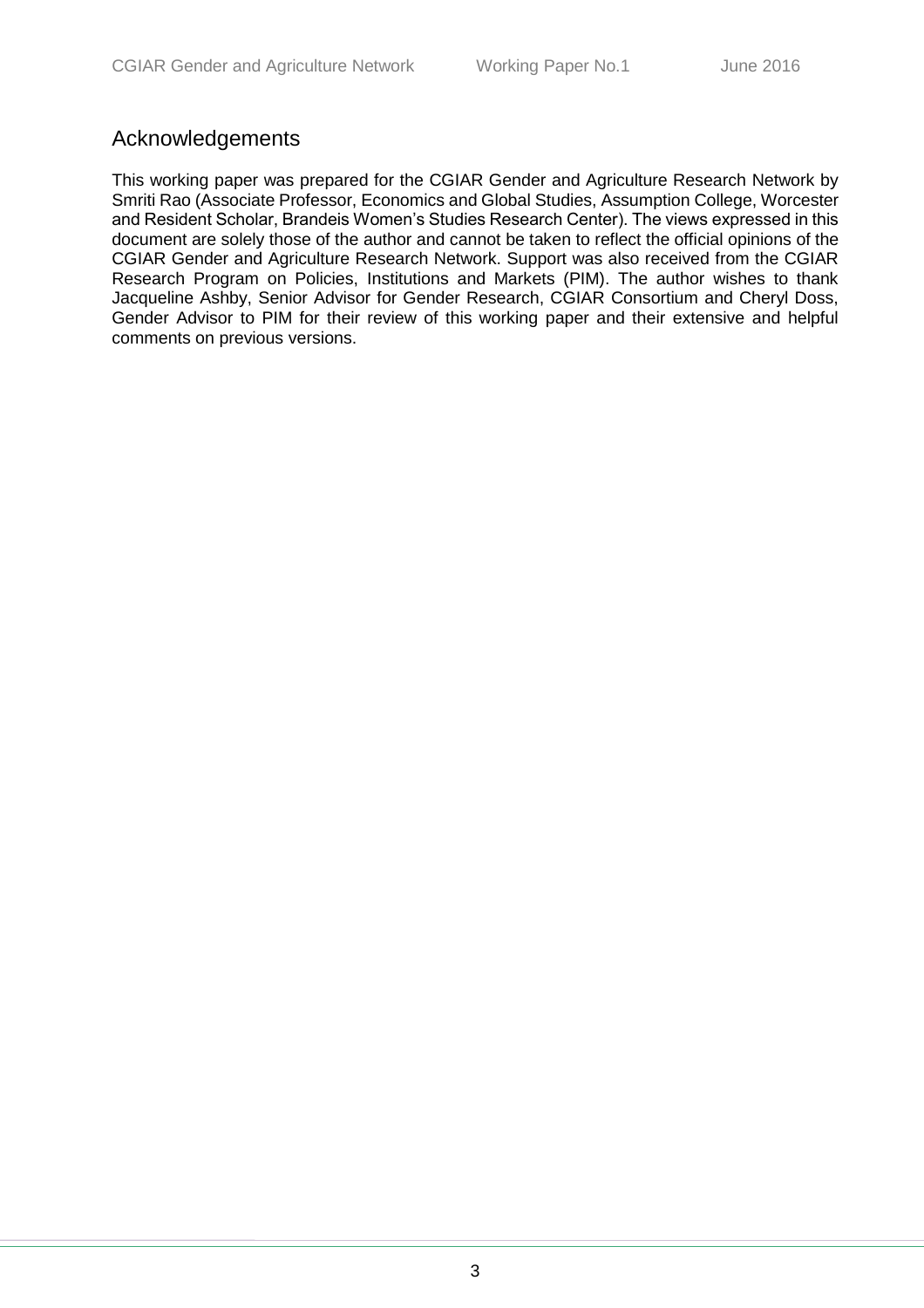# **TABLE OF CONTENTS**

| Box 1. Criteria for evaluating indicators of gender gaps in control over productive resources |  |
|-----------------------------------------------------------------------------------------------|--|
| INDICATORS OF GENDER GAPS IN RESOURCE USE, CONTROL, AND OWNERSHIP 20                          |  |
|                                                                                               |  |
|                                                                                               |  |
|                                                                                               |  |
| Box 2. Recommended indicators for gender gaps related to ownership, use, and control over     |  |
|                                                                                               |  |
| Box 3. Recommended indicators for gender gaps related to use and control over water and       |  |
|                                                                                               |  |
| Box 4. Recommended indicators for gender gaps related to use and control over financial       |  |
|                                                                                               |  |
| Box 5. Recommended indicators for gender gaps related to use and control over labor: 41       |  |
|                                                                                               |  |
| Box 6. Recommended indicators for gender gaps in use and control over income42                |  |
|                                                                                               |  |
|                                                                                               |  |
| Box 7. Recommended indicators of gender gaps in participation in collective action45          |  |
|                                                                                               |  |
|                                                                                               |  |
| Appendix 1: Indicators of gendered control over common property resources that are based on   |  |
|                                                                                               |  |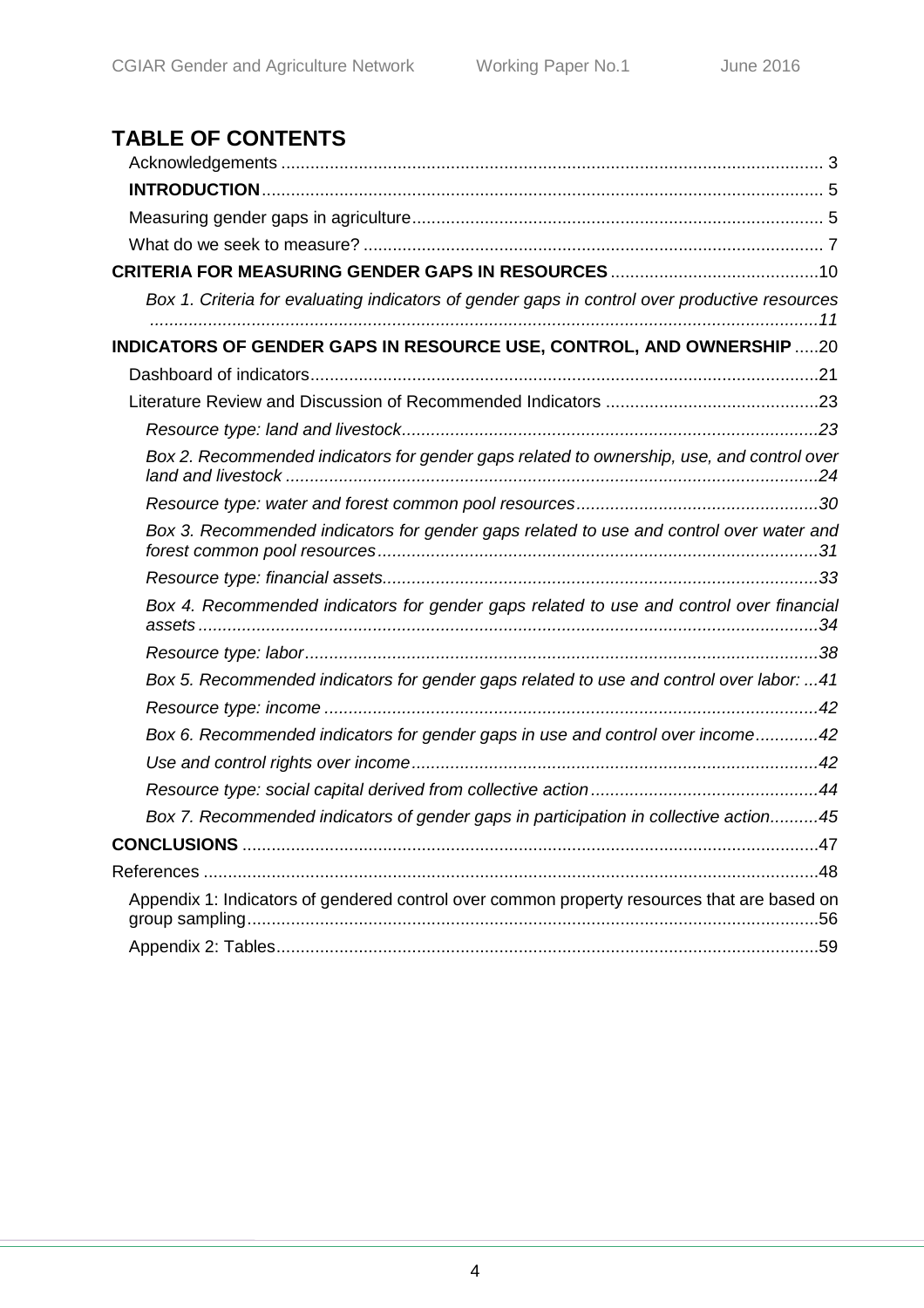# <span id="page-3-0"></span>**INTRODUCTION**

# <span id="page-3-1"></span>Measuring gender gaps in agriculture

Although the importance of women's contribution to the agricultural sector in developing countries is now widely acknowledged, there is little systematic evidence on how gender gaps in control over resources have changed over time in response to agricultural policy and technological interventions. In particular, few large-scale, national-level studies examine these effects for developing countries. This is surprising in light of the pervasive impact of agricultural technology and policy innovation on gender differences in control over productive resources for agriculture. Women are farmers and agricultural laborers in every part of the world. They are often responsible for the storage and processing of agricultural products. In some parts of the world, they play a key role in marketing crops. In almost all contexts, they play a central role in ensuring household food security, a goal that in turn affects crop choice and other agricultural decisions. Thus, every agricultural intervention is likely to impact women and, depending on the particular context of gender relations, impact them differently from men (Meinzen-Dick et al 2011).

This gap in research is an anomaly given the current pressure on agricultural research and development (R&D) to demonstrate and document reductions in gender inequality (FAO 2010; World Bank 2012; ISPC 2014). Although studies investigating gender gaps in control over agricultural resources have recently increased in number and scope, the absence of national level data means these studies are often based on small samples and descriptive rather than analytical. This limits our ability to predict how technology and policy-based innovations will affect gender inequality and how gender might affect choices about technology, land, labor, and other productive resources.

There is an unmet need for relatively simple, robust indicators that can be used for tracking short-to-medium outcomes of innovative technology, policy, and organizational interventions in an agricultural production process. This type of monitoring is especially needed to inform the design of interventions that may otherwise inadvertently change gender relations, and to provide timely corrective feedback if these generate or exacerbate gender gaps in unanticipated ways. This paper aims to guide the development of new indicators useful for seeking sharply focused feedback on a specific innovation in an agricultural production process. Specific innovation refers to the introduction of a new crop variety, livestock management regime, cropping system, resource conservation practice, or marketing arrangement, for example. Use of any of these can be constrained by gender inequality and can also alter it.

In this respect, this analysis differs from efforts to build comprehensive measures of women's control or empowerment that aggregate such effects. The paper argues that a change in one or more specific indicators of a gender gap in control over resources will not necessarily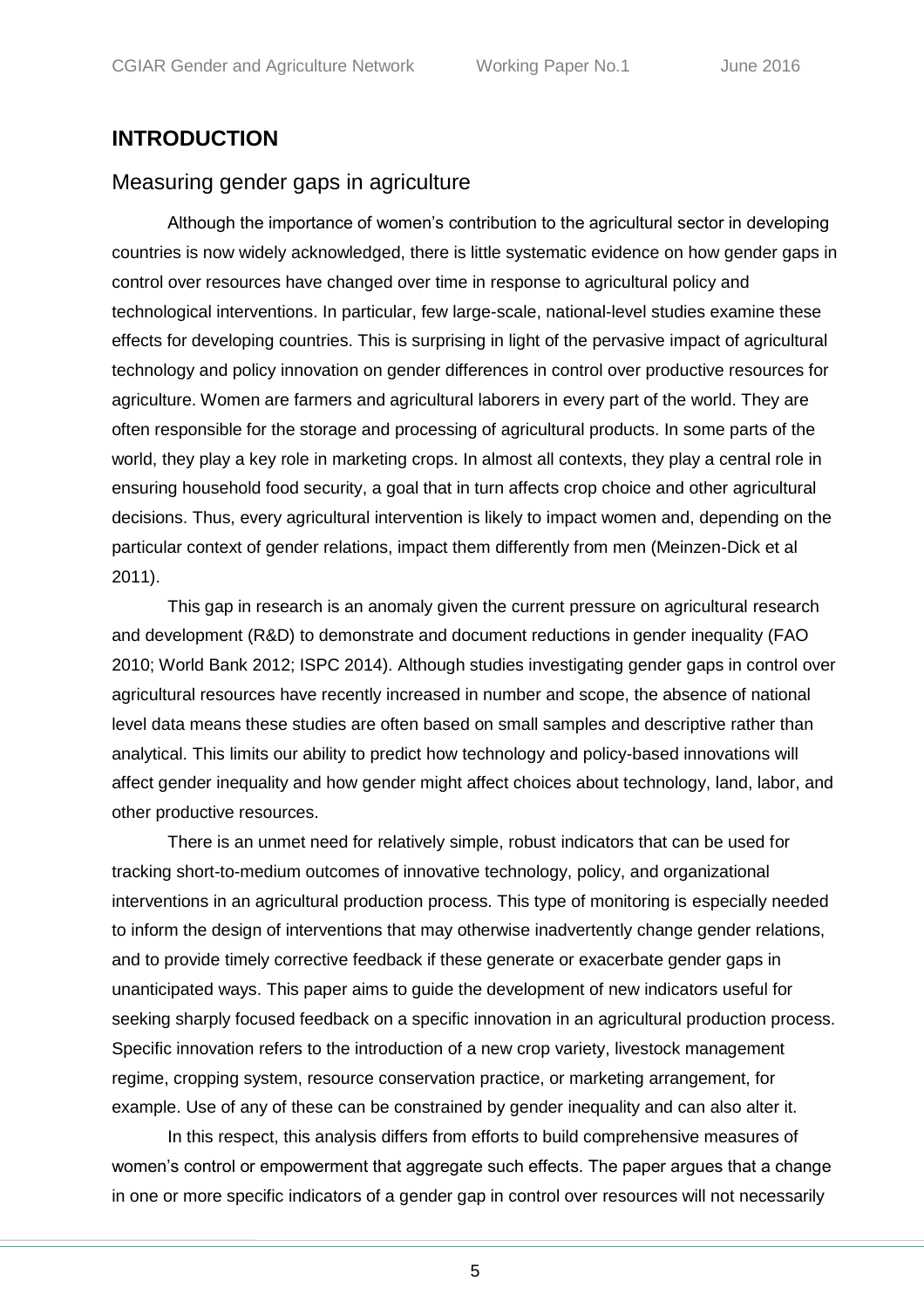correlate with a change in women's empowerment. Nonetheless, the indicators evaluated in this paper will be useful for monitoring whether an innovation in the agricultural production process is on track toward reducing gender equality and increasing the well-being of women and men.

The development of suitable indicators for this purpose faces a number of difficulties. Apart from a deficit of national-level data, there is a lack of agreement about the definition and measurement of indicators of gender gaps in control over agricultural resources. Developing robust indicators requires a level of conceptual clarity on causal pathways, on the definition of "control" over resources, and on appropriate data collection procedures – such as the question of who should be interviewed and whether the appropriate unit of analysis is an individual or household. Furthermore, the indicators and data collection methods chosen must strike a balance between conceptual clarity and logistical feasibility, particularly if the goal is to track the indicators over time.

Despite these difficulties, this paper explores the extent to which it is possible to define simple, robust indicators of gender gaps in use and control over resources that are likely to impact and be affected by agricultural innovation. To address this question, the paper makes the following contributions to the literature:

- 1. The identification of conceptual criteria of particular importance for developing robust, rich indicators of change in gender gaps and for evaluating their utility
- 2. Analysis of the robustness and feasibility of the gender gap indicators used by published studies, from which we generate a "menu" of potentially useful indicators
- 3. Recommendations for indicators based on evaluation of the menu of indicators identified in (2)
- 4. A review of sources of national-level data currently available and suggestions for data that need to be collected for constructing these indicators

The target audience for recommendations are researchers and development practitioners involved in designing and implementing agricultural innovations who need to monitor the direct and indirect impacts. These indicators are relevant primarily for users whose main objective is not the study of gender relations but who need evaluations of the effect of specific innovations on women's ability to control resources.

With this application in mind, the paper also proposes a short "dashboard" of indicators. The purpose of the dashboard is to provide feedback in the short term to ensure that innovators are alerted if gender gaps seem to worsen. The dashboard is intended to make it easy for innovators to re-evaluate the design and implementation of an intervention in an agricultural production process while it is in progress. By short term, we mean within no more than three to five years after the introduction of an innovation while there is still time for the intervention to self-correct, and before final impacts can be measured or even achieved. The dashboard we have compiled based on available data or existing data collection instruments has several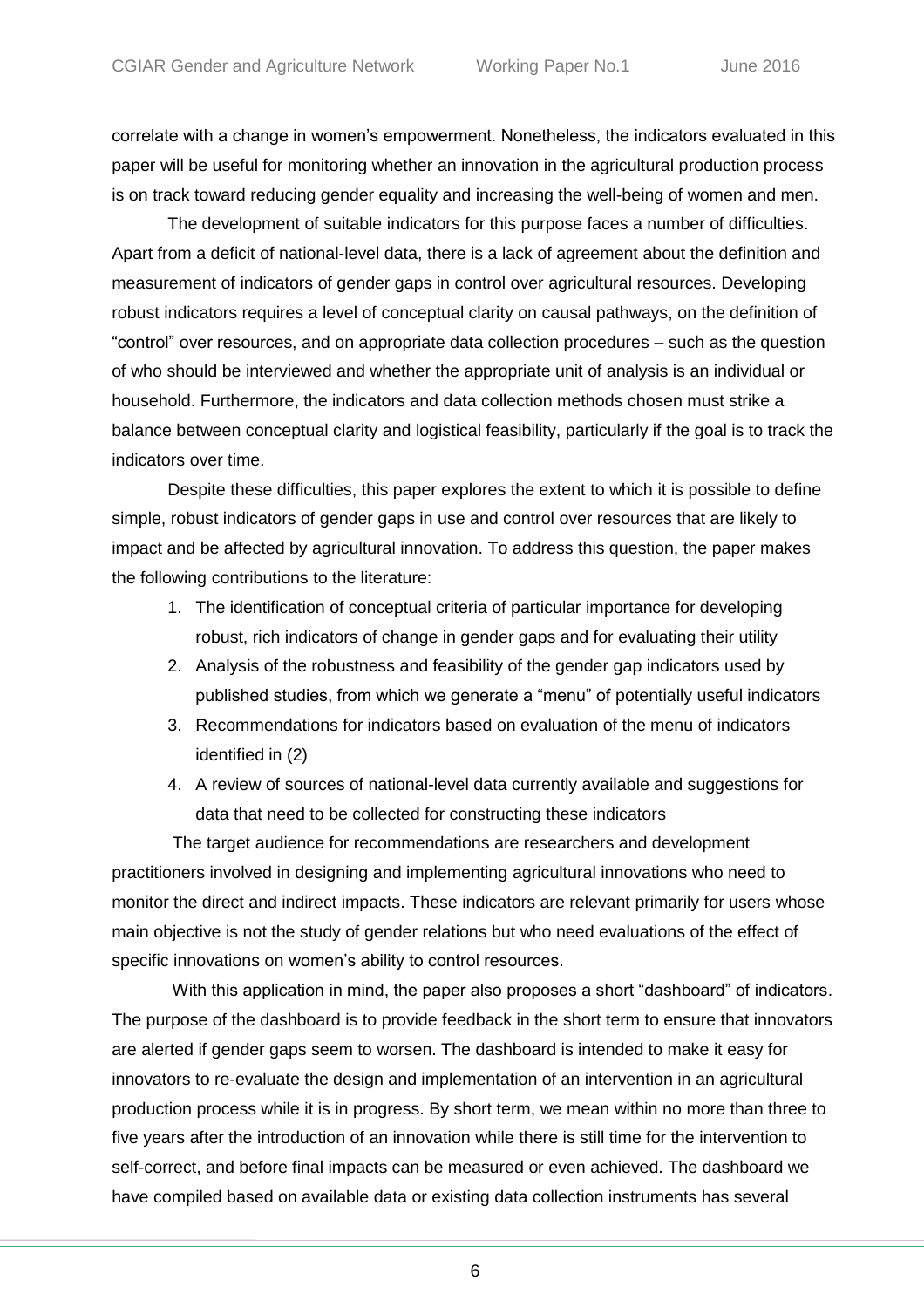limitations, discussed later in the paper. However, based on the information in this paper, potential users could adapt this dashboard to serve their goals.

This analysis is motivated by the conviction that gender inequality matters for "evaluative" reasons, as a desirable end in itself (Sen 1999). Although it is tempting to argue that decreases in gender inequalities in turn result in greater adoption and use of agricultural innovations, the evidence on this is somewhat mixed, in part because the innovations themselves have often been generated without consideration of gender relations. Although this paper does not address gender inequalities in the development of technologies, , there is a need for greater consideration of women's needs and voices in the research and development process that leads to the development of agricultural technology.

# <span id="page-5-0"></span>What do we seek to measure?

 $\overline{a}$ 

The central question that that each of the recommended indicators will help answer is "What are the gender differences in control over key resources in the agricultural production process?" As discussed in detail in the next section, developing a refined notion of control is a necessary prelude to answering this question.

# *Definition of control in an agricultural production process*

These indicators are restricted to understanding the agricultural production process, which are the transactions (human, financial, natural, political, and social) that occur on a farm or in a farming system supporting the agricultural livelihoods of men, women, and children. Land, livestock, common property resources such as water and forest resources, financial assets, and labor power are the key resources in this production process. 1 In each case, we then recommend indicators of women's ability to exercise rights over these resources as well as equivalent indicators for men's ability to exercise rights over these same resources; both are necessary to measure changing gender gaps. We also consider measures of women's and men's ability to control household income and participate in extra-household collective decisionmaking processes. These are important indicators of the extent to which individuals are able to influence the economic and political contexts that will shape their access to resources in the future (Meinzen-Dick et al 2011).

<sup>1</sup>This report uses the definition of data, metrics, and indicators employed in the 2014 ISPC report on Data, Metrics and Monitoring in CGIAR (ISPC 2014). Metrics are thus computed by aggregating raw data, while indicators are summary measures that reflect system properties. The ISPC report argues that metrics become indicators when they are used for decision-making; thus, "all indicators are metrics, but not vice versa."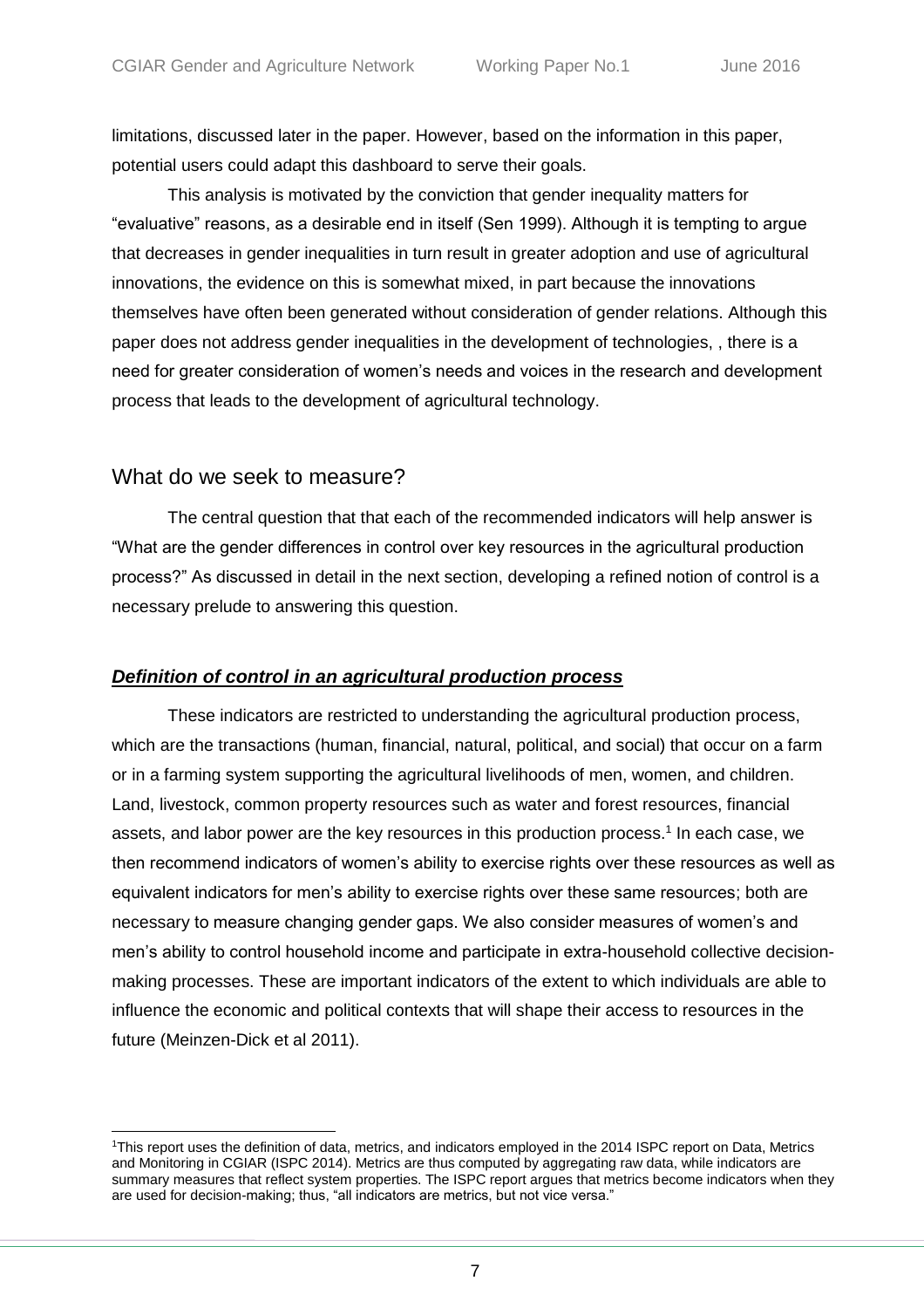# *Computation of gender gaps*

For each indicator we recommend, we present two components: one that measures women's rights over that particular resource and one that measures men's. Table 1 illustrates how these two measures comprise the constituent elements of any measure of a gender gap although computation of the gender gap itself can take many forms. As summarized in Table 1, a gender gap can be expressed in terms of the ratio of the female measure to the male measure, the absolute difference between the male and female measures, or the percentage difference between them, with either the male or the female measure as the baseline.<sup>2</sup>

### **Table 1: Computing a gender gap indicator**

#### **Constituent measures:**

1. Indicator of men's resource rights, for example, the proportion of men who own land, m1 2. Indicator of women's resource rights, for example, the proportion of women who own land, f1 As an example, if  $f1 = 10\%$  or 0.1 and  $m1 = 50\%$  or 0.5.

### **Forms of the gender gap:**

1. A ratio of the female to male measure: f1/m1 where 1 signals no gender gap, <1 indicates a gender gap in favor of men, and >1 indicates a gender gap in favor of women. In this case:  $gap = 1/5$  or 0.2.

2. The difference between the female and male measures:  $f1 - m1$ where 0 signals no gender gap, <0 indicates a gender gap in favor of men, and

>0 indicates a gender gap in favor of women. In this case, gap =  $0.1 - 0.5 = -0.4$ .

3. The percentage difference between the female and male measures, with the male measure as the base:  $100^*$  (f1 - m1)/m1

where 0 signals no gender gap,

<0 signals a gender gap in favor of men, and

>0 signals a gender gap in favor of women.

The size of the gender gap is normalized against the proportion of male landowners. In this case, gap  $=$  $-80%$ .

4.The percentage difference between the female and male measures, with the female measure as the base:  $100^*$  (f1 – m1)/f1

where 0 signals no gender gap,

 $\overline{a}$ 

<0 signals a gender gap in favor of men, and

>0 signals a gender gap in favor of women.

The size of the gender gap is normalized against the proportion of female landowners. In this case, gap  $=-400%$ .

<sup>&</sup>lt;sup>2</sup> For simplicity, we prefer the ratio of the female measure to the male measure, expressed as a percentage. This is a gender gap measure that is familiar in that it resembles the components of the UN Gender Inequality Index, while also being relatively easy to interpret.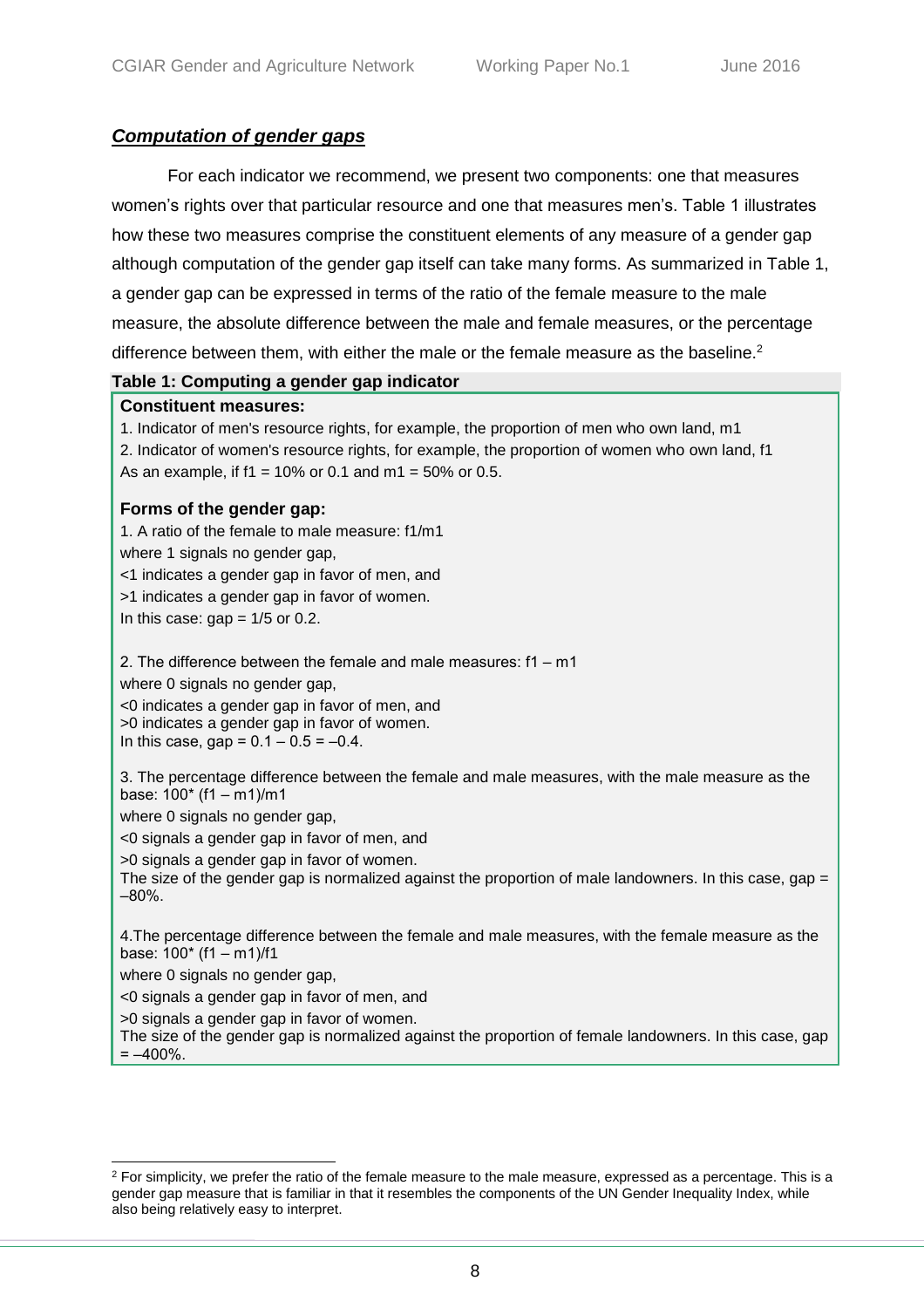#### *Interpretation of gender gaps*

Whatever the form of the final gender gap computation, a narrowing of the gender gap is not desirable if it is the result of a "race to the bottom" – when the gap is narrowed entirely because rural men are worse off, as, for example, when they lose control over resources. It is therefore important for researchers to establish a baseline and maintain data on the constituent elements of any gender gap calculation.

Decreasing gender gaps within agriculture (even where there is no "race to the bottom") does not necessarily imply an overall increase in women's empowerment. The debate is ongoing about the degree to which a feminization of the agricultural workforce is occurring in different parts of the world, but what is less controversial is the fact that agriculture across most of Asia, Latin America, and Africa is the "lesser half" of a diversified livelihood structure in which nonfarm work, often in urban and peri-urban areas, is key to mobility and income growth (Razavi 2009). Thus, women's increasing control over agricultural resources and decisionmaking may not imply that they necessarily have a greater voice or power in the local or national economy.

In this respect, our goal is complementary to, but distinct from, recent projects such as the Women's Empowerment in Agriculture Index (WEAI), which creates a single index of women's overall degree of empowerment in agricultural societies, both within and outside of agricultural production processes (Alkire et al 2013). We do not seek to measure overall empowerment but rather gender gaps in control over specific resources in the agricultural production process. For agricultural R&D, when designing and implementing specific interventions, such as the introduction of a new crop variety or livestock feeding regime, identifying an effect on aggregate empowerment may be difficult to detect and not very informative. For example, a decrease in aggregate empowerment correlated with the introduction of a new variety begs the question of whether gender differences in preferred varietal traits or access to seed, fertilizer, land, or extension training were the primary obstacle. Without information on specific gender gaps and their contribution to a particular outcome, it is difficult for to correct the intervention.

Thus, we are not proposing a single index, but rather a range of indicators along with criteria for evaluating the contexts in which they may work best. The type of monitoring and evaluation process we aim to support with recommended indicators needs to generate feedback about changes in gender equality in the short and medium term in order to self-correct. Therefore, the proposed indicators build on existing data and are both specific and sensitive to change in the short as well as medium to long term. As noted below, measures of the value (rather than quantity) of resources controlled by men and women may be especially well suited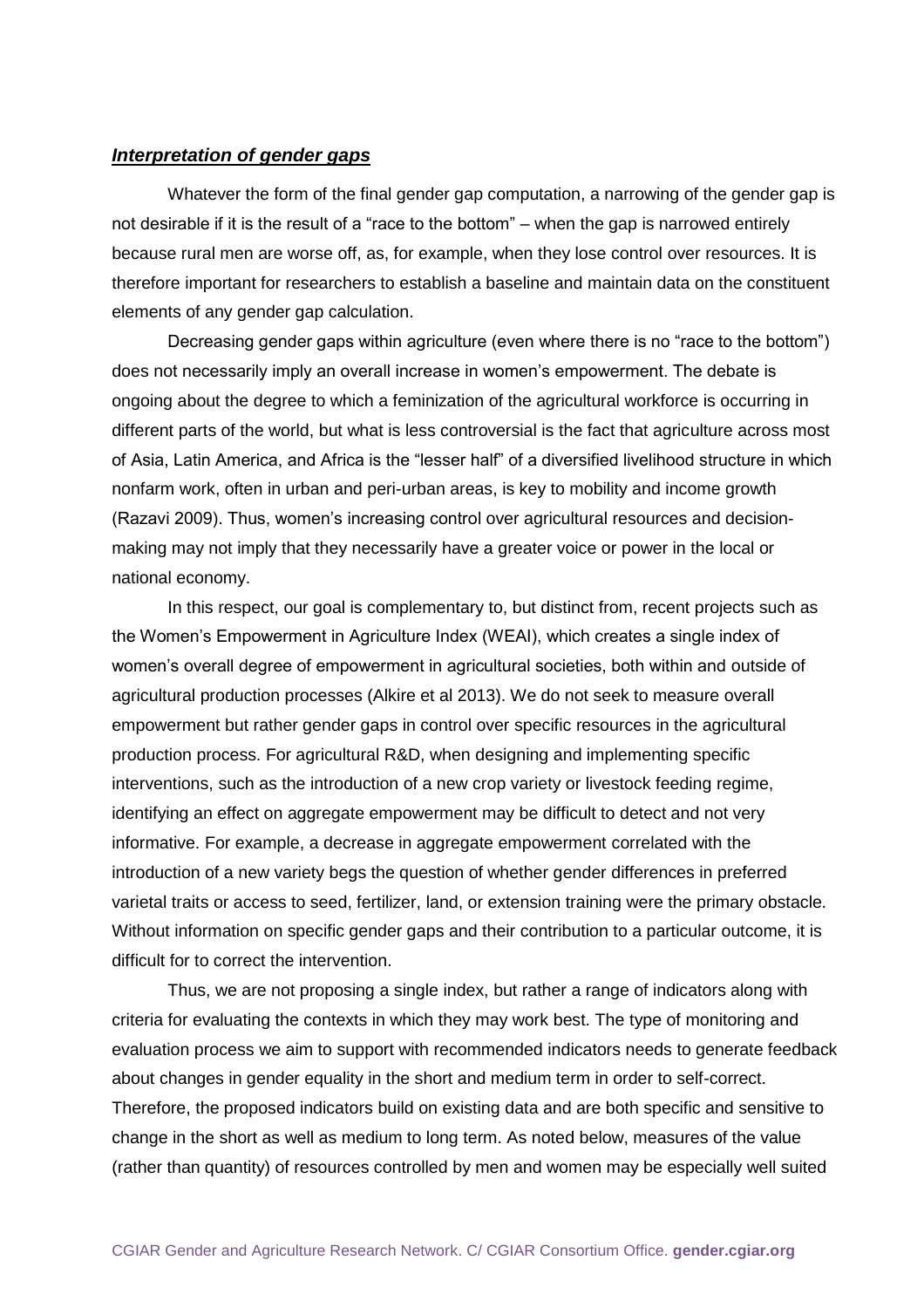to capturing changes in the short term, even if they remain logistically difficult to generate (Doss et al 2013).

In the following section, we begin by discussing the criteria that emerged out of the literature review as well as some of the potential challenges of trying to satisfy these criteria. We then apply these criteria to generate a set of recommended indicators and evaluate the extent to which they meet our various criteria.

# <span id="page-8-0"></span>**CRITERIA FOR MEASURING GENDER GAPS IN RESOURCES**

This section presents ten criteria derived from the literature review that can be used to evaluate the utility of indicators proposed for measuring gender gaps in control over resources used in an agricultural production process. Of these, five are conceptual while the remaining relate to issues of measurement. Conceptual criteria are important because the statement that a woman or man "has control over a resource" raises a number of difficult questions. Do we mean this individual is the only one with control? Or do we mean this individual has shared (or joint) control? (Deere and Doss 2006). And, what do we mean by control, since use, control, and ownership are related but somewhat different sets of rights (Meinzen-Dick et al 2011). Furthermore, rights that exist "on paper" (de jure rights) may not always exist on the ground (de facto rights). If we want to measure gender gaps in such rights, there is also the complication that rights over resources have traditionally been measured at the level of the household and that the focus has often been on the physical quantity, rather than the value, of resources (Doss et al 2015). In this section, we begin by discussing the conceptual criteria that we apply to identify robust indicators of such gender gaps.

Collecting the data for indicators that meet these criteria raises measurement issues. We therefore also develop and discuss criteria for evaluating indicators against these measurement issues. For example, given the complex conceptual issues that are raised by an attempt to measure gender gaps in agricultural resources, more nuanced indicators are also likely to be somewhat resource intensive to construct and track over time. Our aim is to minimize the resource intensity of data collection to the extent possible, but some indicators perform better on that criterion than others.

We recommend only indicators that meet at least the first four conceptual criteria and the first two measurement criteria summarized in Box 1. As discussed in the review of the literature that follows in the next section, and is summarized in the tables in Appendix 2, we evaluate our indicators against all of the criteria and note the degree to which these criteria are met.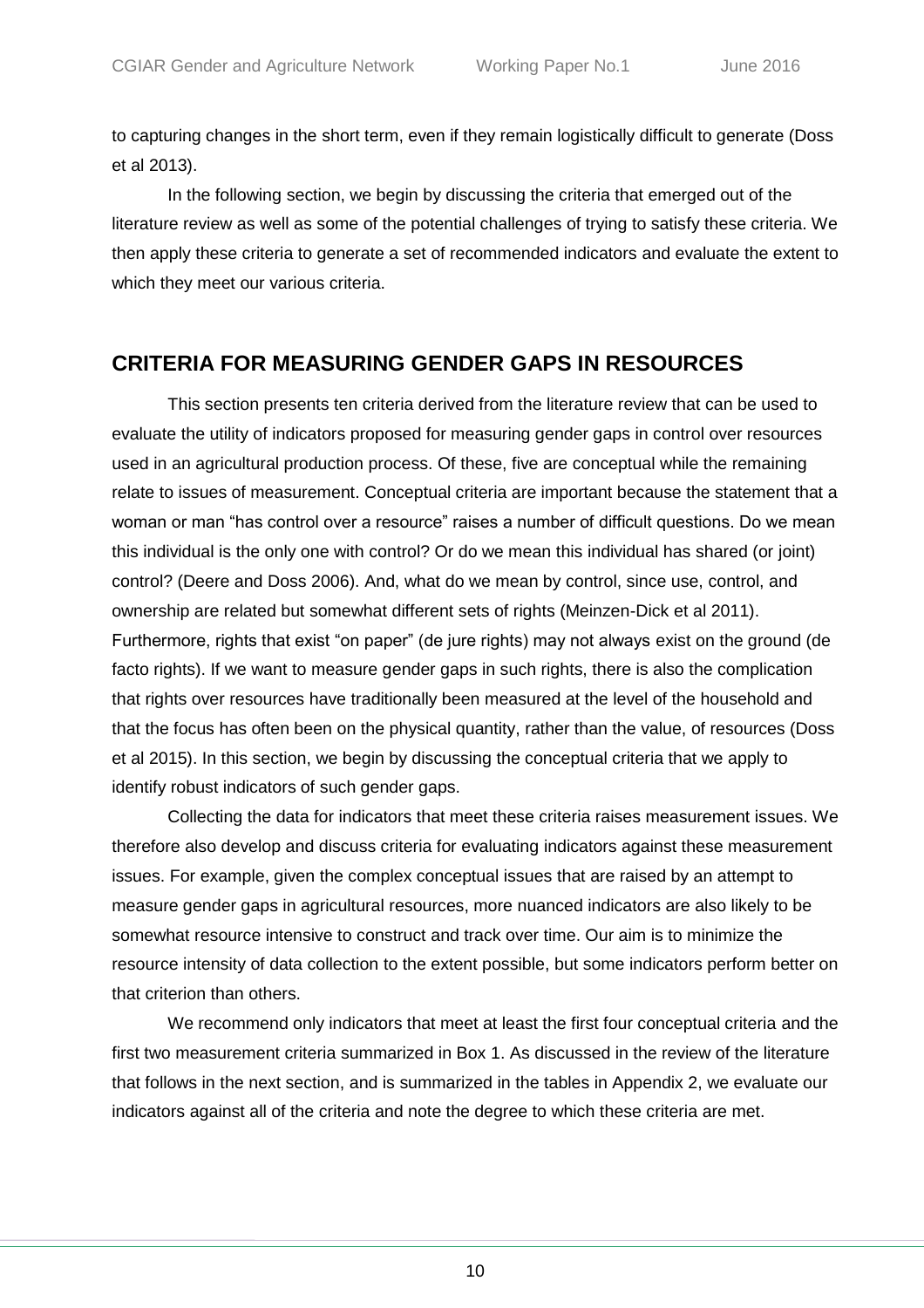### <span id="page-9-0"></span>**Box 1. Criteria for evaluating indicators of gender gaps in control over productive resources**

#### **Conceptual issues: Does the indicator of a gender gap**

- capture the differences between control and use rights: where rights to control (to manage, exclude others or alienate the resource) may not be the same as rights to use (to access the resource and withdraw the output)?
- capture de facto rights in preference to de jure rights?
- measure joint rights (shared among individuals but not necessarily equal) as well as sole rights?
- disaggregate rights and decision-making by sex of the respondent rather than by sex of the household head?
- measure the value of resources as well as (or instead of) the quantity of resources?

#### **Measurement issues: Is the gender gap indicator based on**

- quantitative data, with qualitative validation?
- data that can be readily collected at several different points in time?
- data that are easily replicable across sites, countries, or regions?
- data that are not resource intensive to collect because they are already being collected at scale or could feasibly be included in a large-scale survey?
- short- or medium-term outcomes (as distinct from impacts that take a long time for measureable change to occur), especially gaps related to use and to the value of resources?

### *1. Does the gender gap indicator capture layered rights: use, control, and ownership?*

In the conventional economics literature, ownership is equated with individual property rights, in particular the rights to exclude and alienate. The argument made is that such rights maximize the incentives of resource owners to invest in and improve the productivity of their resources. However, in a paradox often noted by feminists, the advocacy of this system appears to end where the household begins (Agarwal 1994, 1997). Economists have been content to measure ownership at the household rather than individual level, and to assume that the (male) household head is the owner of such property (Deere and Doss 2006). And, while in the last two decades the notion of the "unitary household" has fallen out of favor in mainstream analyses of consumption and labor allocation, few data exist on the intra-household distribution of wealth and property. In agricultural settings, we have learned a great deal about women's participation in agricultural labor (as family and wage workers), but far less about their use of and control over other productive resources, including the labor of others.

More recently, a small body of literature has begun to examine the extent and implications of intra-household gender gaps in asset ownership. These studies show that women across the world tend to own fewer assets and own assets of lower value than men (Deere and León 2001, Doss et al 2014b). However, this literature also shows that traditional measures of asset ownership collected at the household rather than intra-household level can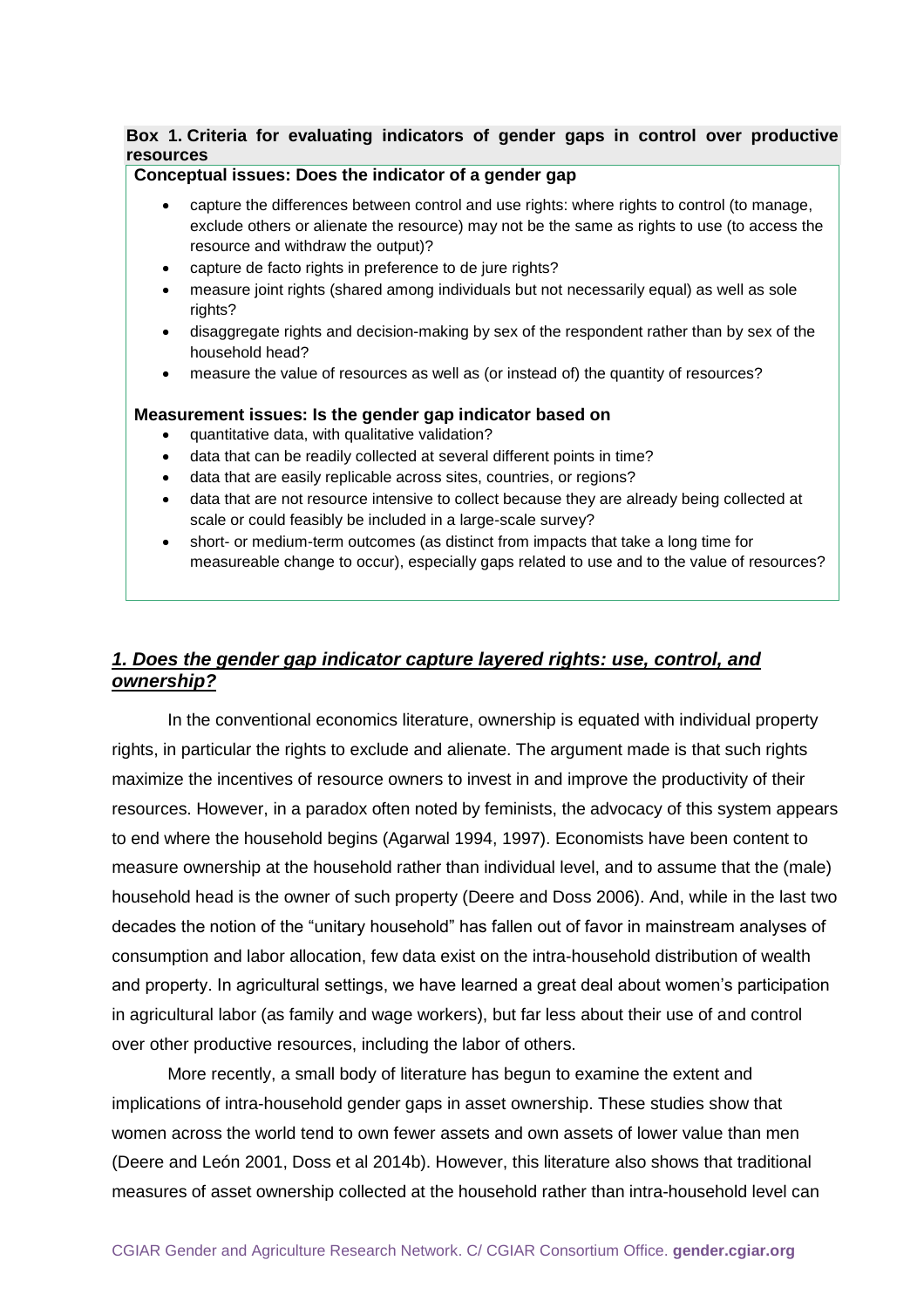sharply underestimate the extent to which women claim and exercise rights over productive assets, including in agriculture (Twyman et al 2015). The lack of data on such rights at the intrahousehold level then means that agricultural intervention programs may not be reaching household members with the de facto ability to affect the uptake of new agricultural production technologies.

Conceptually, thinking about the distribution of property rights within households requires thinking about the layering of rights since different members of the household may have different rights ranging from use to control, and to the right to alienate (Johnson et al 2015). Thus, the husband may claim the right to sell or rent the home, but the wife uses and may participate in decision-making about improvements to the home. She may thus have substantial incentives to maintain and upgrade her home even in the absence of rights to alienate and exclude. Indeed, efforts to maintain and upgrade the home may fail without her cooperation and active participation.

These critiques of mainstream understandings of property rights echo those in the literature on common pool resources. There too, layers of rights exist across different community members, producing incentives for resource maintenance and improvement that do not always align with the predictions of mainstream economists. The literature on gendered rights over resources thus draws upon the framework developed in this literature on common pool resource management even if most of that latter literature does not itself enter within the walls of the household (Doss and Meinzen-Dick 2015).

Schlager and Ostrom (1992) identify rights over resources as extending from (i) entry or access (physically accessing the resource, for example: stepping onto the land), (ii) withdrawal (the ability to use the output from the resource), (iii) management rights or decision-making about the use of the resource (including crop choice and choice of agricultural technologies), (iv) exclusion rights, and (v) rights of alienation (decision-making about the sale, lease, transfer, or bequeathing of the resource).

They point out that in most cases entry rights are bundled together with withdrawal rights to comprise operational rights that help allocate current benefits from resource use. However, the remaining three rights they classify as collective choice rights that allow holders of such rights to determine future operational rights. From the mainstream efficiency perspective, the latter may be decisive in shaping incentives to improve and maintain the resource, as opposed to allowing it to degrade. From an equity perspective, the latter also more strongly shape the ability to accumulate wealth and thus the degree of wealth inequality, which is a key consequence of differential rights to assets and resources.

We follow this literature in grouping together entry and withdrawal rights as "use or access" rights and rights to make decisions about management, exclusion, and alienation as "control" rights. In the case of physical resources such as land and livestock, data on patterns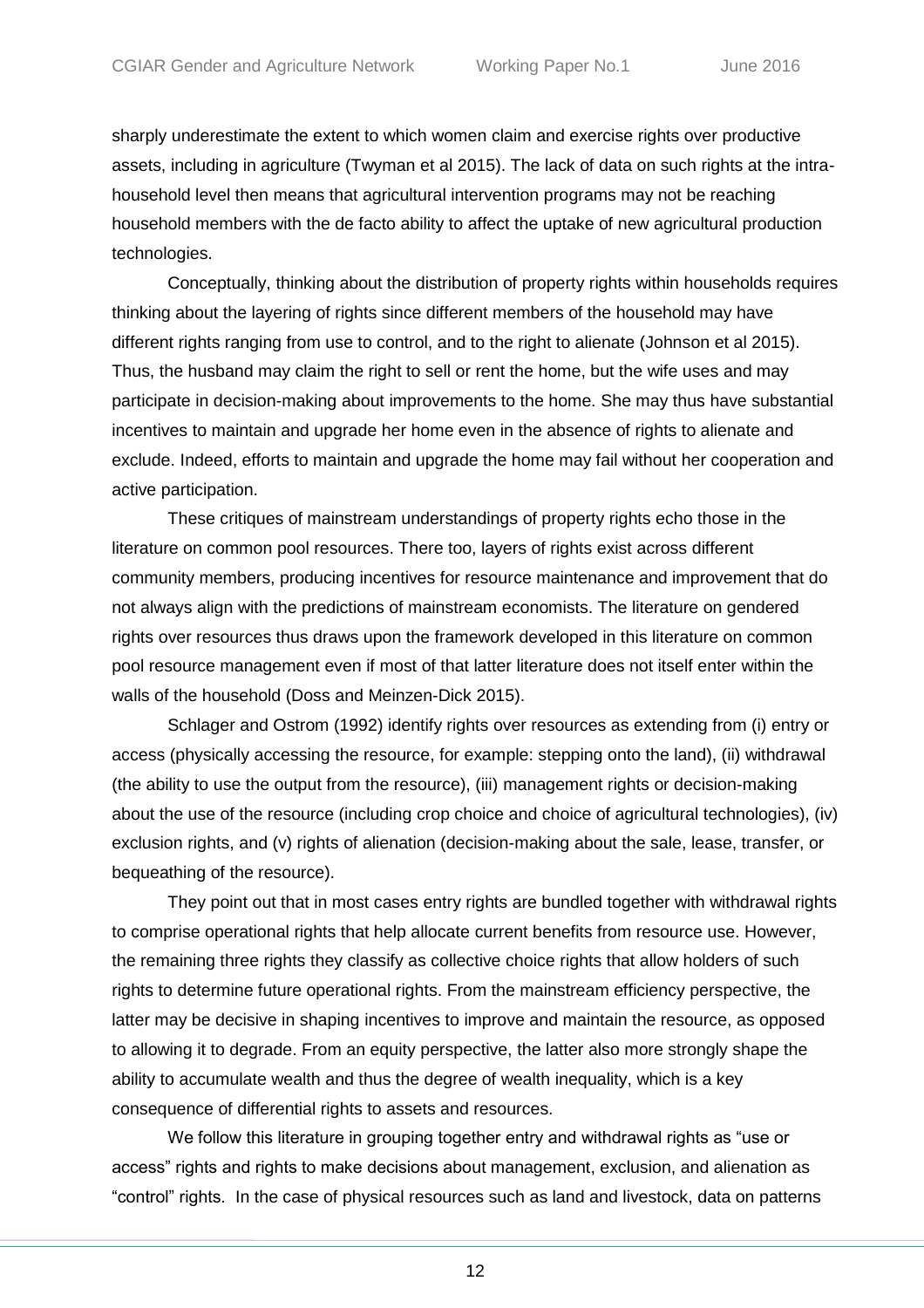of labor allocation can help us obtain a sense of a person's "entry" rights of access to such resources. Withdrawal rights, on the other hand, require not only the ability to access output from the resources (for example, harvest the crop) but also the ability to exercise some measure of influence over how the output is used (whether to sell or eat the harvest, for example).<sup>3</sup> In this paper, we therefore propose using indicators of labor use to track some patterns of access to/use of land and livestock while also proposing indicators of control over the resource output to capture withdrawal rights.

Thus, "control rights" capture the degree to which women and men are able to exercise management, exclusion, and alienation rights over the resource itself, and we propose some indicators of control rights across different resources. Throughout the paper, we treat these "control rights" as more decisively linked to gender equity and potential long-term changes in the gender wealth gap.

The term "ownership" in the Schlager and Ostrom formulation refers to the existence of all five kinds of rights bundled together. Thus, a woman may be said to own land if she, individually or jointly, holds all these five rights to land. However, as Doss et al (2013) point out, in different contexts, women and men may use the word ownership to address varying subsets of these rights. In particular, the right to alienate may not exist in regions where markets for resources are thin or nonexistent, so "ownership" may refer only to use, management, and exclusion rights. The term ownership is often used in such contexts to mean formally recognized use and control rights (usually including some rights to exclude others), that may or may not be accompanied by the right to alienate the land without the agreement of others.

In thinking about indicators that both build upon existing data sets but are also conceptually clear, we thus face something of a conundrum. Although we conceptualize ownership as the "super set" of these five rights, this more specific definition prevents us from using many existing data sets that are building questions about ownership into their surveys without specifying which of the rights the term refers to. In some contexts, such surveys may be the only information available about the intra-household distribution of rights over productive resources. Furthermore, these indicators, while varying in meaning, do capture what anthropologists would call "local knowledge" about ownership and thus perhaps describe the de facto situation on the ground.

One recommendation that emerges from this is the need for indicators of use and control that do not use the word ownership per se. However, we do want to make use of available data on ownership, even while urging greater attention to these conceptual issues on the part of those developing such data sets. Thus, where indicators of "ownership" are available, we do

 $\overline{a}$ 

 $3$  This means that slave and wage laborers engaged in harvesting would not have withdrawal rights by this definition.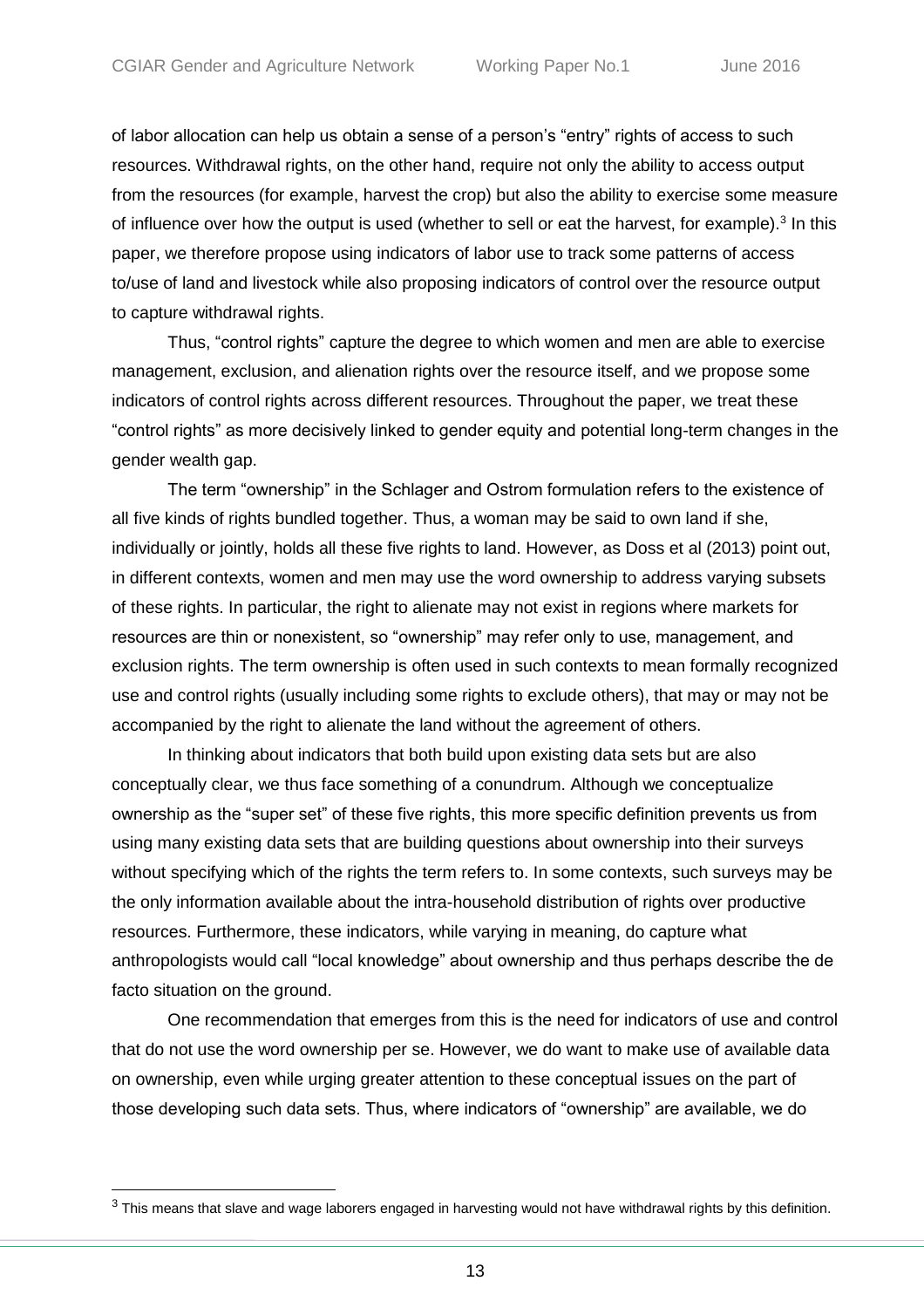recommend using them, with the caveat that such indicators may not be easy to aggregate across contexts, since they may incorporate very different bundles of rights in different contexts.

## *2. Does the gender gap indicator measure for de facto as against de jure rights?*

In developing countries, weak states and the co-existence of traditional and modern constitutional legal systems often mean that there can be considerable divergence between documented claims that can hold up in formal courts of law and what the community accepts as a legitimate claim or right. A "legally pluralistic" approach that does not rely only on documented formal claims of ownership is thus necessary to understand ownership as it exists on the ground (Doss et al 2014a). Although the evidence suggests that women have fewer ownership rights than men to most kinds of productive assets across the world, it is not clear which system, customary or statutory constitutional, is more biased against women. In some contexts, such as traditionally matrilineal communities, custom may provide women with more ownership rights than formal legal systems, while in others the situation may be reversed.<sup>4</sup>

On the other hand, de facto access to resources may not match the patterns of ownership. Thus, a woman who owns land in her natal village may have little ability to use it after moving to her husband's village, while women without de jure rights to land may be able to use land owned by their husband's family (Hare et al 2007, Lin and Lixin 2006). De jure and de facto rights thus overlap but are not synonymous with each other.

From the perspective of understanding the gendered impact of agricultural interventions, it is useful to consider de facto rather than de jure claims. The recommended indicators are based on self-reported "subjective" survey responses rather than on "objective" evidence of documentation. This is not just a matter of pragmatics, but rather is grounded in the understanding that marginalized groups are unlikely to have official claims to resources and that efforts to work with such groups require us to acknowledge and validate the strength of their "informal" claims to resources (Doss et al 2014a. Johnson et al 2015).

# *3. Does the gender gap indicator capture sole as well as joint rights?*

As discussed above, there is a literature on "collective rights" over common pool resources. Such "collective rights" exist where rights of use and control are vested in a community or a collective body such as a water user group, both existing as aggregates of member households (Meinzen Dick and Knox 1999, Ostrom 2003). Although collective rights imply some degree of jointness in the exercise of rights, rights are jointly claimed and exercised

 4 In both China and Rwanda, state-led allocation of land and regularization of land tenure appear to have been more favorable to women than custom may have been (Hare et al 2007, Ali et al 2011).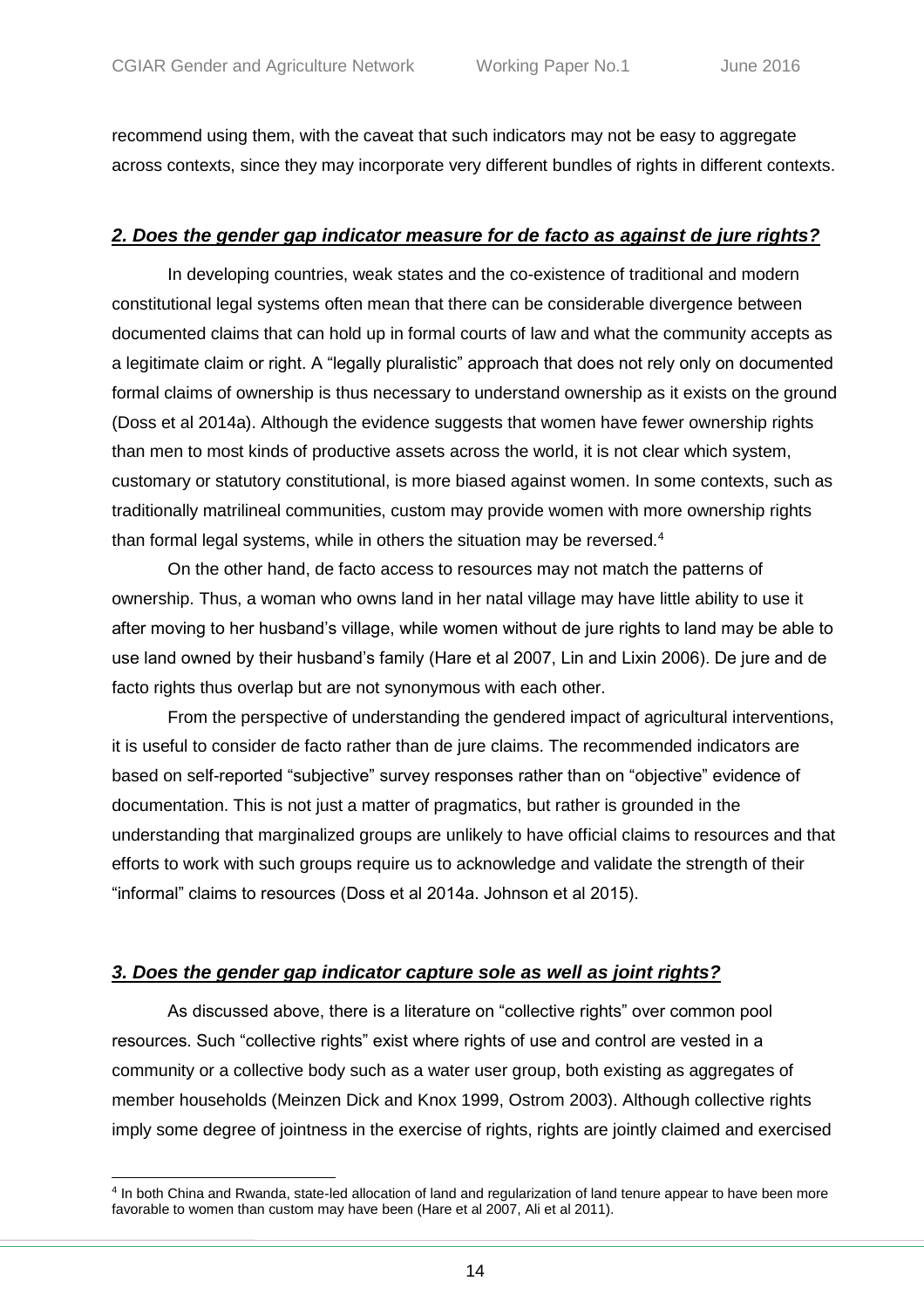within the household as well. Most household assets are used and accessed by multiple members of a household, with patterns of use by each individual varying seasonally and/or with changes in the demographic composition of the household. This sharing of rights among individuals is what we mean here by "jointness" in rights.

Since women's access to assets is often mediated through their families, they are more likely to be joint rather than sole owners of assets (Johnson et al 2015). They are also more likely to participate in decision-making together with other family members rather than alone. In certain countries, the marital regime – whether there is community property or separation of property within the marriage – results in spouses owning property jointly even in de jure terms (Deere et al 2013).

As discussed below, we do not privilege individual or sole use and control of assets over joint use and control, given that the ultimate goal is one where women and men can participate as equals in the common project of ensuring the well-being of a household or community (Deere and Twyman 2012). We do emphasize, however, that jointness does not mean equality. To a greater degree than joint rights, sole rights may improve exit options in ways that enhance intrahousehold bargaining power (Agarwal 1997). Nevertheless, indicators that do not measure joint rights to assets fail to capture the lived reality of gendered patterns of access to resources. In the resource-scarce agricultural contexts of the developing world, joint and collective rights may also be the only feasible way to ensure broader access to assets for marginalized populations (Rao 2006, Agarwal 2010b). We recommend that data be collected on sole as well as joint use and control of resources so that researchers can combine them when appropriate but also be able to analyze any differences between the two.

## *4. Does the gender gap indicator disaggregate rights and decision-making by sex of the respondent rather than the household head?*

As the social construction of biological difference, gender is a relational concept that cannot be understood by studying either men or women in isolation from each other. The extensive focus on female-headed households in prior research on agricultural contexts is thus problematic in that it does not help us grasp the nature of gendered rights within the dualheaded households within which a majority of women live (Deere et al 2012). We use the language of comparing dual-headed and single-headed households (rather than female- and male-headed) and urge the development of indicators that look within both. In this review, we largely exclude studies that simply compare female-headed households with male-headed households.

The definition of rights we use is measured on the ground by a respondent's ability to influence decision-making about the use of the resource and/or the output from the resource.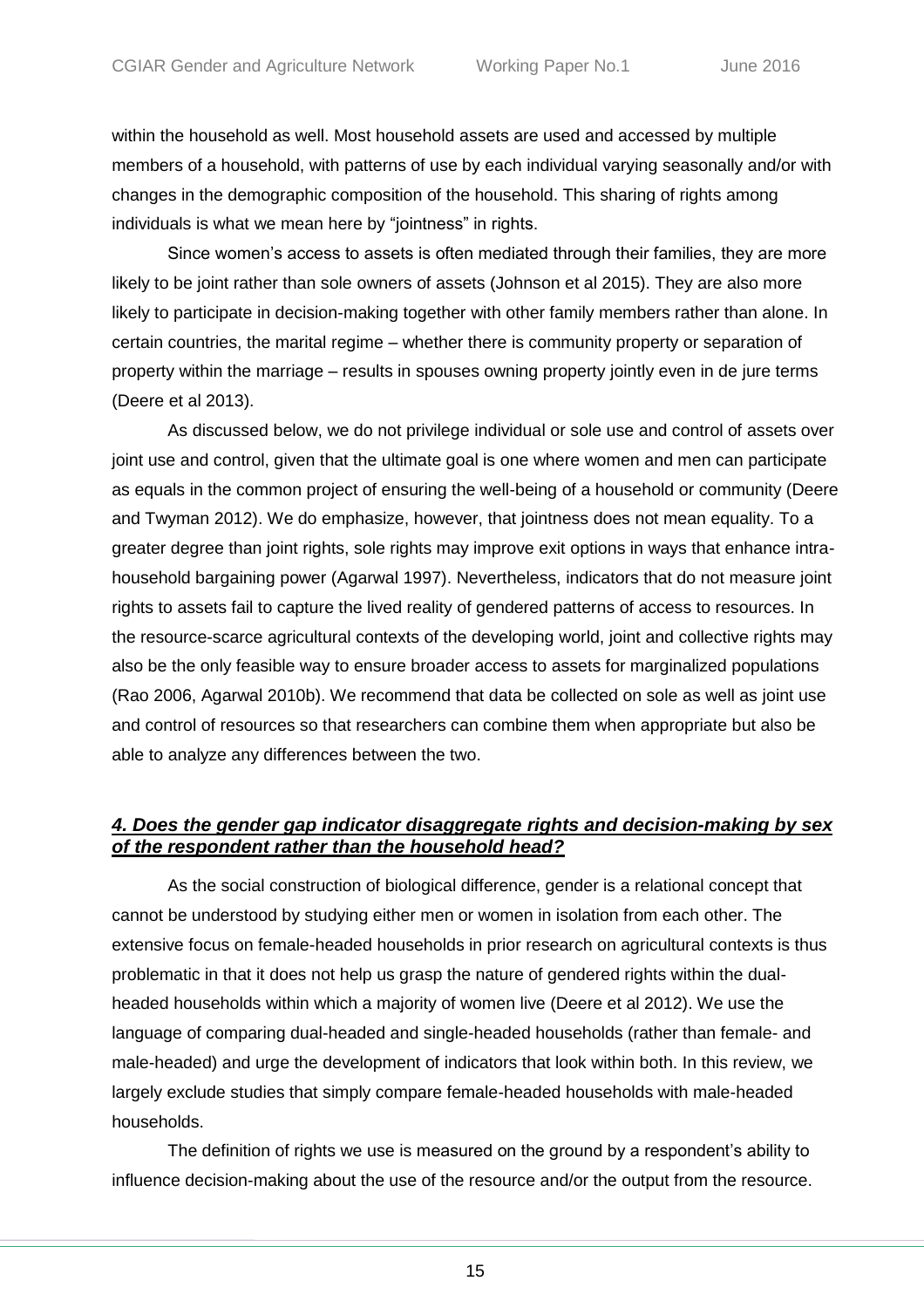$\overline{a}$ 

Almost all the indicators we recommend thus require data on decision-making by women and men separately. The Demographic and Health Surveys (DHS) module on decision-making about expenditure on daily goods and major goods, mobility, and health is an important example of an ongoing attempt to collect data on decision-making (Subaiya and Kishor 2008). The recent WEAI index also collects data on decision-making about agricultural production.

In the case of the DHS, however, questions on decision-making are answered only by female members of the household. We argue here that surveys on decision-making should comprise male and female respondents within both dual- and single-headed households. Gender gaps in the exercise of rights over resources require data on decision-making from both men and women. Extending surveys on decision-making to male and female respondents is thus a key recommendation we make here.

In the interests of logistical feasibility, we do not recommend the more resourceintensive process of asking men and women within the same household to answer these decision-making questions. We acknowledge that this would produce a much richer picture of intra-household dynamics, but our goal here is to develop feasible indicators of gender gaps in control over resources rather than to fully probe the intra-household dynamics of cooperation and conflict. The Gallup/World Bank Findex survey provides a good example of the kind of sampling methodology we consider practical. The survey collects data via telephone and faceto-face interviews on the financial usage of one respondent from each household surveyed. This sampling strategy therefore ensures the inclusion of women respondents.

We should note that, as Deere and Twyman (2012) point out, an implicit assumption in many studies of decision-making is that, when a woman has the sole or final say in an aspect of decision-making, this represents a greater degree of female empowerment. On the other hand, depending on the local gender division of labor, women having the final say in certain zones of decision-making can simply be a sign that the household follows gender norms that may be quite regressive for women overall. The desired goal may instead be joint decision-making in which the members of the household participate as equals. Consistent with the rest of the paper, therefore, we consider jointness in decision-making to be a legitimate indicator of female voice.

One approach is to provide response options to decision-making questions that include not just "alone," "jointly with someone else," and "entirely by someone else" but an additional category of "not an area of decision-making because we are following norms". This option may capture the areas of decision-making that default to men and women due to custom, rather than representing enhanced bargaining power Holvoet (2005). 5 It is not clear yet how logistically

<sup>5</sup> Holvoet (2005, 79) reports that "the category of 'norm-following' was less obvious as none of the interviewees literally used the notion of 'norm-following.' Rather, they responded in such terms as 'nobody'; 'it is natural, we do not need to take a decision on that'; 'we do not really decide on that, we just do like we always have done'; 'this is what we always do, we do not need to take a decision on this'; 'it is normal, everybody/nobody does."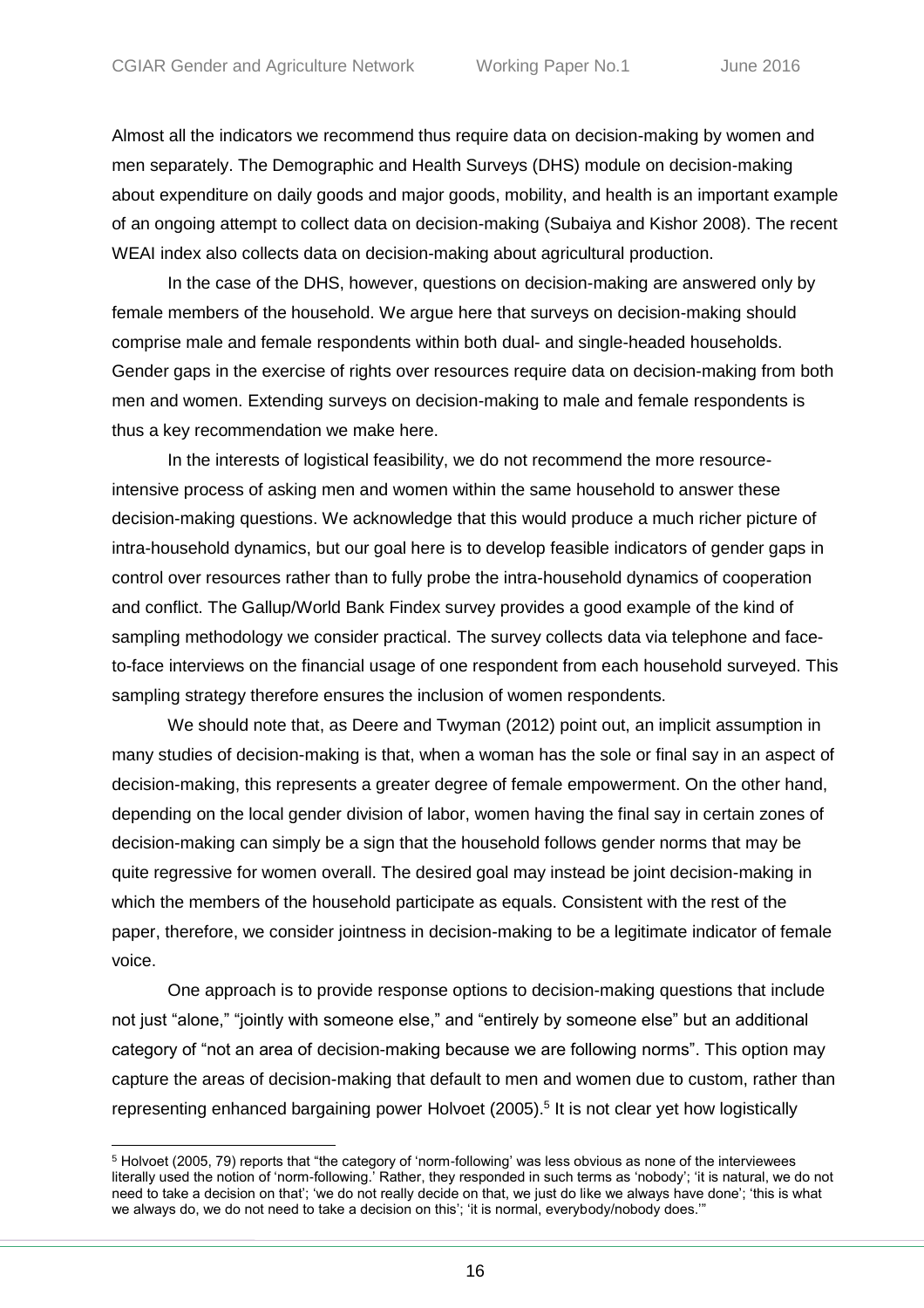feasible such an option would be across locations, so we mark it as a possibility for consideration in the future.

# *5. Does the gender gap indicator measure the value of resources as well as (or instead of) the quantity of resources?*

Technology-based innovations are likely to change the relative returns to different productive assets and thus their value. In the case of land, without substantial land reform policy from the government, patterns of control over land are deeply rooted in inheritance regimes and are unlikely to change easily. Allocations of labor are also often the result of long-standing norms that govern the gender division of labor. Although the prices of resources are also influenced by deep-rooted forces of tradition and/or discrimination, the introduction of new technologies may more easily change the value of resources and thus gender *value* gaps in resources, for better or for worse. From a tracking perspective, shifts in value may thus be more sensitive indicators of technological impacts.

As we discuss below, such changes in resource value are difficult to measure, particularly in contexts in which markets are thin. As a result, indicators of such changes may not always be feasible. Nevertheless, we urge greater consideration of such indicators by data collection agencies given their relative sensitivity to changes in the wider socioeconomic context.

# *6. Is the gender gap indicator based on quantitative data, with qualitative validation?*

The need to measure change over time favors the creation of a quantitative indicator. All our recommended indicators are quantitative for this reason. However, since these are quantitative measures based on household survey instruments, they require prior qualitative work both to verify the relevance of the indicator in that particular context and to validate the results of the quantitative measures. Qualitative work is also required to understand exactly what it means that the indicator has changed and to disentangle alternative interpretations of some of these changes.

# *7. Is the gender gap indicator based on data that can be readily collected at several different points in time?*

Most of the current empirical studies on gender gaps are small-scale studies that do not claim to be nationally representative. Although an understanding of the specificities of the local is extremely important, there is value in having some indicators that are produced at the national level to allow for comparisons between countries. This is particularly true when agricultural technologies are introduced on a large scale and benchmarks to track progress are also required at that scale. In this paper, we focus on indicators that can be "scaled up" even as we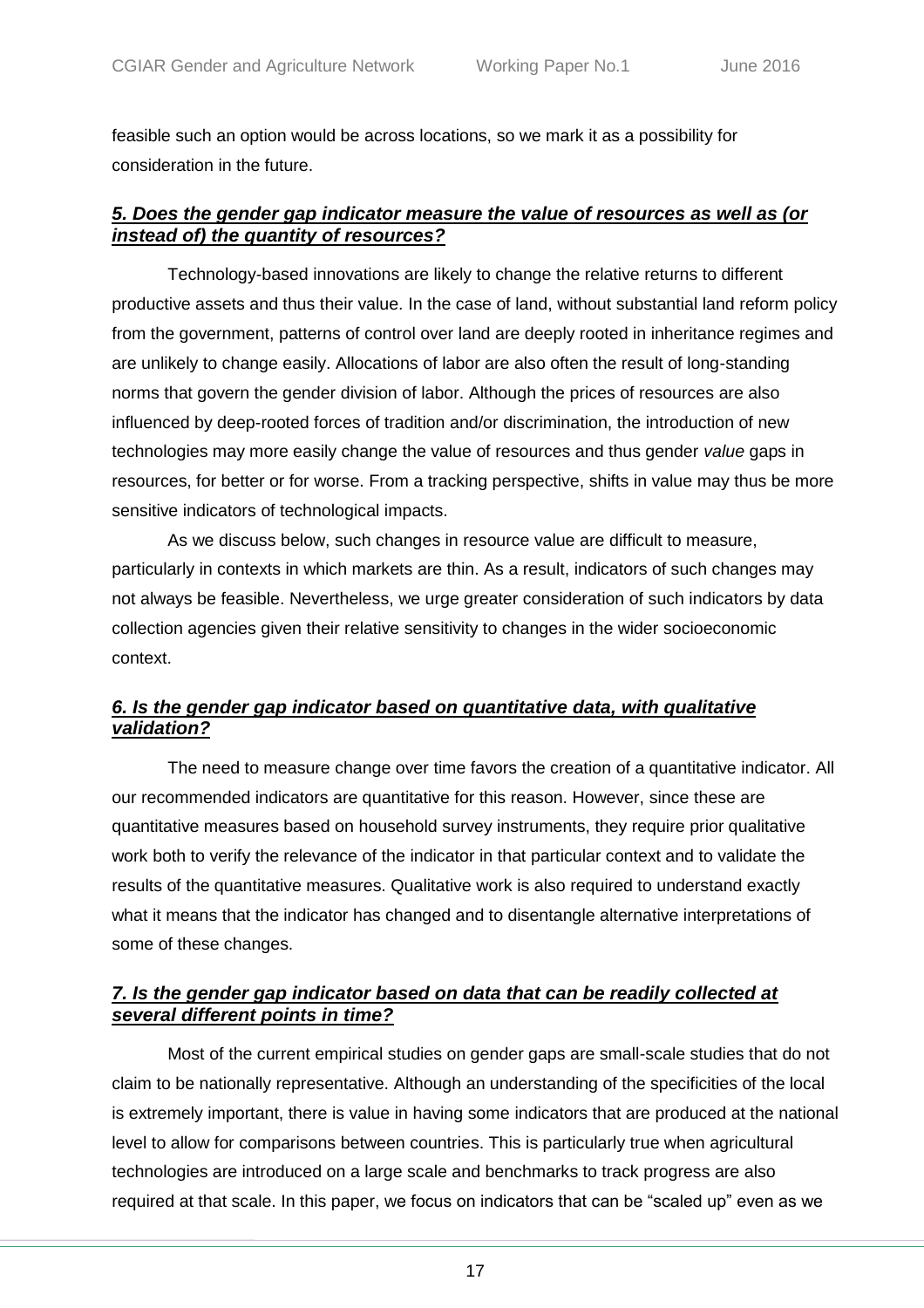acknowledge the limitations of such indicators and recommend local-level qualitative work to tease out what changes in these indicators truly mean on the ground.

As discussed earlier, it is very important for an indicator to facilitate tracking gender gaps over time. Simple, robust national-level data that can be integrated into existing surveys can help accomplish that goal.

## *8. Is the gender gap indicator designed to minimize data requirements?*

One of our goals was to suggest indicators in forms that minimize the resource intensity of the data-gathering process. For example, we do not recommend indicators that require sampling men and women within the same household despite the richness of the data generated. We also discuss relatively simple forms of time-use surveys below.

We are especially interested in minimizing the need for additional primary data collection. Thus, one criterion in evaluating possible indicators is the potential for integration with existing forms of national and international data. Table 2 lists large household surveys that have this potential. In particular, we looked for indicators that used data that is or could be collected in the following existing international surveys: the DHS (Demographic and Health Surveys), the LSMS (the Living Standards Measurement Surveys), the WEAI (Women's Empowerment in Agriculture Index), and the Global Findex survey.

| Name of survey                                     | <b>Agency</b><br>administering the | Website                                        |
|----------------------------------------------------|------------------------------------|------------------------------------------------|
|                                                    | <b>Survey</b>                      |                                                |
| <b>LSMS and LSMS-ISA</b>                           | World Bank                         | http://go.worldbank.org/BCLXW38HY0             |
| Demographic and Health<br>Surveys (DHS)            | The DHS Program                    | www.dhsprogram.com/                            |
| Women's Empowerment in<br>Agriculture Index (WEAI) | IFPRI, USAID, and the<br>OHPI      | www.ifpri.org/topic/weai-resource-center       |
| <b>Global Findex Survey</b>                        | World Bank                         | www.worldbank.org/en/programs/globalfind<br>ex |

## *9. Is the gender gap indicator based on data that are easily replicable across sites, countries, or regions?*

Replicability, or a degree of universality that would allow the indicator to be meaningful across contexts and across time, is also an important criterion. Although inter-country and intracountry regional differences are always important, we attempted to select indicators that minimize such differences. In some instances, this has meant choosing less specific versions of indicators. In other cases, such as the example of land ownership data above, we recognize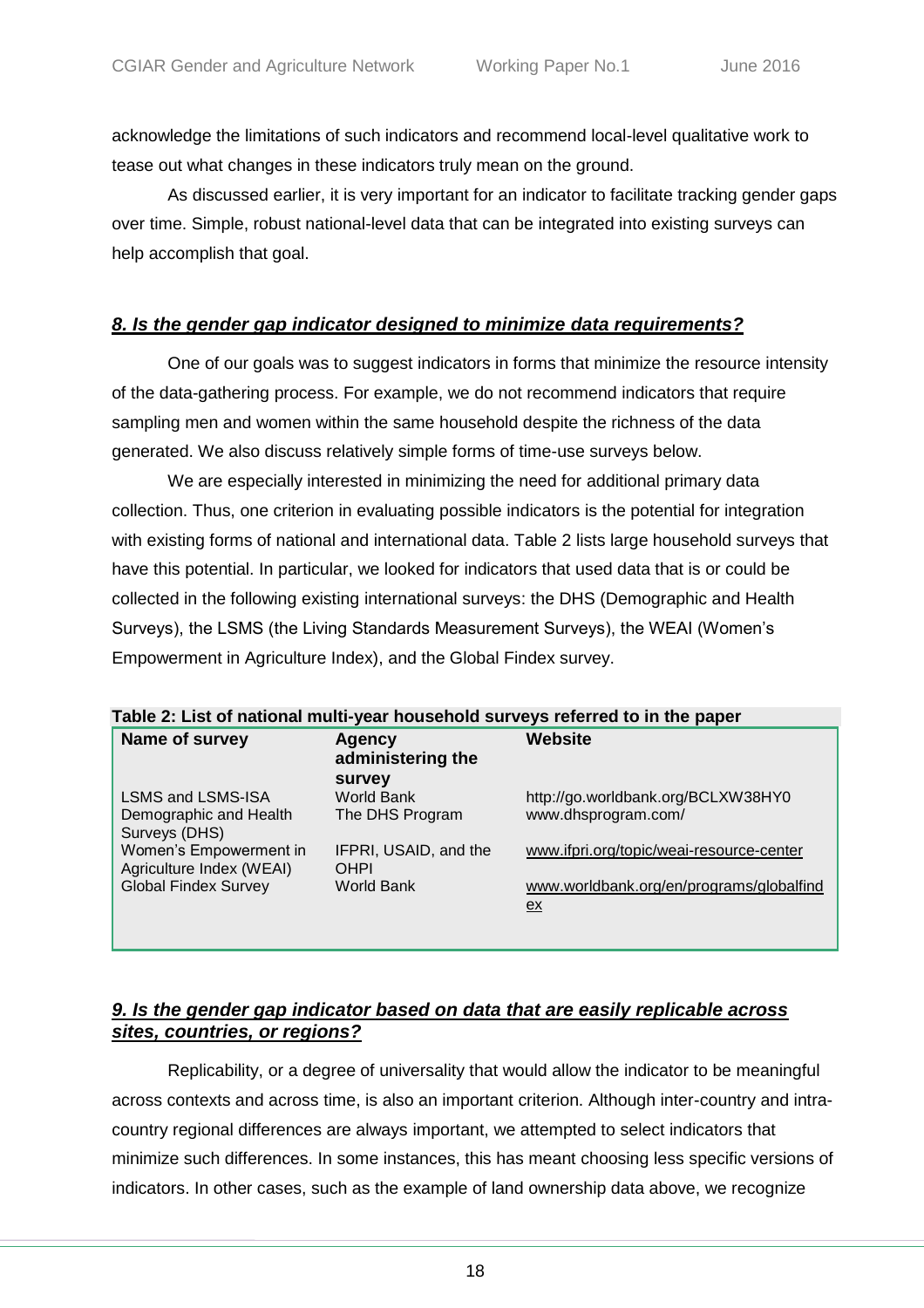that replicability remains a challenge. In Appendix Table 2, we flag some possible problems with replicability that we anticipate in the indicators we have selected.

### *10. Is the gender gap indicator sensitive to short- and medium-term change?*

In order for the indicators to help assess the impact of technological changes, a subset needs to be especially sensitive to early signs of setbacks or progress in the achievement of women's control over assets and decision-making. Since such evaluations occur within a few years, our goal was to identify a range of indicators, some of which could track short-term changes (3-5 years) and some medium- and long-term changes (more than 5 years). Developing such a range of indicators would also allow us to see whether any changes, for better or for worse, were limited only to the short run and reversed themselves in the long run.

Given that studies that measure changes across time do not yet exist in the case of most indicators we recommend, our analysis of the time sensitivity of indicators is based on our conceptual framework. This suggests that indicators related to use and to the value of resources are somewhat more likely to change in the short term than indicators of control and of the quantity of resources controlled. Most fundamentally, the more control over a particular resource is shaped by deep-rooted norms about gender, the less likely it is to change in the short run.

During the course of our literature review, we were struck by the paucity of studies that do indeed track indicators over time. Some efforts in this direction, such as the Findex and WEAI, are extremely promising, but many more are needed to generate a body of evidence on the relative time sensitivity of these indicators.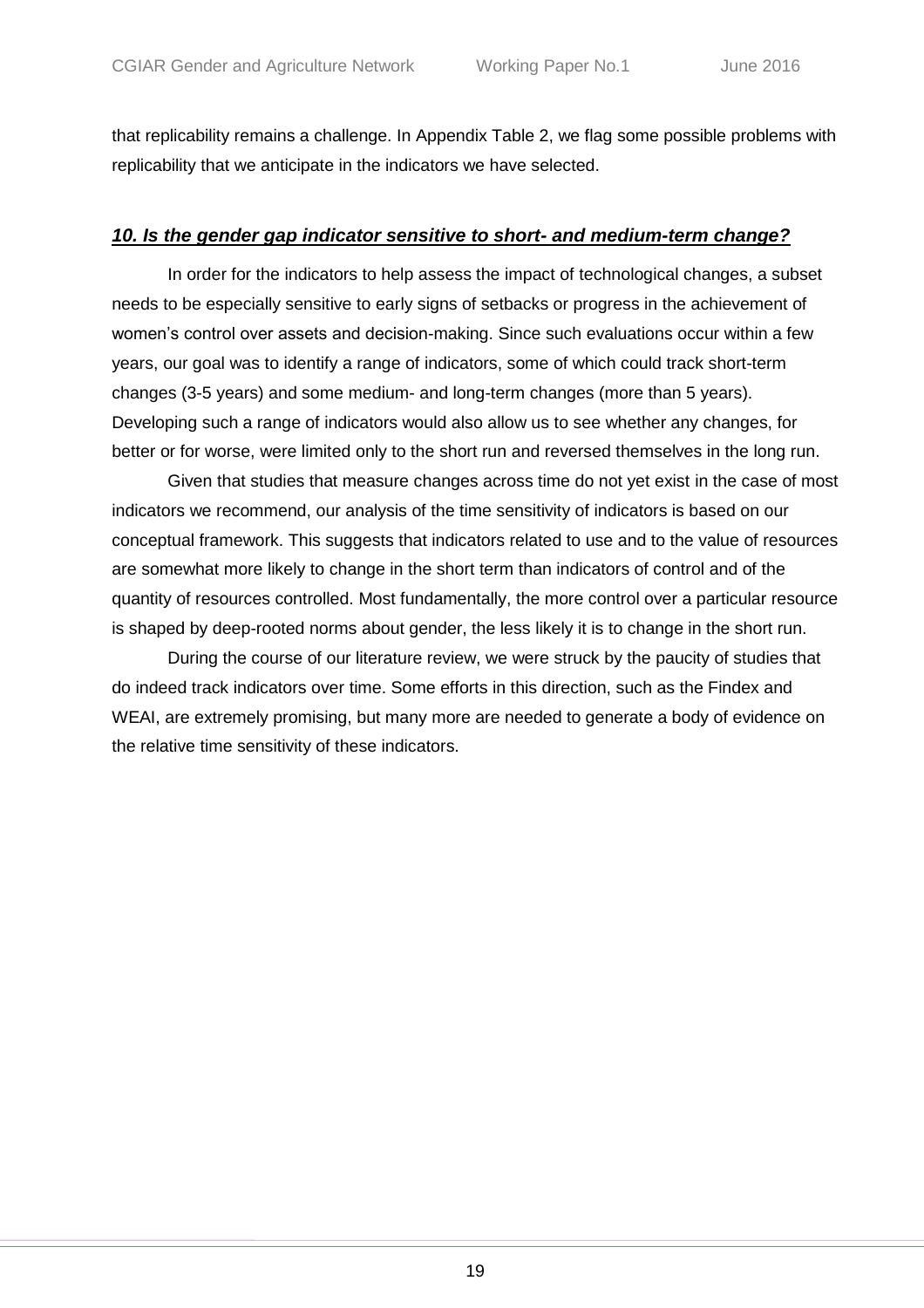# <span id="page-18-0"></span>**INDICATORS OF GENDER GAPS IN RESOURCE USE, CONTROL, AND OWNERSHIP**

In this section, we recommend indicators for tracking gender gaps in the use or control of the following types of resources: land and livestock, water and forest common property resources, financial assets, labor, and "participation in collective action." The recommended indicators are summarized in Boxes 1–7 at the beginning of each section, followed by discussion of the rationale for each. All of these indicators are based upon population (rather than group) sampling methods.

All of these indicators were identified from an extensive literature review of small- and large-scale empirical studies, narrowed down by the application of key conceptual and measurement criteria as listed in Box 1. All the indicators satisfy the following three conceptual criteria from Box 1: they are based on the distinction between use and control rights developed above, they incorporate de facto joint as well as individual rights, and they are disaggregated by sex of the respondent rather than of the household head. In addition, all the indicators satisfy two measurement criteria from Box 1: they are all quantitative measures that are capable of being collected at multiple points of time. Table 1 in Appendix 2 presents the complete list of recommended indicators that meet all five criteria, along with quantitative formulae for calculating them from raw data. These formulae also incorporate the above-mentioned criteria.

Table 1, Appendix 2 also provides a summary of two important findings from the literature review discussed in detail below. First, the table notes any concerns expressed in the literature about the empirical validity of the link between the indicator and gender equality. For example, indicators based on group membership raise questions about the extent to which membership translates into influence that has a bearing on gender equality. Second, the table notes whether the recommended indicator has been used in a large-scale study and has therefore been tested. Although all of these indicators have been used in published research, most are found in small-scale studies that test the indicator in local contexts. Few indicators have been tested in large-scale national or regional studies.

Our indicators do vary in the degree to which they satisfy the remaining five criteria listed in Box 1. Only a few are based on measured value, rather than quantity, of resources. These are self-evident from the description and formulae provided. The indicators also vary in their degree of resource intensity, replicability, and time sensitivity. Table 2 in Appendix 2 evaluates the indicators on each of these three additional measurement criteria. We hope that this evaluation will help researchers develop their own subgroups of indicators based on the goals of their study/project.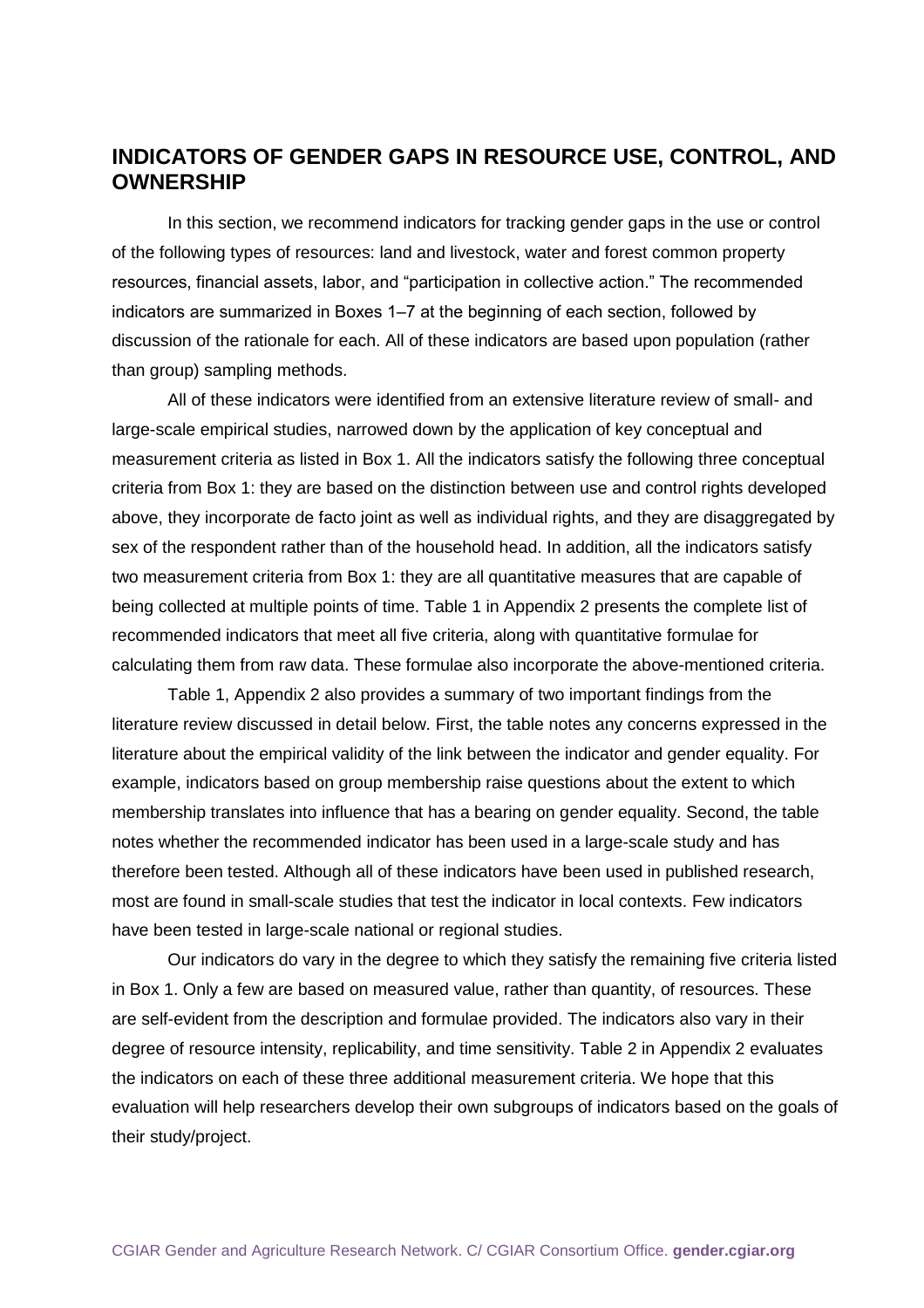# <span id="page-19-0"></span>Dashboard of indicators

Our target audience for recommendations is composed of researchers and development practitioners involved in designing or validating agricultural innovations who need to monitor the effect of specific changes they are introducing into an agricultural production process. These indicators are relevant primarily for users whose main objective is not the study of gender relations but who need evaluations of the effect of specific innovations on gender equality. With this application in mind, the paper proposes a "dashboard" of indicators that can provide feedback in the short term to ensure that innovators are alerted if gender gaps seem to worsen.

The dashboard of indicators presented in Table 5 is a subset selected from the full menu in Tables 3 and 4 on the basis of (a) sensitivity to change in the short run and (b) data already in existence or, if not, that can be collected by adding questions to existing surveys. The dashboard is intended to make it easy for innovators to re-evaluate the design and implementation of an intervention in an agricultural production process that is in progress and while there is still time to self-correct before final impacts can be measured or even achieved.

This classification shows that, even when we aim to provide a subset of indicators that can be easily used for monitoring changes in gender gaps, there is no quick way to go about this. Table 5 highlights that no data are already available in existing large-scale studies for timesensitive indicators related to crucial gender gaps in land and livestock. There are ongoing efforts to add these to existing international surveys, but at this point they require primary data collection.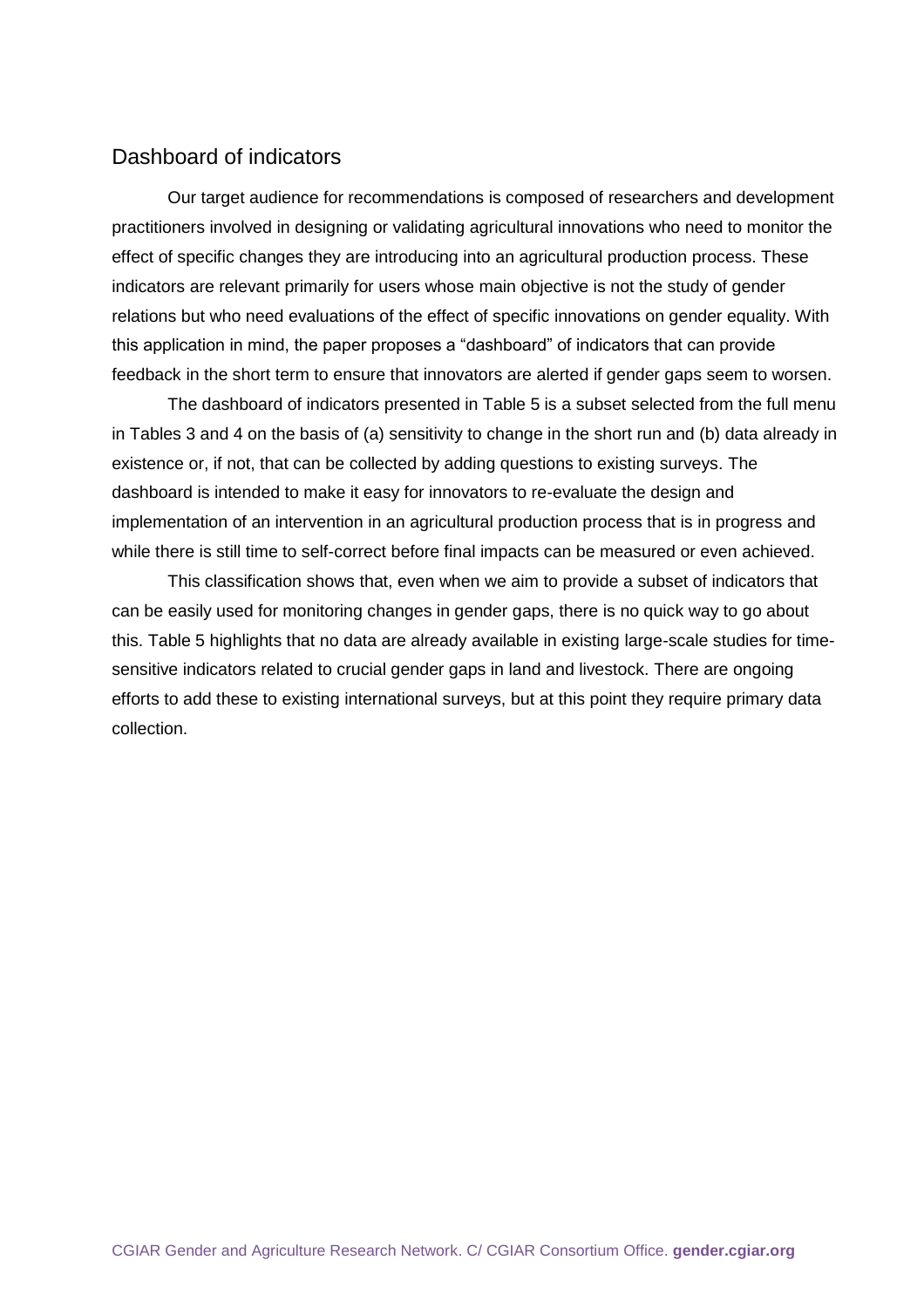| Table 5. Dashboard of time-sensitive indicators for which there is an existing data |                                                                                   |  |  |  |  |
|-------------------------------------------------------------------------------------|-----------------------------------------------------------------------------------|--|--|--|--|
| collection instrument                                                               |                                                                                   |  |  |  |  |
|                                                                                     | $\overline{a}$ Detective due $\overline{b}$ Detection by $\overline{a}$ Detection |  |  |  |  |

|                                                                                                                                                         | Data already<br>available          | Data can be<br>constructed<br>using<br>existing data<br>collection<br>instrument   | Data<br>provide<br>short-term<br>time<br>sensitivity |
|---------------------------------------------------------------------------------------------------------------------------------------------------------|------------------------------------|------------------------------------------------------------------------------------|------------------------------------------------------|
| Land                                                                                                                                                    |                                    |                                                                                    |                                                      |
| The average sale value of the land owned by women<br>compared with that owned by men,                                                                   | <b>No</b>                          | <b>GAGP</b>                                                                        | Yes                                                  |
|                                                                                                                                                         |                                    |                                                                                    |                                                      |
| Proportions of women and men participating in<br>decisions about the agricultural use of land                                                           | <b>No</b>                          | FAO, GAGP,<br><b>WEAI</b>                                                          | Yes                                                  |
| Livestock                                                                                                                                               |                                    |                                                                                    |                                                      |
| Proportions of women and men who own livestock<br>(preferably by livestock type, for example: poultry,<br>sheep and goats, cattle)                      | <b>No</b>                          | <b>WEAI, GAGP</b>                                                                  | Yes                                                  |
| Livestock: proportions of women and men participating<br>in decisions about sale or slaughter of livestock                                              | <b>No</b>                          | <b>WEAI</b>                                                                        | Yes                                                  |
| Water and forest                                                                                                                                        |                                    |                                                                                    |                                                      |
| Proportions of women and men able to access<br>water/firewood/fodder/fish to the desired degree                                                         | <b>No</b>                          | <b>WWAP</b> is<br>developing<br>indicators for<br>water                            | Yes                                                  |
| Number of hours (per week, per person) for women<br>and for men in the household, spent on collecting<br>water/firewood/fodder/fish (not disaggregated) | Yes                                | <b>National</b><br>time-use<br>studies, UN<br><b>Statistics</b><br><b>Division</b> | Yes                                                  |
| Finance                                                                                                                                                 |                                    |                                                                                    |                                                      |
| Proportions of women and men who saved money in<br>the last 12 months through a formal or informal<br>institution (i.e., not "under the pillow")        | <b>FINDEX</b>                      | <b>FINDEX</b>                                                                      | Yes                                                  |
| Proportions of women and men who received a loan<br>in the last 12 months from a formal or informal<br>institution                                      | <b>FINDEX</b>                      | <b>FINDEX</b>                                                                      | Yes                                                  |
| Labor                                                                                                                                                   |                                    |                                                                                    |                                                      |
| Female labor force participation rate and male rate in<br>agriculture (denominator, size of agricultural labor<br>force)                                | World<br>Development<br>Indicators | Yes                                                                                | Yes                                                  |
| Female paid labor force participation rate and male<br>rate in agriculture (denominator, size of agricultural<br>labor force)                           | World<br>Development<br>Indicators | <b>YES</b>                                                                         | Yes                                                  |
| Average hours of leisure for women and for men or<br>proportions of women and men who report<br>inadequate leisure time                                 | National<br>time-use<br>surveys    |                                                                                    |                                                      |
| Income                                                                                                                                                  |                                    |                                                                                    |                                                      |
| Proportions of women and men who participate in<br>decisions to purchase daily goods                                                                    | <b>DHS</b>                         | Yes                                                                                | Yes                                                  |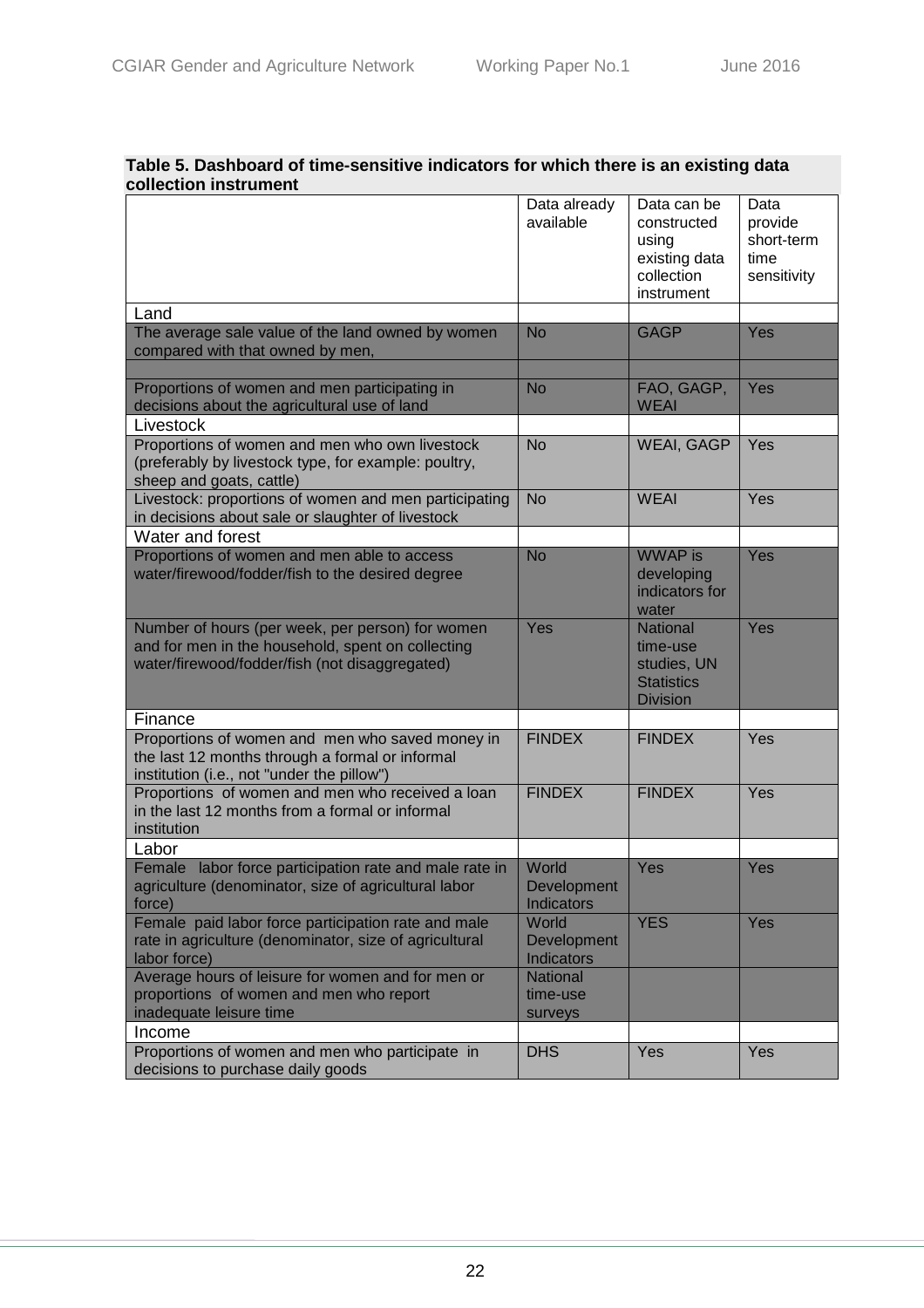# <span id="page-21-0"></span>Literature Review and Discussion of Recommended Indicators

#### <span id="page-21-1"></span>*Resource type: land and livestock*

As the most significant immovable asset that households in agricultural regions own, land has both material and symbolic importance, connecting landholders to a source of livelihood as well as to their lineage and culture. There is now a small but significant body of literature that addresses gendered patterns in ownership and, to a lesser extent, control over land. The relatively extensive literature on ownership of land in particular means that we include a separate section on indicators of ownership in the case of this resource.

Little work exists on what we term "use rights" (entry and withdrawal rights) in land. However, indicators of labor use, including those based on time-use studies, can give us a good sense of the extent to which women and men are physically accessing land and livestock and withdrawing output. We turn to these indicators of labor use later in the paper. Here, we add some indicators of decision-making about the output from the resource, an important aspect of withdrawal rights not revealed by patterns of labor use.

Access to land may be a requirement for participation in agricultural technology interventions. Such interventions have a direct impact on the value of land, which is often the most valuable asset rural households own. There is thus a very high likelihood that a genderblind implementation of agricultural programs may serve to further widen intra-household wealth inequalities between men and women. The collection of data on the intra-household distribution of land must therefore be a part of any effort to track the gendered impact of an agricultural intervention.

In areas of water and land scarcity and/or inequality, livestock take on special importance as household assets that generate income, enhance food security, and serve as insurance in case of an income shock (Peterman et al 2014). Women are often responsible for the maintenance of livestock, particularly those housed close to the homestead such as poultry and vulnerable animals (such as those that are sick or injured), along with the processing of dairy products (FAO 2010). However, women are less likely than men to own livestock, particularly larger, more valuable livestock.

Agricultural R&D agencies are extensively involved in livestock breeding innovations in part because ownership of livestock is a way to raise income and improve nutritional outcomes for poor, landless households in arid regions (Njuki and Sanginga 2013). Indeed, given the entrenched patterns of land inheritance, livestock may actually prove to be easier for women to own and control than land (FAO 2010).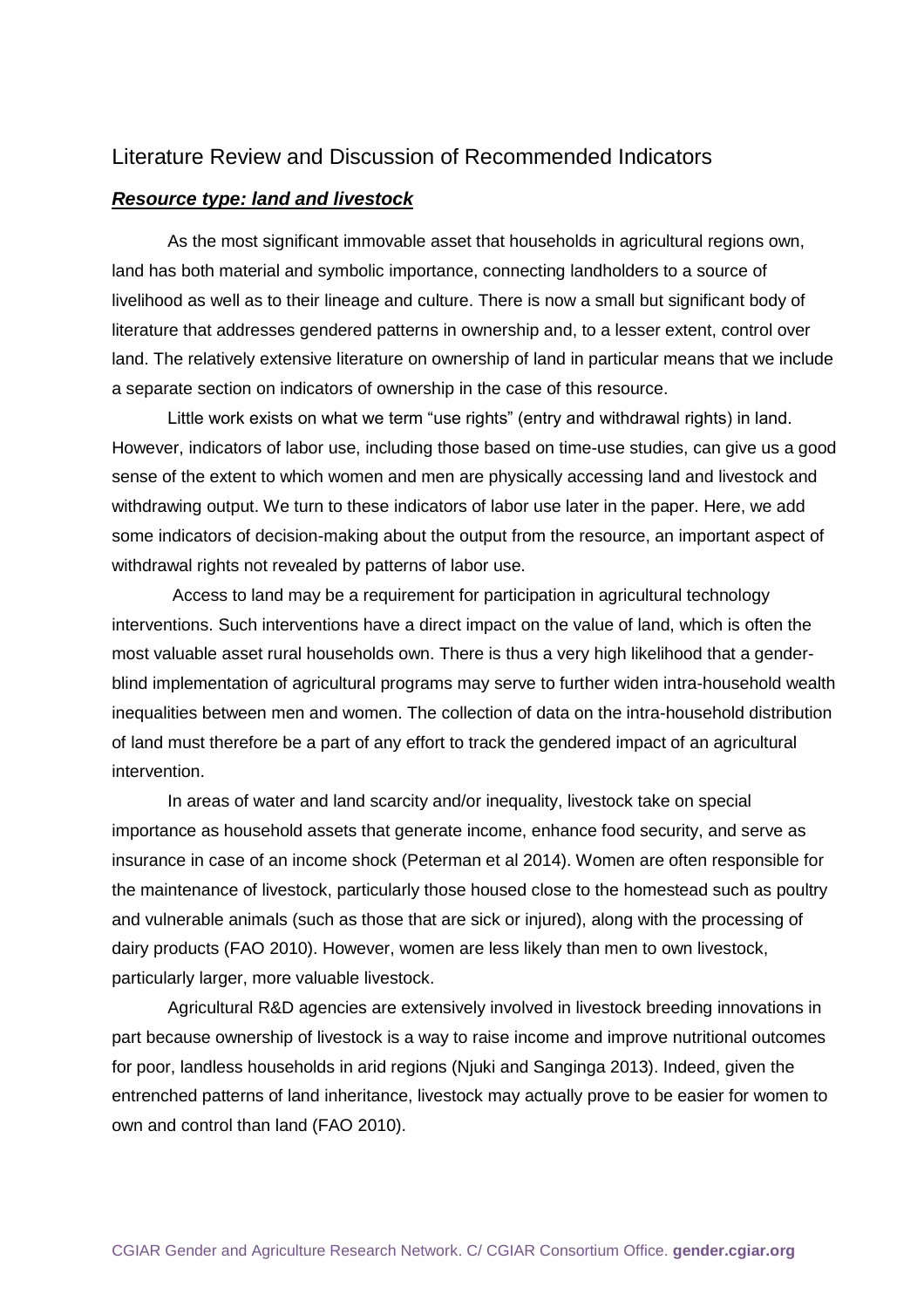#### <span id="page-22-0"></span>**Box 2. Recommended indicators for gender gaps related to ownership, use, and control over land and livestock**

#### **Indicators of ownership:**

Land:

- The proportion of women and the proportion of men who own land (solely or jointly, self-reported)
- The average area of land owned by women, same indicator for men
- The average potential sale value of the land owned by women, same indicator for men

Livestock:

- The proportion of women who own livestock, same indicator for men
- The average Total Livestock Units owned by women, same indicator for men
- The average potential sale value of livestock owned by women, same indicator for men

#### **Indicators of use rights:**

Land:

 The proportion of women who participate (solely or jointly) in decisions about the use of crops (sale versus own consumption), same indicator for men

Livestock

- The proportion of women who participate (solely or jointly) in decisions about the use of daily livestock produce (such as milk, eggs), same indicator for men
- The proportion of women who participate (solely or jointly) in decisions about the use of meat (when livestock are slaughtered), same indicator for men

#### **Indicators of control rights:**

Land:

- The proportion of women participating (solely or jointly) in decisions about the "agricultural use of land", same indicator for men
- The proportion of women participating (solely or jointly) in decisions about
	- crop choice
	- choice of inputs
	- timing of cropping
	- sale or transfer of land

(for at least one crop or plot if there are multiple crops or plots).

Same indicator for men

Livestock:

 The proportion of women participating (solely or jointly) in decisions about sale, transfer, or slaughter of livestock, same indicator for men

# **Indicators of ownership of land**

Across the world, a growing body of literature shows that women are less likely than male members of their households to own land and even less likely to own high-quality land (Deere and Doss 2006). The feminist literature on gender and land rights, pioneered by the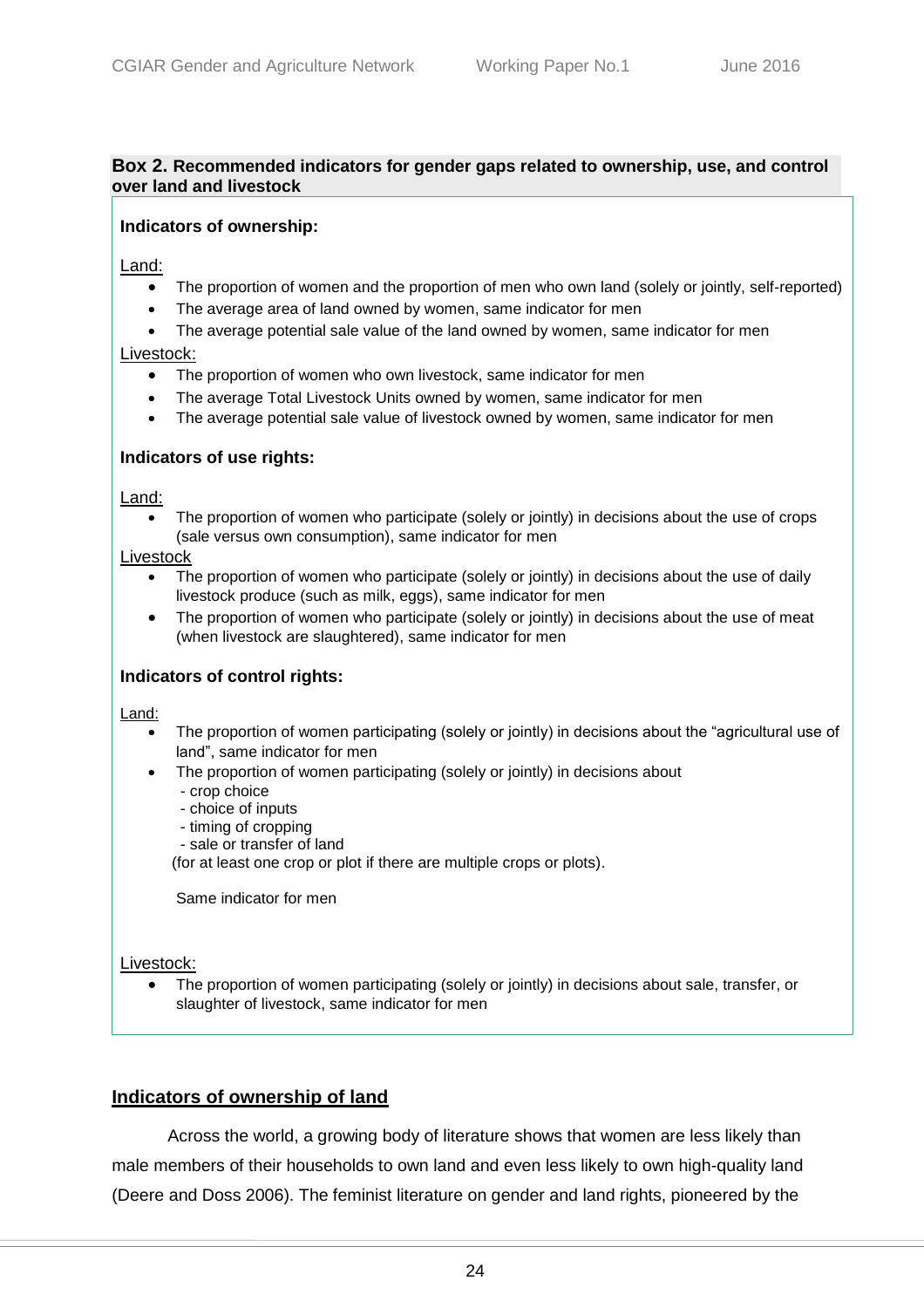work of Agarwal (1994) and Deere (Deere and León 2001), suggested that women's ability to own land may improve their bargaining power within the household while also expanding their livelihood opportunities more generally. A number of recent studies have attempted to test this hypothesis using small data samples.

Doss et al (2015) lay out some of the widely used indicators of gender asset gaps in land ownership for Africa. The most common measure reported in their review of studies on women and land ownership in Africa is the proportion of women/men who self-report owning land jointly or individually. Reviews of studies of gender and land rights for Asia and Latin America also show that this is the most common indicator used (Kieran et al 2015, Deere et al 2012).

These reviews all note the paucity of nationally representative data on even this "incidence" indicator. Although the DHS does ask about the incidence of land ownership, it does so for only one woman of reproductive age per household. The LSMS provides a more complete listing of both whether and how much land is owned by each household member.

Doss et al (2015) also point out that, in most of the studies they reviewed, the term ownership was used when the survey actually asked about the landholder/manager. As discussed below, we treat land management as an aspect of control rights and urge greater attention to the difference between these terms. Deere et al (2012) point out other discrepancies in the country-level surveys in Latin America that make generalization across countries difficult. For example, in some countries, questions were asked only about the ownership of titled land, which is a subset of all owned land. Furthermore, only in two countries were respondents asked about joint ownership of land, which is often the most common form of land ownership for women.

Some recent studies do pay careful attention to these issues. Deere et al (2013) use incidence measures to describe the extent of the gender asset gap in Ecuador, Ghana, and Karnataka (India), as do the ICRW GLAS studies in South Africa (Jacobs et al 2011) and Uganda (Kes et al 2011). The ICRW studies find that women are more likely to state that they own land jointly rather than solely and furthermore that gender asset gaps are greater *within*  dual-headed households than between female-headed and male-headed households. Another significant finding is that the woman's familial situation is extremely important, with age and relationship to the head affecting the likelihood of owning land. For example, in the South African sample, women who were married to the household head were better off in terms of land ownership than wives or partners of other men in the household. The authors thus call for more gender-disaggregated data collection on land ownership within dual-headed households.

Overall, whether a woman owns land (solely as well as jointly) appears to affect the wellbeing of the women and their households. Savath et al (2014) find that higher proportions of female ownership of land are associated with more food-secure livelihood combinations being pursued by households in Odisha, India. Panda and Agarwal (2005) find that female ownership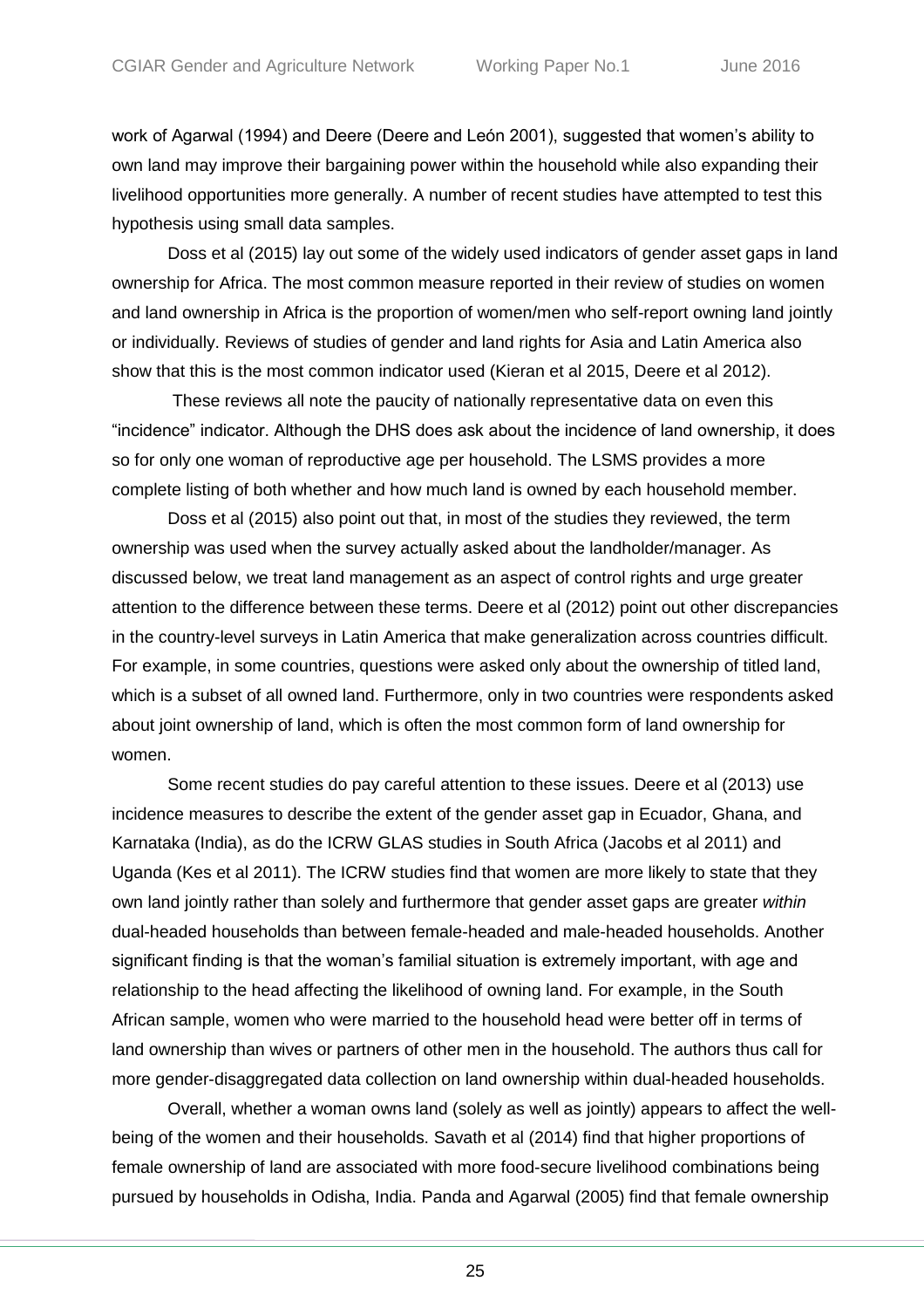of land or a home significantly reduces the likelihood that the woman experiences domestic violence. In a study based on primary data from the Philippines, Estudillo et al (2001) show that the mother's ownership of land has a positive effect on the amount of schooling daughters (as compared with sons) receive as well as on the amount of land bequeathed to daughters (as compared with sons). Allendorf (2007) uses DHS data on whether a woman owns land solely or jointly to show that women's ownership of land has a positive statistically significant effect on their ability to participate in joint decision-making about their own mobility and healthcare as well as household expenditure.<sup>6</sup> Menon et al (2013) show for Vietnam that women's sole ownership of land has beneficial effects on household poverty, household expenditure, and the selfemployment of women, while women's joint ownership has a statistically significant impact only on the former. The ability to differentiate between sole and joint ownership can thus be insightful.

Another body of literature tests the impact of female land ownership on farm productivity. Female land ownership is found to decrease productivity in the aggregate (Dimova and Gang 2013) but studies that control for lower female access to complementary labor and capital inputs find that this productivity gap is eliminated or shrinks substantially (Udry et al 1995, Peterman et al 2014, de Brauw 2015, Kilic et al 2015, Aguilar et al 2014, Oseni et al 2015).

We therefore recommend the more widespread collection of the basic land ownership incidence measure described above, with the caveat that ownership may mean different things in different contexts. The proportion of men and women who own land meets our conceptual and logistical criteria and has been empirically tested in multiple contexts.

We also recommend the collection of data on the value of land owned by women and by men. This indicator has limitations in that it is conditional upon land ownership as well as upon the existence of a robust measure of monetary value. Nevertheless, the likelihood that such an indicator may be more sensitive to changes in technology in the short to medium run makes it a potentially useful indicator.

Doss at al (2015) note that data on the value or even the area of land owned were rarely collected in the studies they reviewed, although the LSMS-ISA does collect some such data. At present, the research that is emerging from the Gender Asset Gap Project (GAGP) for Ecuador, Ghana, and Karnataka appears to be the most systematic attempt to construct and analyze a sex-disaggregated measure of land value (Deere et al 2013, Swaminathan et al 2012, Doss et al 2013). The surveys administered as part of the GAGP collected information on the size of land owned by each member of the principal couple as well as two different valuation measures: rental value and current sale value. Valuation questions raised issues of the inaccuracies of

 $\overline{a}$ 

<sup>&</sup>lt;sup>6</sup> She also finds that women's land ownership increased child nutrition outcomes, most likely as a result of what she assumes to be the "larger income and resources that women's land rights provide" (Allendorf 2007, 10). Notably, this last assumption is not necessarily borne out in the literature below on productivity.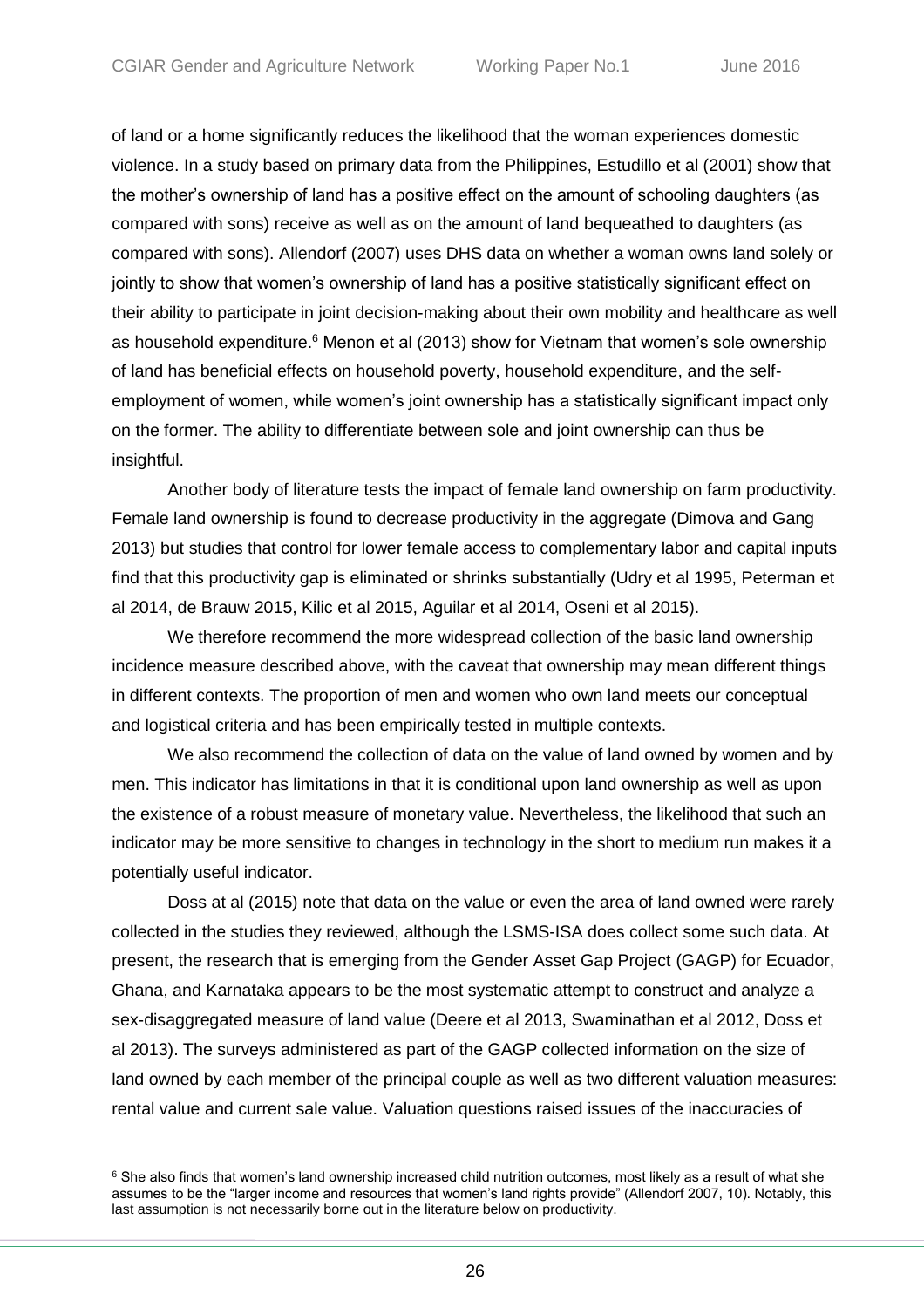respondents, of disagreements among respondents, and missing values where rental or sale markets did not exist. Nevertheless, the authors conclude that valuation data play a significant role in any study of gender and asset inequality since asset wealth gaps may not always correspond to asset incidence gaps. The authors also show that the current sale value of land may be the most generalizable measure of land value given the complexity and variation in rental contract structures in different regions and countries. As noted earlier, agricultural interventions are much more likely to directly affect wealth gaps than incidence gaps in the short to medium term and thus such data, although resource intensive to collect, are likely to be much more useful than incidence data alone.

### **Indicators of ownership of livestock**

Significant gender gaps exist in livestock ownership, with women less likely to own larger livestock, in part because of a lack of capital (Taj et al 2012, Ayoade et al 2009, Oladele and Monkhei 2008). Poultry appear to be the most common form of livestock owned by women, with goats and sheep less frequently reported as being owned by women (Njuki and Mburu 2013, Kabeer and Tran 2000). There is some evidence that the increased involvement of rural men in nonagricultural activities has increased the role women play in small-scale livestock production (Farinde and Ajayi 2005). On the other hand, as with other assets, increases in the value of livestock or livestock products and shifts toward large-scale production often mean that women lose control over the asset (FAO 2010). Agricultural interventions can more easily shift the incidence of livestock ownership than of land ownership Quisumbing and Kumar 2011) so incidence indicators of livestock ownership are likely to be more sensitive than indicators of land ownership.

The simplest indicator we recommend is thus the gendered incidence of livestock ownership (sole and joint), without specifying the kind of livestock owned. This is the approach taken by the WEAI. However, although more resource intensive, data by type of livestock can be more revealing of gender gaps. We thus recommend a second indicator that aggregates across ownership of various kinds of livestock using the FAO's system of Total Livestock Units (TLU) (Njuki et al 2013).

In terms of how the data are collected, Njuki and Mburu (2013) ask both members of the principal couple in dual-headed household to list the type and quantity of livestock that they own solely or jointly. Since we recommend interviewing one member of a household, we follow the GAGP in suggesting that the interviewee be asked to construct a household-level inventory of all assets, including all livestock, and then be asked the identity of the owner or owners of each (Doss et al 2013).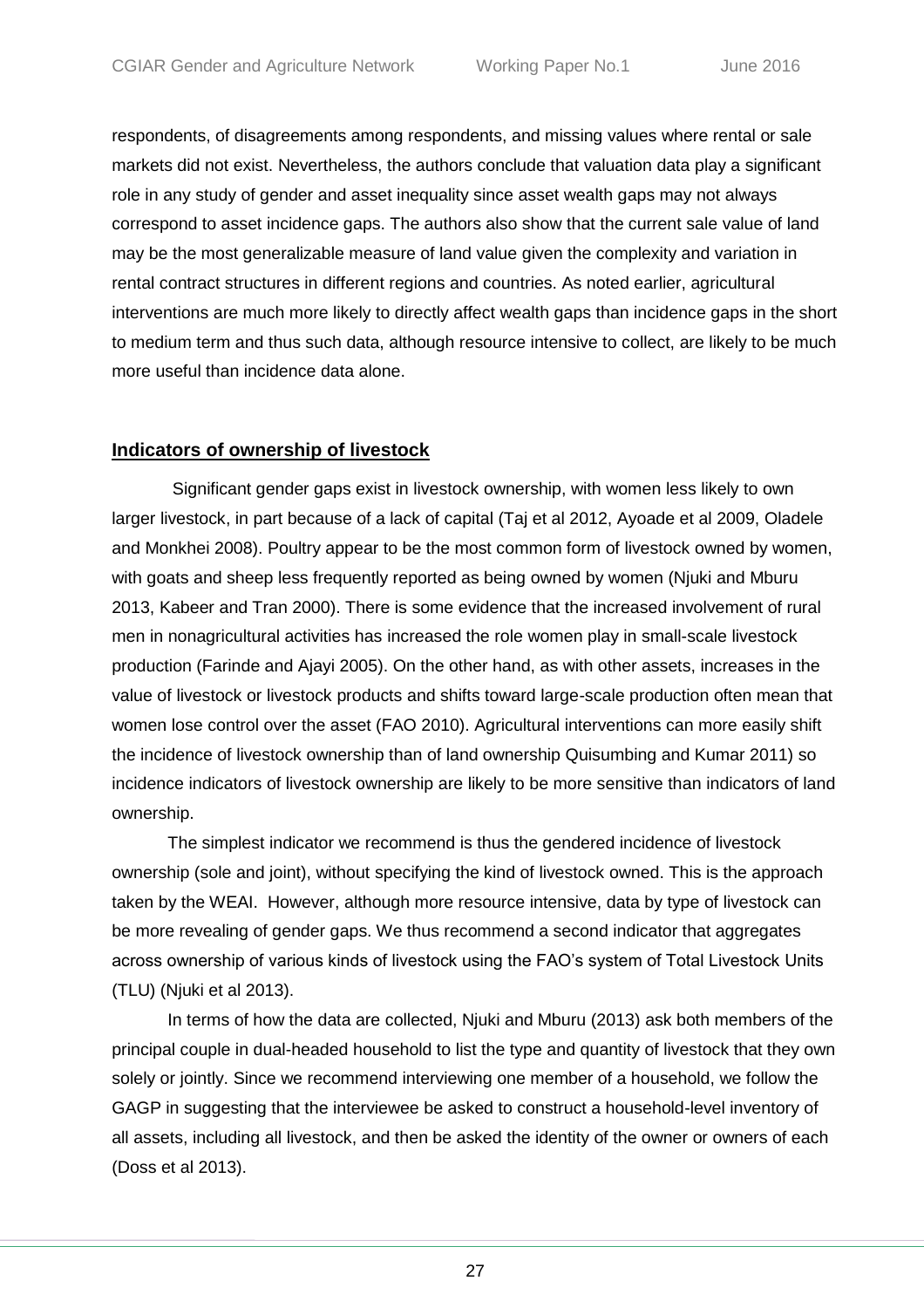The current market value of livestock could be used to generate wealth gaps in livestock (Quisumbing and Kumar 2011). Njuki and Mburu (2013) use this approach and find that, although a small proportion of women own cattle, the high value of cattle means that cattle ownership comprises the most significant proportion of the value of women's livestock.

### **Indicators of use rights over land and livestock**

As discussed earlier, the female (or male) labor force participation rate in agriculture, an indicator of labor use, could be a useful indicator of access to over land and livestock. We elaborate further on this as a possible indicator later in the paper. Insofar as withdrawal rights are an important aspect of use rights, the key question is whether women and men have decision-making rights over the output withdrawn from land and livestock. Although this is a question that the literature often folds into the discussion of control rights, we separate out entry and withdrawal indicators for the sake of conceptual clarity.

Thus, our list of recommended indicators includes the proportion of women who report sole or joint participation in decision-making about the use of land for crops (sale or own-use). In the case of livestock, we distinguish between daily output from livestock (milk, eggs), which women do appear to have more say in, as opposed to meat from the slaughter of livestock, which women appear to have less control over (FAO 2010).

# **Indicators of control rights over land and livestock**

In this paper, control over land and livestock is understood to refer to participation in the management of the asset and decision-making about the use and distribution of output. In a somewhat unusual situation, gender-disaggregated data for at least one measure of land management – the principal landholder or agricultural decision-maker – are more likely to be available at the nationally representative level than a measure of land ownership. The FAO gender and land rights database has aggregated data on the share of landholders who are women from national agricultural censuses for 84 countries.

The FAO notes that this measure is flawed in that multiple plots are aggregated under a single holding, thus masking the gendered distribution of farming responsibilities at the plot level. Furthermore, the censuses report a single farm holder, often corresponding to the male household head, although women may be involved in many significant aspects of farm management. The World program for the Census of Agriculture (WCA) has recognized this problem and, as of 2010, has modified its definition to include a "joint holder" (FAO 2005). It is not clear to what extent these new guidelines are being followed by member countries.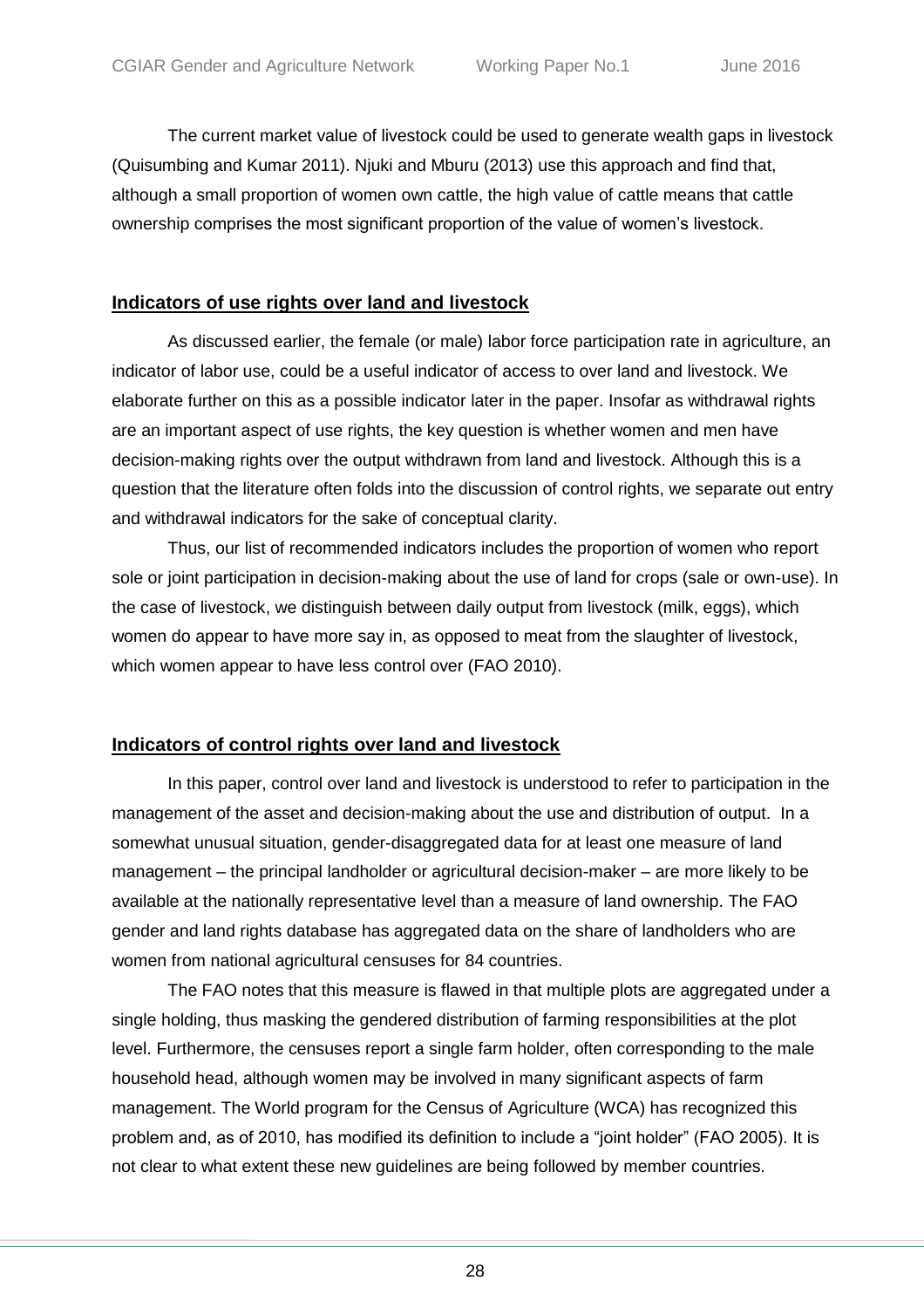While the WCA thus provides some limited and imperfect data, to be consistent with our conceptual criteria, we recommend a related but slightly different indicator: the share of women who report being the primary decision-maker (solely as well as jointly) with respect to agricultural use of land. Thus, while using a similar definition of landholder, our measure has a different denominator (all women) from that of the WCA database (denominator, all landholders).

De Brauw et al (2008) create an indicator of managerial control for land in China, which also includes a more specific question on control over the income generated by the farm and/or over processes such as marketing that generate most of the income. Here, we distinguish between control over land and control over income, thus separating these two categories. Understanding decision-making about land, as separate from control over income, will aid the design of more effective and gender-equitable agricultural interventions.

Of course, the WCA definition is quite broad, as "management control" over the agricultural holding can incorporate several different issues. The LSMS creates three categories of agricultural decision-making: decisions about (a) crop choice, (b) input use, and (c) the timing of cropping. Although some LSMS ask questions about decision-making for each crop and each subactivity within these three categories, this broader three-part frame may be one that is reasonably concise but could nevertheless capture some more subtle changes in female and male management rights. We thus recommend a second, more nuanced, indicator of control over land that is disaggregated into these three categories, as well as a fourth important category of decisions about the sale/transfer of land.

Dimova and Gang (2013) use crop-disaggregated LSMS data for Malawi and find that female land ownership increases the likelihood that women participate in decisions about cashcropping, which is associated with larger streams of income in Malawi. de Brauw (2015) uses simply the ability to choose the crop (solely or jointly) as a measure of female management rights over agricultural land. He uses plot- and crop-level data based on a small sample household survey in northern Mozambique to show that women make these decisions in only 70% of the cases in which they own the land and that the primary determinant of women's ability to make these decisions is an indicator that the man was involved in off-farm work. Thus, effective management of land by women, he argues, is enhanced but not guaranteed by female ownership of land. Although his results differ from those of Dimova and Gang (2013), in both cases sex-disaggregated data on decision-making in agricultural production turn out to be useful.

We follow a similar format for livestock, asking about participation in decision-making about the sale, transfer, or slaughter of the livestock as an indicator of "control" over the resource (Njuki and Mburu 2013).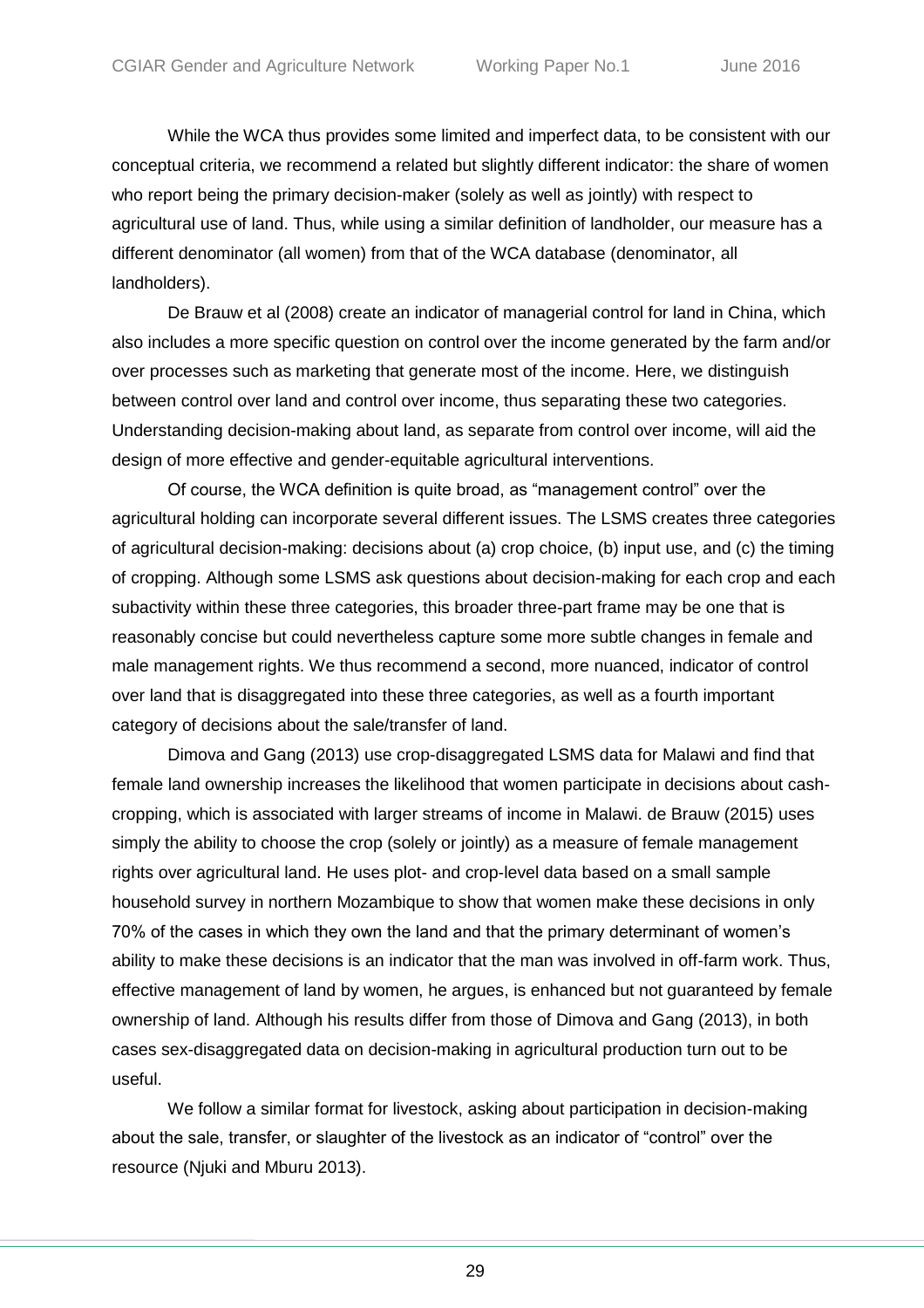### <span id="page-28-0"></span>*Resource type: water and forest common pool resources*

Common pool resources (CPRs) are a vital source of food, fodder, fuel, firewood, and water for agricultural households, particularly for poorer and landless ones (Beck and Nesmith 2001). Understanding the full income impacts of any policy or technology change in rural communities thus requires an understanding of its impacts on the use and control of common pool resources. A growing body of research is calling attention to the gendering of CPR use and arguing that increasing women's ability to access and control the use of CPRs is not only central to ensuring gender equality in these communities, but can also improve the conservation and management of such resources (Agarwal 2010a, Khosla and Pearl 2003).

To the extent that these are common pool resources, an understanding of who controls the use of these resources requires identifying the institutions of CPR management at the community level in each context and developing indicators that appropriately address the extent to which women and men are able to influence those decisions. The increased advocacy and prevalence of user groups to manage common pool resources means that recent studies of gendered access to common property resources investigate the extent to which the "descriptive representation of women in (user) groups can lead to substantive representation" (Meinzen-Dick and Zwarteveen 2001). This raises methodological issues for us, as our primary goal is to recommend indicators that can be developed using population sampling methods such as those employed by national household surveys, the LSMS, the WEAI, and so on. As we see in Appendix 1, the indicators of control that are used in the CPR literature are based on the sampling of groups. We instead propose versions of these indicators based on population samples.

This section focuses in particular on access to forest and water resources. Forest resources provide firewood and fodder as well as access to fruits, herbs, and vegetables that grow in the wild, whose collection is the responsibility of women and girls in most societies. These forest products serve as key inputs into the production of food, again the responsibility of women worldwide. Any degradation in the quantity or quality of these resources thus affects women's time and income poverty.

Access to water is equally central to a host of tasks that are defined as the responsibility of women, within and outside the household (Zwarteveen 1997, Khosla and Pearl 2003). Here, too, water-use technologies developed primarily for agriculture (for example, large-scale irrigation projects that involve the diversion and consolidation of water bodies or tube wells that reduce the groundwater available for drinking wells) can negatively affect women's ability to access and use water for their needs (Crow and Sultana 2002). Sex-disaggregated indicators that capture changes in women's/men's ability to access water are thus crucial to evaluating the full impact of such projects on well-being.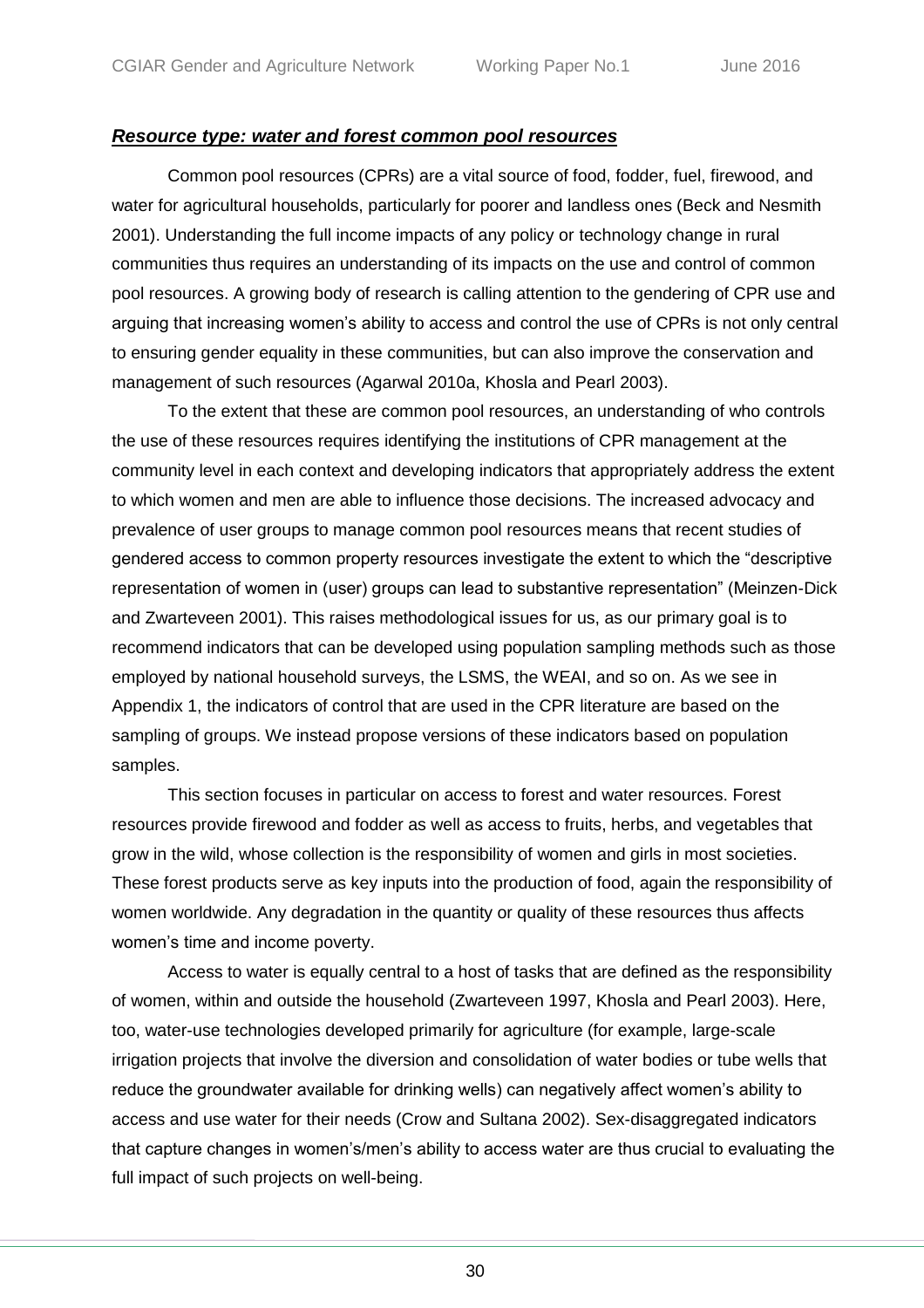The impact of technological innovations on common pool resources is likely to be significant. Changes in seed type and increases in the value of crops, for example, can change patterns of land and water use and thus claims upon water and forest lands. As agricultural land has expanded, land once defined as common use has become increasingly privatized or controlled by the state, thus affecting women's ability to gather firewood and water and thus their time and income poverty (Beck and Nesmith 2001).

Given the extent to which poor households depend on common pool resources for fuel, food, and water needs and the extent to which women use these CPRs, any analysis of the impact of agricultural interventions must include their impact on common property resources.

In seeking to identify such indicators, our work overlaps with that of the World Water Assessment Program (WWAP), which is in the process of developing a set of international indicators for gendered access to water (WWAP 2014). To enable coordination between these efforts, we suggest employing some of those indicators for other common property resources as well.

#### <span id="page-29-0"></span>**Box 3. Recommended indicators for gender gaps related to use and control over water and forest common pool resources**

#### **Indicators of use**

- The proportion of women able to access water/firewood/fodder to the desired degree, same indicator for men
- Average number of hours (per week, per woman, per man in the household) spent in collecting water, firewood and fodder

#### **Indicators of control over decision-making**

- The proportion of women and men who are members of a water or forest user group
- The proportion of women and men who report attending water or forest user group meetings (conditional upon group membership)
- The proportion of women and men who report speaking at meetings of the forest/water user group (conditional upon group membership)

### **Indicators of use rights over forests and water**

### *Forest resources*

Women's use of forest resources differs from men's use in terms of the kinds of forest products they are likely to access. Women are more likely to access berries, fruits, fodder, and firewood and men are more likely to access timber (Agarwal 1997, Mwangi and Mai 2011). This difference also means a difference in the timing of use. Women's needs, while causing less large-scale damage to the forest, are ongoing throughout the year. Male logging of timber, on the other hand, can be concentrated in time, occurring a few times in a year. Attempts to manage forest resources by restricting use to certain periods of time can thus have disparate impacts on men and women, making it harder for women to use forest resources than for men.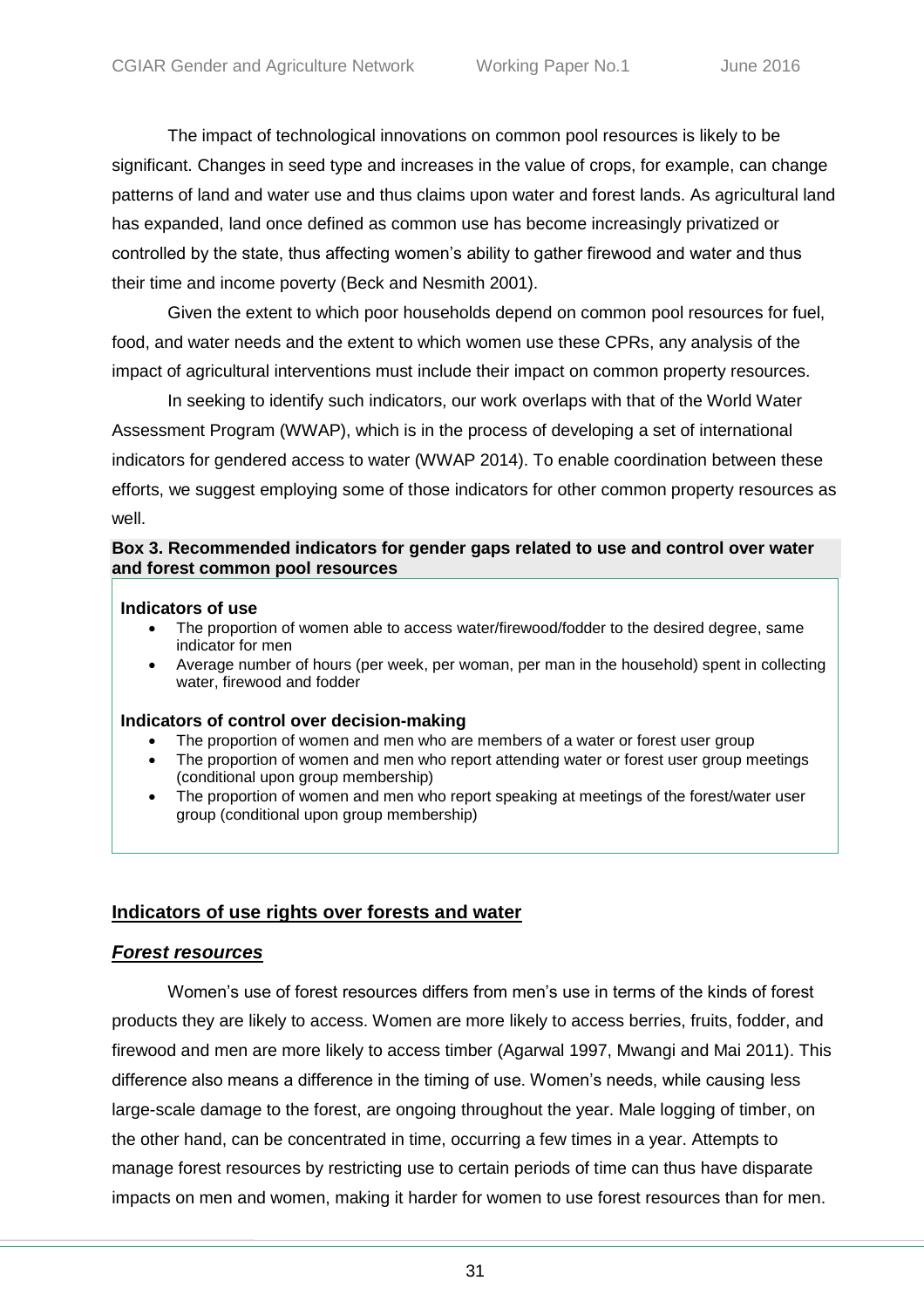The most comprehensive work on gender and forest use and conservation is Bina Agarwal's study of 135 forest user groups in India and Nepal, compiled in the book *Gender and Green Governance* (2010a). As part of the study, Agarwal asks respondents whether they experience a shortage of firewood, fodder, timber, fish, and wild fruits and vegetables.

A modified indicator, which we recommend, would be the proportion of women/men who are able to access forest resources to the extent necessary. If asked of both men and women, this would be a subjective indicator of gendered gaps in access to these resources. Answers to these questions would of course vary by class, caste, and race within the same geographic/ecological region, so surveyors would have to be careful about their sampling frame.

A more objective but also more resource-intensive indicator would be the average amount of time spent per week per woman in the household to collect the desired amount of each resource versus the average amount of time spent per week per man in the household. We recommend this indicator despite its resource intensity because, as discussed later, timeuse studies are essential to understanding time poverty. Furthermore, the collection of time-use data by the WEAI and some national survey agencies may imply that such an indicator will become easier to construct in the future.

### *Water resources*

In order to capture actual use, the WWAP review also suggests an indicator on "the ability to access water to the desired degree." This would be an extremely important question to ask women and men in households to evaluate the "full income" impact of agricultural interventions. As in the case of forest resources, a time-use module would provide a more objective answer to this question by helping understand gendered differences in the average hours spent to access water and fuel.

### **Indicators of control rights over forests and water**

As we shall see, the few studies that attempt to look at gendered control over forests and water rely on sampling and observation of user groups (Mwangi and Mai 2011). Our goal, on the other hand, is to find indicators that can be based on national household surveys that sample individuals. What we recommend is therefore a question asking women and men if they are members of forest or water user groups. The weakness of this indicator is that mere membership in the user group does not translate into effective control over resource management outcomes (Nightingale 2002). To attempt to get at more substantive participation,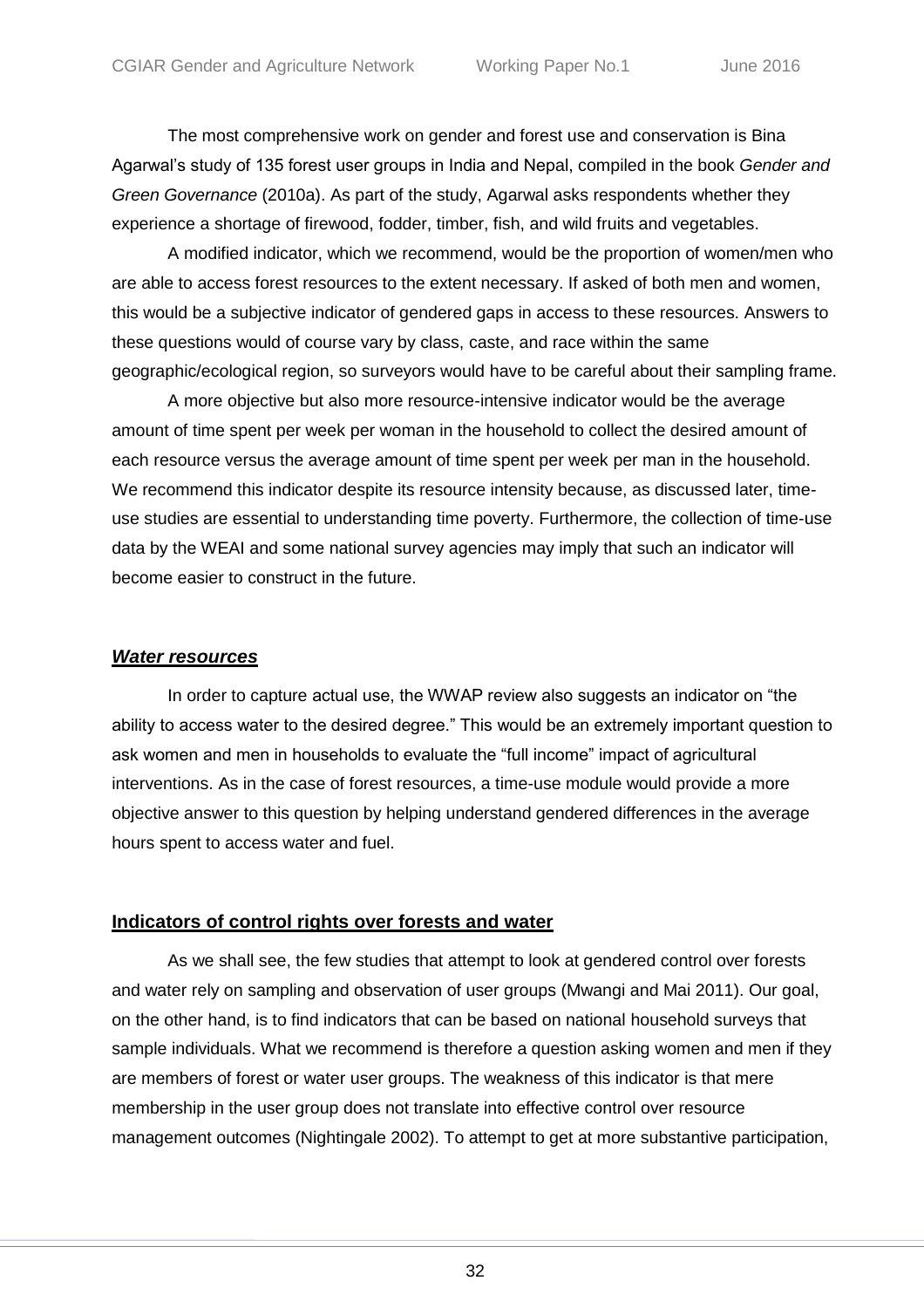we also recommend indicators based on asking women and men if they attend forest and user group meetings, as well as if they have spoken at forest and user group meetings.<sup>7</sup>

Indicators based on membership, attendance, and voice in user groups are clearly limited in terms of their replicability across context given that forested areas are likely to have more forest user groups than the plains, and that the prevalence of user groups of any kind is likely to vary significantly depending upon the local political economy. These indicators are merely a first step toward measuring gendered gaps in common pool resources and we urge further research into these issues.

### <span id="page-31-0"></span>*Resource type: financial assets*

 $\overline{a}$ 

A very important consequence of women's lack of property rights and limited participation in paid work is an inability to acquire and accumulate financial assets, including checking and savings accounts in banks and other financial institutions as well as access to credit and insurance instruments that depend on proof of repayment via income streams or collateral, both of which women lack.

Although women's exclusion from large, formal financial institutions is well documented, so is the existence of women-only "chit funds," ROSCAs, or savings groups across the world, some of which are now regulated by the government and thus "formalized" (Collins et al 2009). The existence of such institutions globally suggests a less visible women's history of engagement and comfort with financial transactions and an understanding of the importance of access to savings and credit. Indeed, in some countries, women's involvement in informal financial institutions is greater than men's (Johnson and Nino-Zarazua 2011, Demigurc-Kunt and Klapper 2013). However, although being more flexible and clearly more inclusive of the poor, smaller microfinance institutions often provide relatively more expensive credit/lower returns on savings, thus limiting members' ability to use financial instruments to increase savings, investment, and household income (Claessens 2006). Dupas and Robinson (2009) find that women small entrepreneurs in Kenya extensively used non-interest-bearing savings accounts even though they had high withdrawal fees (provided to them in a randomized control trial), indicating negative rates of return on their informal savings instruments and high latent demand for access to formal bank accounts.

Despite an expansion of microfinance agencies targeting women, women's access to savings and credit remains extremely limited in rural, developing-world contexts (Mayoux and Hartl 2009). Microfinance groups have not been able to build the long-lasting linkages to larger financial institutions necessary to scale up their access to funds and grow independently of

 $7$  These mirror questions asked of group members by Agarwal in her 2010 study, as well as questions that the WWAP is hoping to collect data on for water user group members.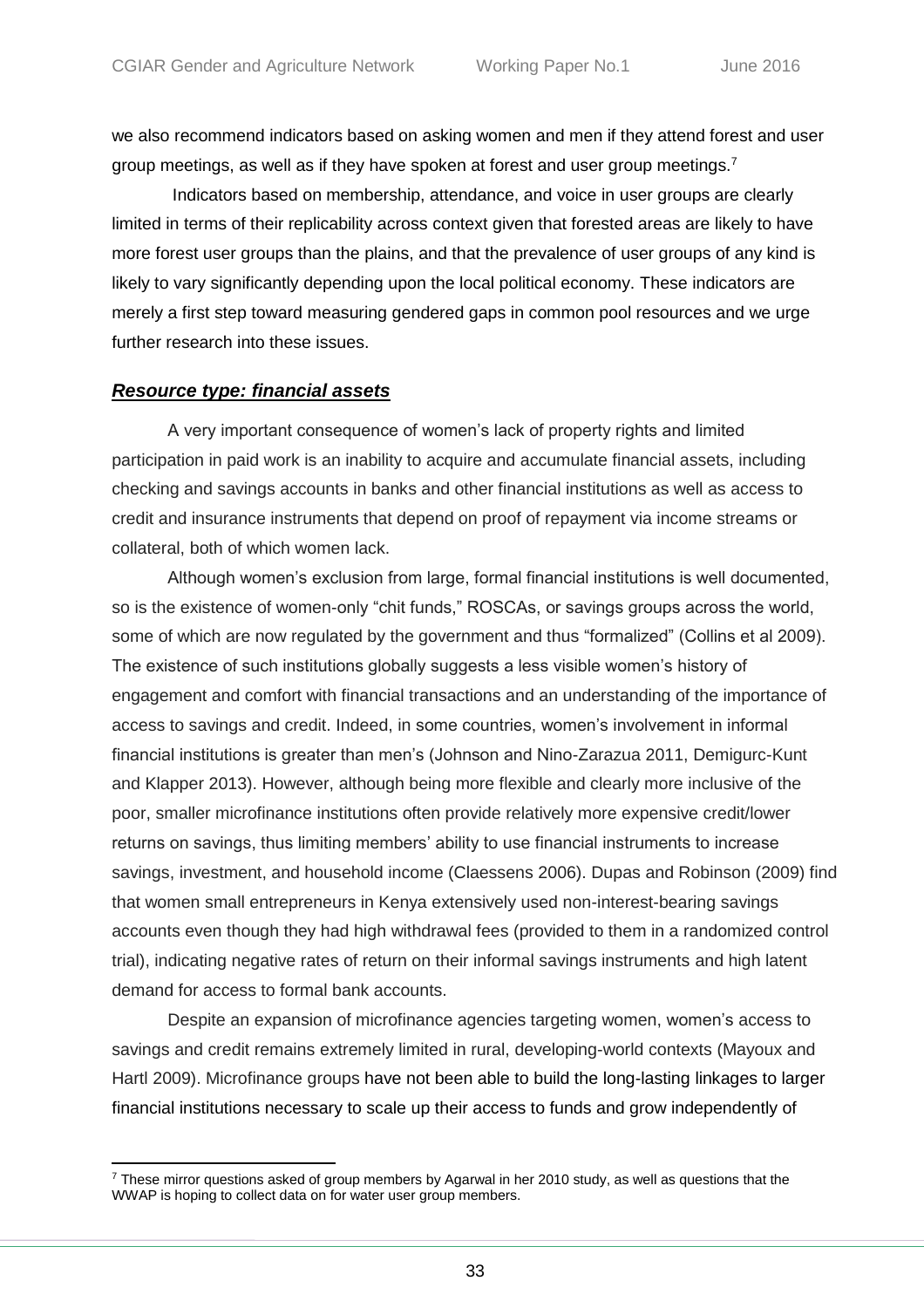nongovernment and aid organizations (Cull et al 2009). Meanwhile, commercial financial institutions (FIs), both public and private, seem to act in ways that further reinforce legal and social biases against women rather than undermining them (Demigurc-Kunt et al 2013).

The long-term success of agricultural interventions rests on sustainable access to credit, which, if gendered, inevitably results in gendered patterns of participation in the agricultural interventions. This can generate a vicious circle in which participation in innovation programs increases assets and income in a gender unequal way, thus further reducing the likelihood of female participation in future programs. One important early indicator of gendered impact is thus likely to show up in women's and men's patterns of savings and credit.

The recent publication of the 2011 and 2014 Findex surveys means that sexdisaggregated data on the use of financial assets are now available across a three-year period nationally for 148 countries. When possible, we therefore recommend indicators that the Findex collects to minimize the resource intensity of data collection. Indeed, in comparison to the paucity of gendered data on other kinds of resources, this survey provides us with a wealth of internationally comparable sex-disaggregated data on basic measures of financial use. We hope that funding for the Findex survey will remain robust and that the survey will continue to serve as an example of the kind of gendered data collection that we seek. It should be noted that the Findex survey assumes that registered microfinance organizations are formal financial institutions. In some countries, however, a significant proportion of microfinance organizations may not be formal in this sense (Grown et al 2015).

### <span id="page-32-0"></span>**Box 4. Recommended indicators for gender gaps related to use and control over financial assets**

Use

- The proportion of women banked (individually or jointly) at a formal sector institution, same indicator for men
- The proportion of women who are members of a microfinance/ROSCA group, same indicator for men
- The average duration for which women have participated in a group-based formal/informal financial institution, same indicator for men
- The proportion of women who have saved money in the last 12 months through a formal or informal financial institution, same indicator for men
- The proportion of women who have received a loan in the last 12 months from a formal or informal financial institution, same indicator for men

#### **Control**

- The proportion of women who (solely or jointly) decided how to use the loan amounts, same indicator for men
- Conditional upon asset use of the loan, the proportion of women who acquired an ownership (solely or jointly) stake in the asset, same indicator for men
- The proportion of women responsible for repayment of the loan (conditional upon loan receipt), same indicator for men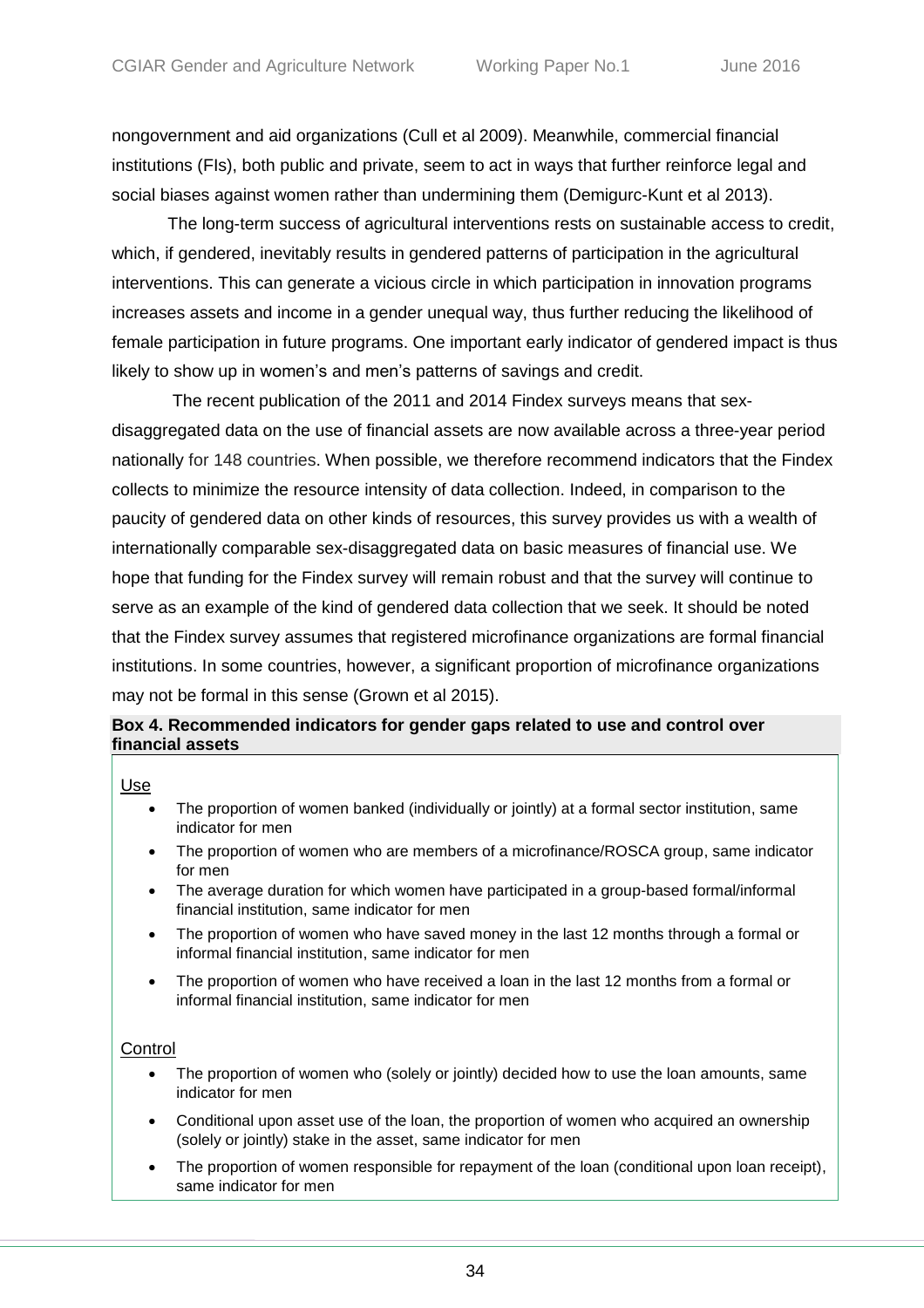#### **Indicators of use rights over financial assets**

Access to large, commercial financial institutions (FIs) remains the goal of most projects that seek to expand financial inclusion. Ultimately, commercial FIs provide most savers and borrowers with larger and cheaper loans and offer them a wide variety of vehicles for savings that are safer and have higher returns (Vonderlack and Schreiner 2002). As Johnson (2004) points out, although the lack of participation in commercial FIs could be voluntary, given the clear cost advantages of FI financial products and the extent to which the poor participate in informal institutions (Collins et al 2009), it is widely accepted that the financial exclusion of women and the poor in developing countries is more likely involuntary. Given that the use of commercial FIs begins with the opening of a checking or savings account at a bank or credit union, the proportion of women and men who are banked (i.e., hold a bank account in a post office, bank, or credit union) is widely used as an indicator of financial use (Claessens 2006).

The Findex survey asks respondents whether they hold accounts solely and jointly in a bank or other type of financial institution. This is the same indicator we recommend, with the additional recommendation that sole and joint data be collected separately so that a disaggregated analysis can be performed if useful. According to Findex data, the gender gap in the proportion of women banked is considerably higher in developing countries, and in rural areas. The gender gap in the proportion of men and women banked ranges from 6 to 9 percentage points across the sample. Although the "lack of money to open an account" was the most common reason for being unbanked in the sample as a whole, the second most common reason that women provided was that a "family member already has an account" (Demigurc-Kunt and Klapper 2013).

As far as access to credit goes, the Findex asks whether the respondent has borrowed money "from any source in the past year" and then disaggregates by kind of source (bank, informal lender, family, etc.) and purpose of the loan. Here, we recommend the question on borrowing in the last year from formal and informal institutions (as opposed to family) as a first look at gendered access to credit. The Findex includes a similarly structured measure of savings: whether the respondent saved any money in the last 12 months and the savings vehicle used. We recommend a savings measure that focuses on savings through formal and informal institutions (as opposed to money saved "under the pillow").

The Gender Asset Gap Project recently published an analysis of its data on borrowing (Grown et al 2015). This is a richer data set in that information on both members of the principal couple in a household is available and this includes information on the purpose of the loan. The authors find that women have less debt for asset accumulation than men, and that the mean value of asset debt held by women is lower. They also find that ownership of assets is positively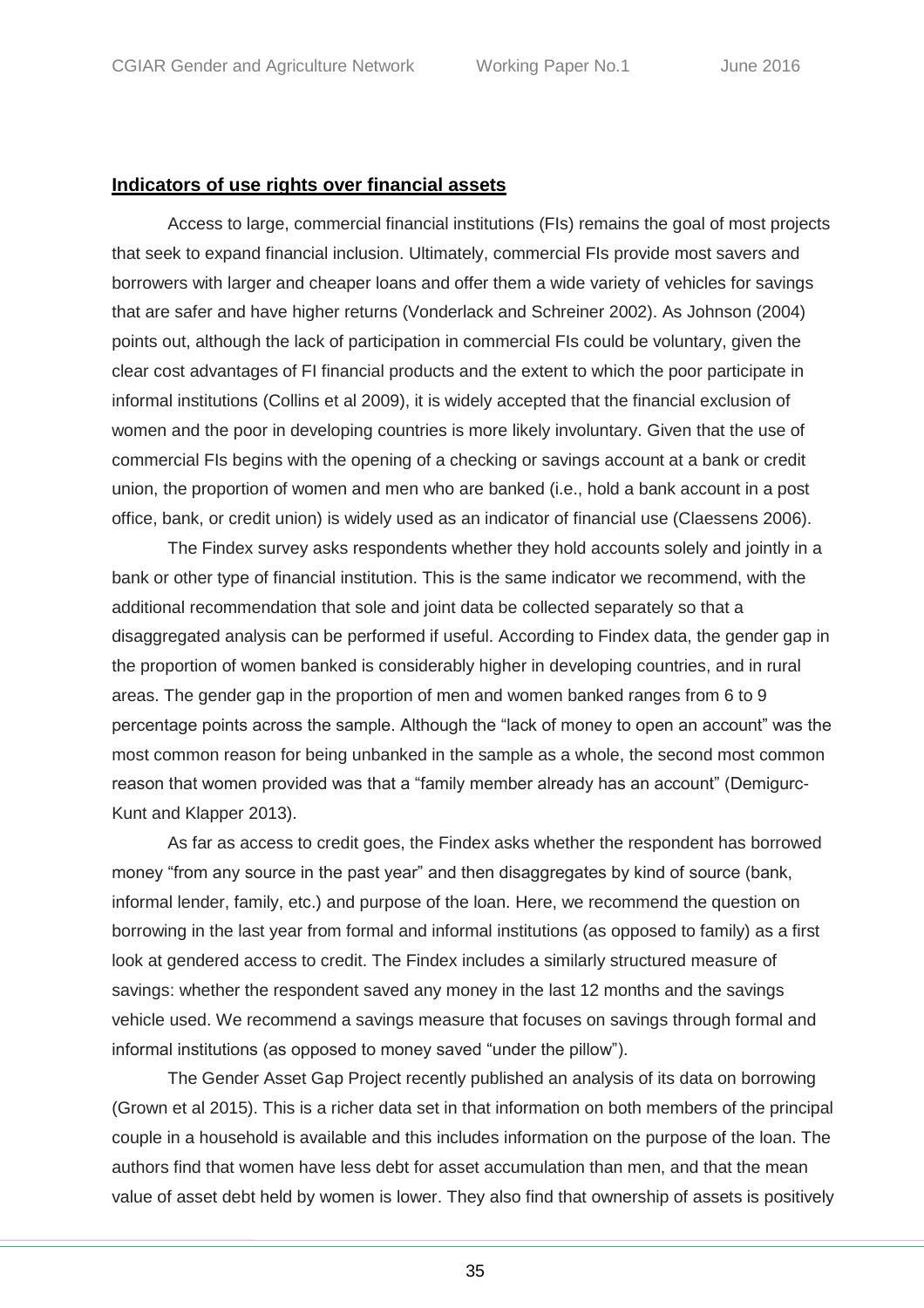correlated with taking out asset loans, for both men and women. Thus, inequalities in asset ownership tend to perpetuate themselves.

The receipt of a loan on its own is, however, an ambiguous measure of well-being as it could indicate the existence of debt spiral and so may require information on the purpose and source of the loan (Mayoux and Hartl 2009). Grown et al (2015) find, for example, that wealthier households are more likely to hold asset debt, which leads to greater wealth in the future, while poorer households hold expense debt, more likely a sign of a debt spiral. Since Findex data on the purpose of the loan are available, researchers may be able to investigate the gendered use of different kinds of credit.

The size of savings accumulated by women and men and the size of loans received by each are also possible indicators of use. These last two indicators are somewhat more difficult to collect and, as with all wealth data, more prone to errors and/or disagreements among the members of the household. Within the Findex, questions on the amount of money saved or in checking accounts are conspicuous by their absence because of the sensitivity of such questions. However, Grown et al (2015) do collect and analyze these data. Some national household surveys such as the Indian NSS do collect data on quantity and source of loans at the household level and perhaps need to be urged to ask in whose name the loan was taken out. We mark this as a possibility for the future given our belief that wealth indicators can be more sensitive than incidence indicators.

We also flag, without recommending, another indicator used in the U.S. Survey of Consumer Finance (SCF) but not in the Findex: the proportion of women or men who report being denied a loan in the last five years. This may be helpful in understanding the extent to which women are being denied credit at a higher rate. However, those who are likely to be denied are also less likely to ask for a loan, making us hesitant to recommend this indicator.

There is a much larger literature on gendered access to group-based financial institutions. Particularly among rural women, participation in a microfinance group/organization is used as an indicator of access to credit in several studies (Johnson 2004, Johnson and Nino-Zarazua 2011). Other studies use the gender of a microloan recipient (as opposed to just membership in a microfinance group) as an indicator of an increase in financial access (Pitt and Khandker 1998, Hashemi et al 1996, Holvoet 2005). Although the Findex does not ask this question, we recommend a survey question asking women and men whether they are members of a ROSCA (rotating savings and credit association)/microcredit group.

Merely holding an account or being a member of a chit fund does not, however, necessarily translate into higher savings and credit activity. An alternative indicator on the duration of membership in a microfinance/informal financial institution has been used to add more nuance to an indicator of use. Garikipati (2008) uses a categorical variable with  $0 =$  not a member,  $1$  = member for three years or less,  $2$  = member for between 3 and 6 years, and  $4$  =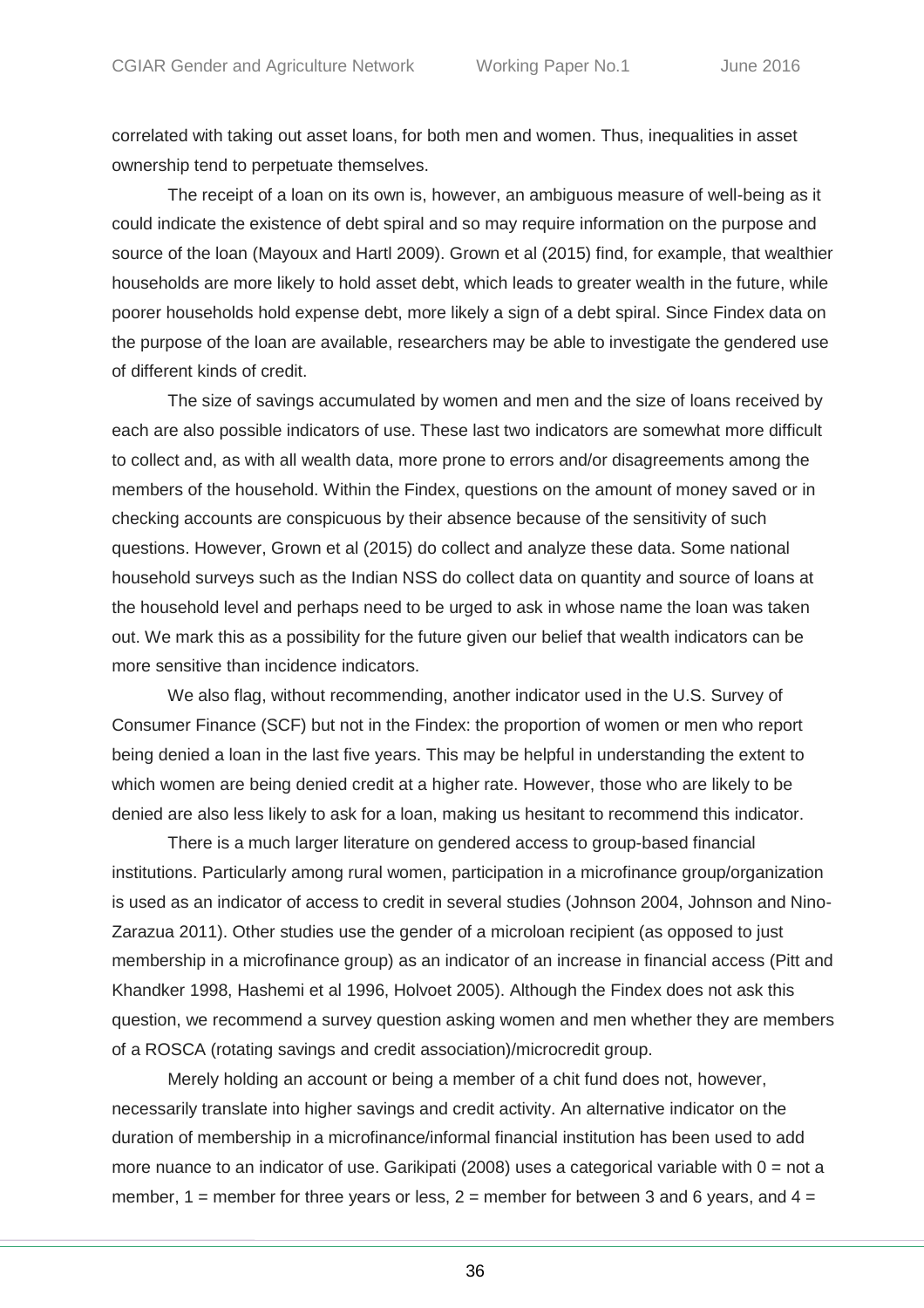member for more than 6 years. Pitt et al (2006) find that such a duration indicator is highly correlated with loan size. Where group participation is of interest, we suggest that this may thus be a richer indicator of use for membership-based financial institutions.

### **Indicators of control rights over financial assets**

Although participation in financial institutions can increase women's ability to use credit and savings vehicles, the question of whether they effectively control the allocation of these funds within the household and thus the distribution of benefits remains in doubt. Some studies suggest that group membership can be especially important in translating participation in microfinance into effective control by women (Bali Swain and Wallentin 2007, Holvoet 2005). The literature also suggests that, when female access to financial assets does not result in increased female ownership of productive assets and increased female streams of income, female-male empowerment gaps can actually worsen (Mayoux and Hartl 2009, Garikipati 2008).

The ongoing debate over this issue has, however, brought about several possible ways of measuring the extent of control over credit. In one of the earliest systematic studies of this issue, Goetz and Sengupta (1996) use a dual indicator that combines knowledge about the use of the loan with involvement (through the contribution of labor) in the activities that the loan was used to finance. They combine these two variables to develop a five-point index of "managerial control" over the loan. Kabeer (2001), however, points out that this conflates the decision about how to use the loan with the actual implementation of that decision. Given the possible differences between male and female financial priorities, she argues for clearly separating out the former.

Several studies ask respondents who decided how to use the loan, with answers classified along a range from only or mostly the respondent to only or mostly another family member. In the case of most studies, this other member is the spouse. Thus, a question about "who decides how to use the loan/savings amount" as well as "who was responsible for repayment of any loan" would appear to be reasonably easy to integrate into a household survey while also fitting the conceptual need for a sex-disaggregated measure that can be tracked over time. When a loan is taken out to purchase an asset, we recommend asking who owns this asset (Mayoux and Hartl 2009, Garikipati 2008).

An extensive body of literature attempts to examine the gendered impact of financial assets on outcome variables, including decision-making. Studies measure a range of outcome variables such as the proportion of household income generated by the woman versus her spouse (Garikipati 2008), the number of hours of employment of the woman versus her spouse, and questions about the extent to which the woman participates in decision-making about aspects of household expenditures (Holvoet 2005, Garikipati 2008, Ashraf et al 2010, Banerjee et al 2015). Studies also look at non-sex-disaggregated household metrics such as expenditure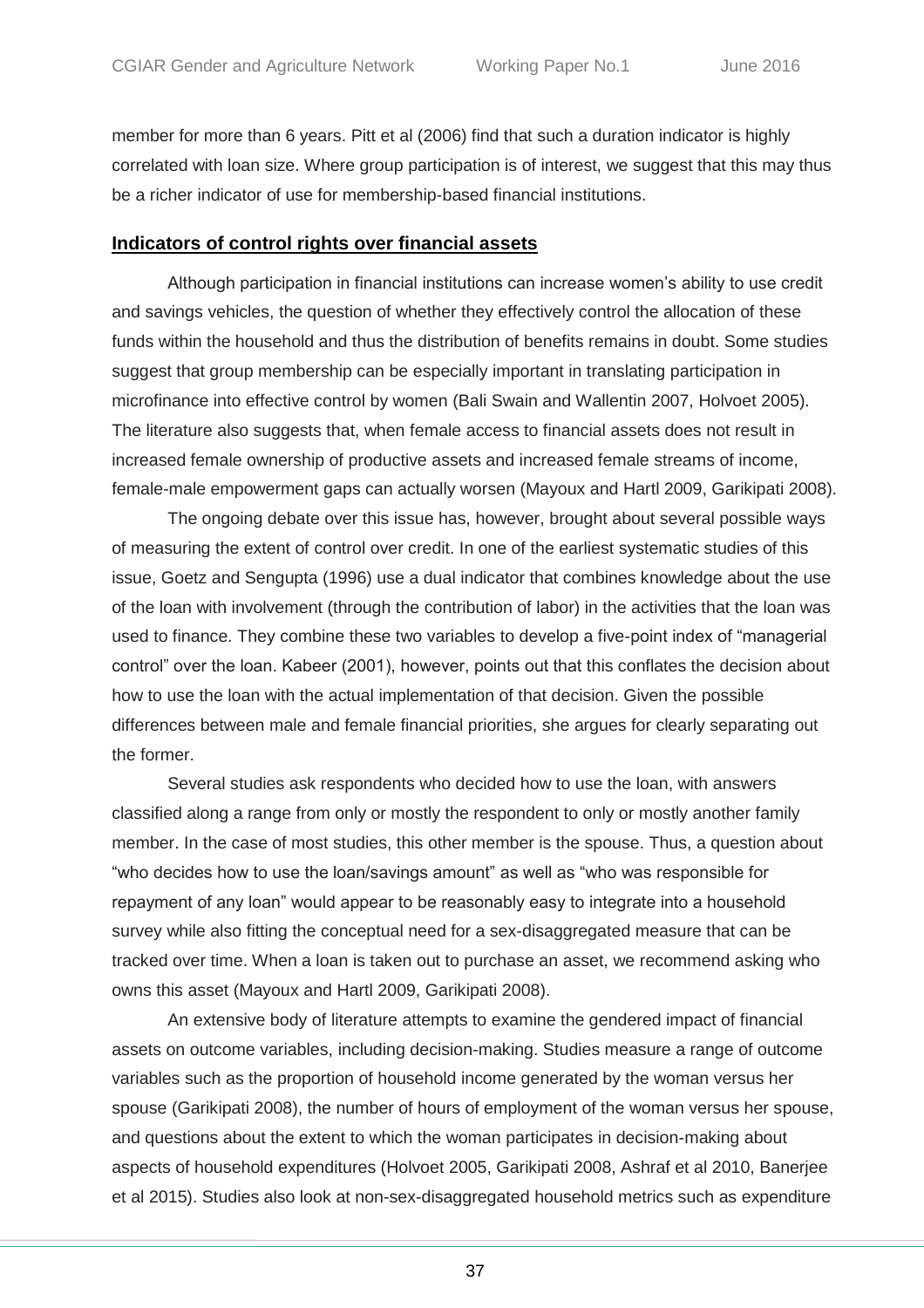on certain durable goods believed to be female-preferred (Ashraf et al 2010) and medical expenditure or the years of education of children (Pitt et al 2006, Pitt and Khandker 1998) or nutritional outcomes for children (Hazarika and Guha-Khasnobis 2008), based on the assumption that these outcome variables correlate with women's increased decision-making. Even if in almost all these cases the data are not nationally representative, this body of literature suggests that sex-disaggregated data on use and control of financial assets can be a useful signal of gender gaps in well-being more generally.

# *Resource type: labor*

Labor is an extremely critical input into agricultural production, a vital source of livelihood for asset-poor households, and an important determinant of intra-household bargaining power. This section analyzes key indicators of the impact of agricultural interventions on gender gaps with respect to labor. Here, too, we use the framework of use and control to distinguish between the actual allocation of women's time and the extent to which women believe they have a say in that allocation.

# **Indicators of use of labor**

The traditional metric of labor force participation continues to be extensively used and widely published in UN, World Bank, and other international studies of gender and the economy. Several studies link female labor force participation rates to greater participation in household decision-making as well as improved education and health outcomes for women and children. In addition, the UN and World Bank continue to treat higher female labor force participation as a metric of increased female empowerment (World Bank 2012, UN Women 2010).

It is important to note that the UN System of National Accounts (SNA) definition of labor includes self-employment and paid and unpaid work in family enterprises in both informal and formal settings, but excludes unpaid domestic work. Activities are within the economic production boundary defined by the SNA if they comprise (a) production of goods or services supplied, or intended to be supplied, to units other than their producers, including the production of goods and services used up in the process of producing such goods or services (intermediate consumption); (b) production of all goods retained by their producers for their own final use (own-account production of goods); (c) production of housing services by owner-occupiers; and (d) production of domestic and personal services produced by paid domestic staff (UN 2008). National data on labor force participation currently cover only SNA work. Here, we therefore distinguish between these two kinds of work by using the terms SNA and non-SNA work.

The debate over the U-shape in the relationship between female labor force participation (SNA work) and GDP/capita suggests that increases in female labor force participation do not

38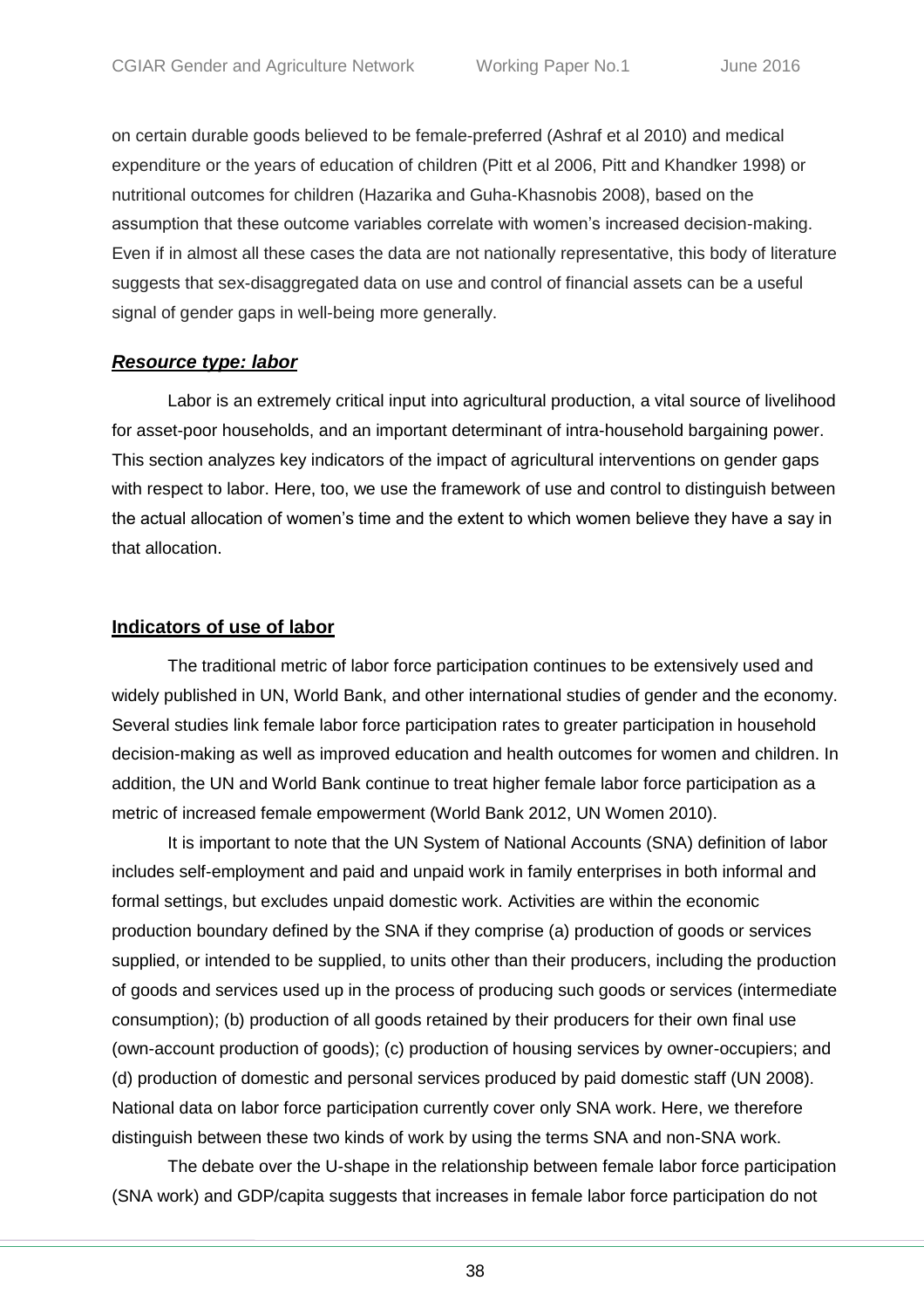always correspond to improvements in household income such as those that might be expected from agricultural innovations (Cagatay and Ozler 1995, Klasen 1999). Increased participation in heavy farm work is not in itself desirable, as shown by more localized studies that find that women report greater satisfaction when they withdraw from the labor force – particularly when the work itself is arduous labor in inadequate working conditions (Agarwal 1994, Johnson et al 2015). The International Labour Organization (ILO) is currently developing a global indicator of decent work to address these limitations of the current definition of the labor force participation rate. Consequently, we recommend time-use studies of leisure hours to understand whether increased labor force participation merely intensifies a "double burden" for women and men (Floro and Mieurs 2009). We return to the issue of time-use data below.

With respect to labor force participation in agriculture, the World Development Indicators database reports the female/male proportion of the agricultural labor force (SNA work). $8$  We recommend use of the same indicator in order to make use of the World Development Indicators database and others since this indicator is also available from most country censuses or household surveys at the level of local administrative units. An important caveat, however, is that these surveys are undercounting women's economic activity by treating at least some ownfarm agricultural work as domestic or non-SNA work (Antonopoulos and Hirway 2010).

An indicator of a gender gap in the use of labor resources based on the female proportion of the wage labor force in agriculture is desirable for several reasons. First, although a relatively low proportion of men's and women's agricultural work is likely to be paid a wage in smallholder agriculture, for asset-poor households, paid work may provide a vital source of cash in a commercializing economy. Thus, participation in the agricultural wage labor force can be interpreted as an indicator of access to a scarce resource – cash. Second, there is reason to expect that female participation in wage labor will be correlated with increased decision-making over other farm household resources based on some evidence that paid work increases women's participation in decision-making in some contexts (Jejeebhoy 2002, Anderson and Eswaran 2009, Deere and Twyman 2012, Twyman et al 2015). Finally, sex-disaggregated data on individual participation are easily available in international databases.

In many countries, the relative stagnation of agriculture and the profound urban bias of the state have resulted in a very deep problem of under-unemployment for men and women in rural areas (Jackson and Rao 2009). One important indicator of the success or failure of agricultural interventions would thus be a decline in the degree of under-/unemployment for men as well as women. To the extent that domestic non-SNA work can be a residual category for women, measures of unemployment are notoriously poor at picking up female unemployment in

<sup>&</sup>lt;sup>8</sup> An important difference is that the denominator for the proportion of the agricultural labor force is the total size of the agricultural labor force, whereas, for labor force participation, the denominator is the female working-age population.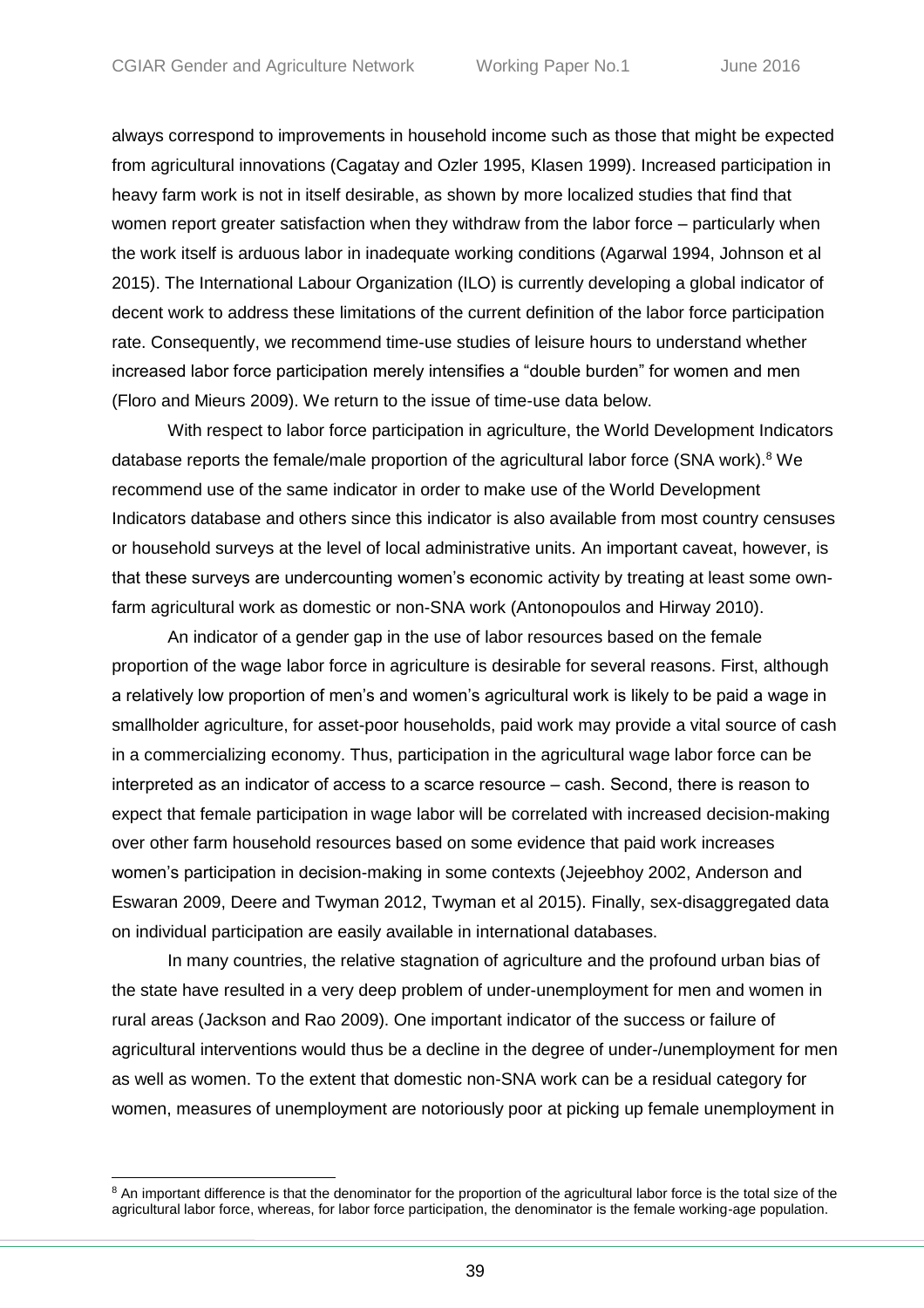developing countries. Thus, a direct question on self-reported under-employment may be a useful indicator.

However, indicators of SNA-based work have their limitations. Apart from failing to value women's domestic work, they mask possible negative effects on leisure time. Interventions that increase labor force participation may also decrease leisure time, thus intensifying women's work burdens and doing so differently for women based on ethnicity and class status (Doss 2001, Deshpande 2011, Johnson et al 2015). Time-use studies have thus emerged as among the most significant methodological additions to the development data toolkit in the last decade (Antonopoulos and Hirway 2010). Time-use studies are currently our best tool to measure non-SNA work. The expansion of time-use studies has come about largely as a result of pressure from feminists arguing that women's "double burden" makes them uniquely starved of leisure time and that both the long-standing devaluation of women's work and the extent of multitasking involved in much of women's intra-household labor make conventional methods of measuring work inadequate (Esquivel et al 2008).

Eighty-five countries have now implemented at least one national-level time-use survey since 1990 although this list is dominated by developed countries (Antonopoulos and Hirway 2010, ICATUS 2012). Their experience suggests that these surveys do require well-trained enumerators and are likely to be time and resource intensive. Time-use studies can vary by the time frame tracked as well as the method used to document activities: diaries versus recall interviews. Although 24-hour time diaries maintained by respondents are recommended by ICATUS guidelines, several recent surveys, including the WEAI, have chosen to ask respondents to recall their use of time over the previous 24 hours. Based on recall data, the WEAI computes the number of hours of leisure reported by the respondents and creates an indicator of insufficient leisure hours if they fall below 10.5 hours (per 24-hour period).

For tracking a gender gap in labor use, we recommend including an indicator based on differences in leisure time between men and women. When possible, data for this indicator should be obtained from a respondent survey based on recall to compute the average number of leisure hours for the male and female members of the principal couple in a household. Tracking increases or decreases in average leisure hours is likely to be more sensitive to shortor medium-term change than an indicator that simply asks women and men if they have adequate leisure time or if they are satisfied with their hours of leisure. Although subject to all of the problems with self-reported subjective assessments, this indicator will remind planners and program managers to pay attention to the risk that an agricultural innovation can inadvertently exacerbate problems of women's "double-burden."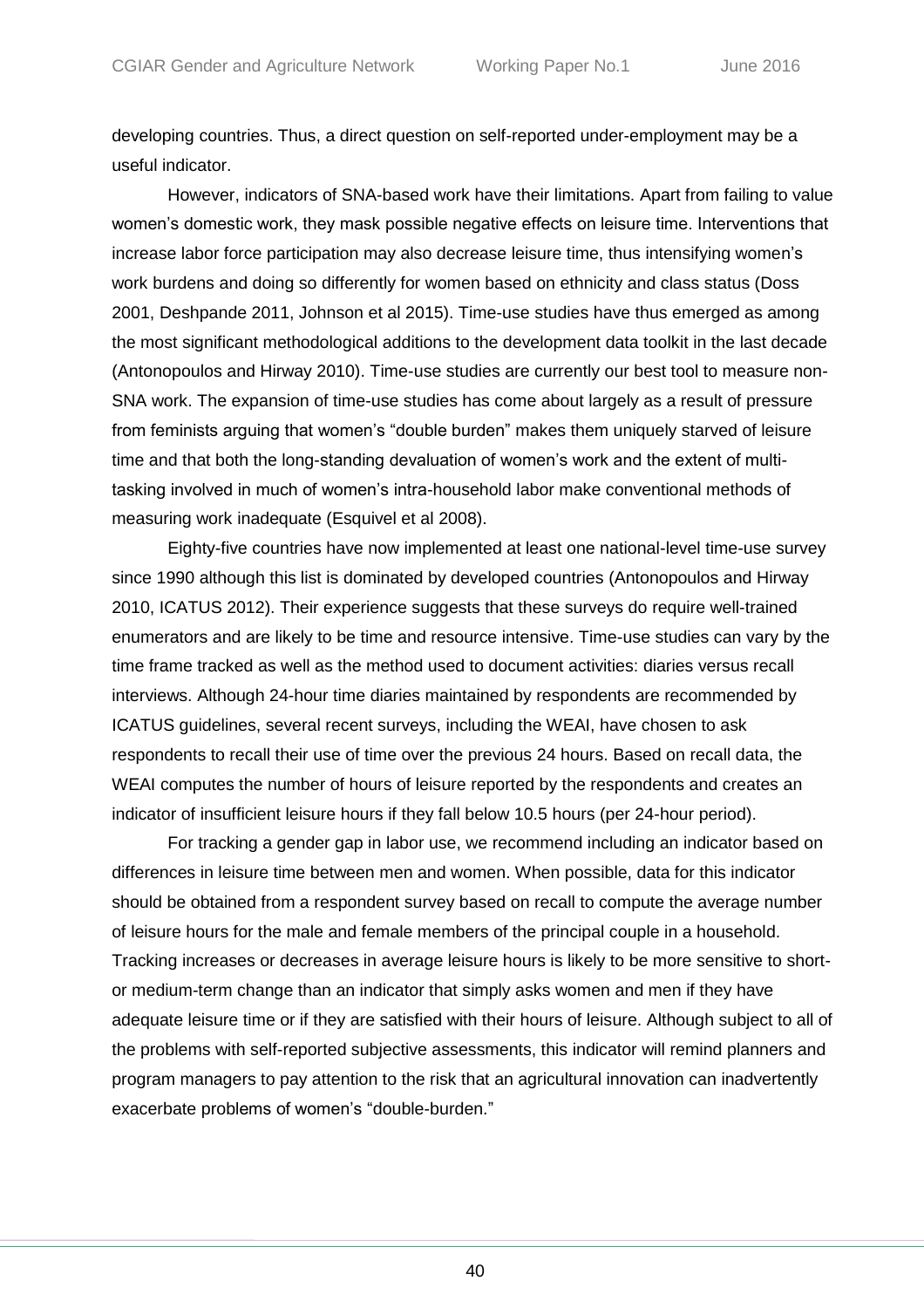#### **Box 5. Recommended indicators for gender gaps related to use and control over labor:** Use:

- Female labor force participation rate in agriculture (denominator, number of people in the agricultural labor force), same indicator for men
- Female paid labor force participation rate in agriculture (denominator, number of people in the agricultural labor force), same indicator for men
- The proportion of women who report that they are underemployed. That is, employed **((**selfemployed or engaged in wage work) for fewer hours than they want to be), same indicator for men
- Average hours of leisure for women or the proportion of women with inadequate leisure time, same indicator for men

Control:

• Currently, no recommended indicators.

## **Indicators of control over labor**

Indicators of control over labor are very uncommon. Some small-scale studies of the impact of access to financial assets on decision-making by women and men do incorporate questions on women's control over labor, as does the Gender Asset Gap Project. However, although women's control over their own and others' labor is a crucial aspect of gender inequality in agriculture, the existing evidence and sources of data are too scarce for a recommendation for any specific indicators of control over labor use following the criteria used in this analysis. We do, however, discuss some possibilities below.

One indicator with potential is an umbrella question about whether a woman can decide how to use her time. For example, the GAGP uses the question "Do (or did) you make the decision on whether or not to work" (Deere and Twyman 2012). Although the authors appear to be referring to extra-household work, this could be broadened to all SNA work and framed to ask whether the man or woman can decide solely or jointly to take up or leave work (whether domestic, waged, salaried, or self-employment) or whether someone else decides. A query about whether engaging in a particular type of work is "not a decision, based on norms" might be especially useful in contexts in which a strict gender division of labor restricts women to particular forms of household work (Holvoet 2005). Changes in the proportion of women or men who perceive engaging in a particular type of work as a choice proportion could signal a shift in the gender division of labor. Garikipati (2008) uses a version of this question, asking women whether or not they wanted to change how they used their work time. At least two other studies include a version of this question, asking if the "spouse has banned you from working outside the home" (Pitt et al 2006, Menon et al 2013). However, when this question refers to all or any type of work and is not agriculture-specific, the data will be "blunt" in the sense that they may not be sensitive to changes caused by agricultural interventions.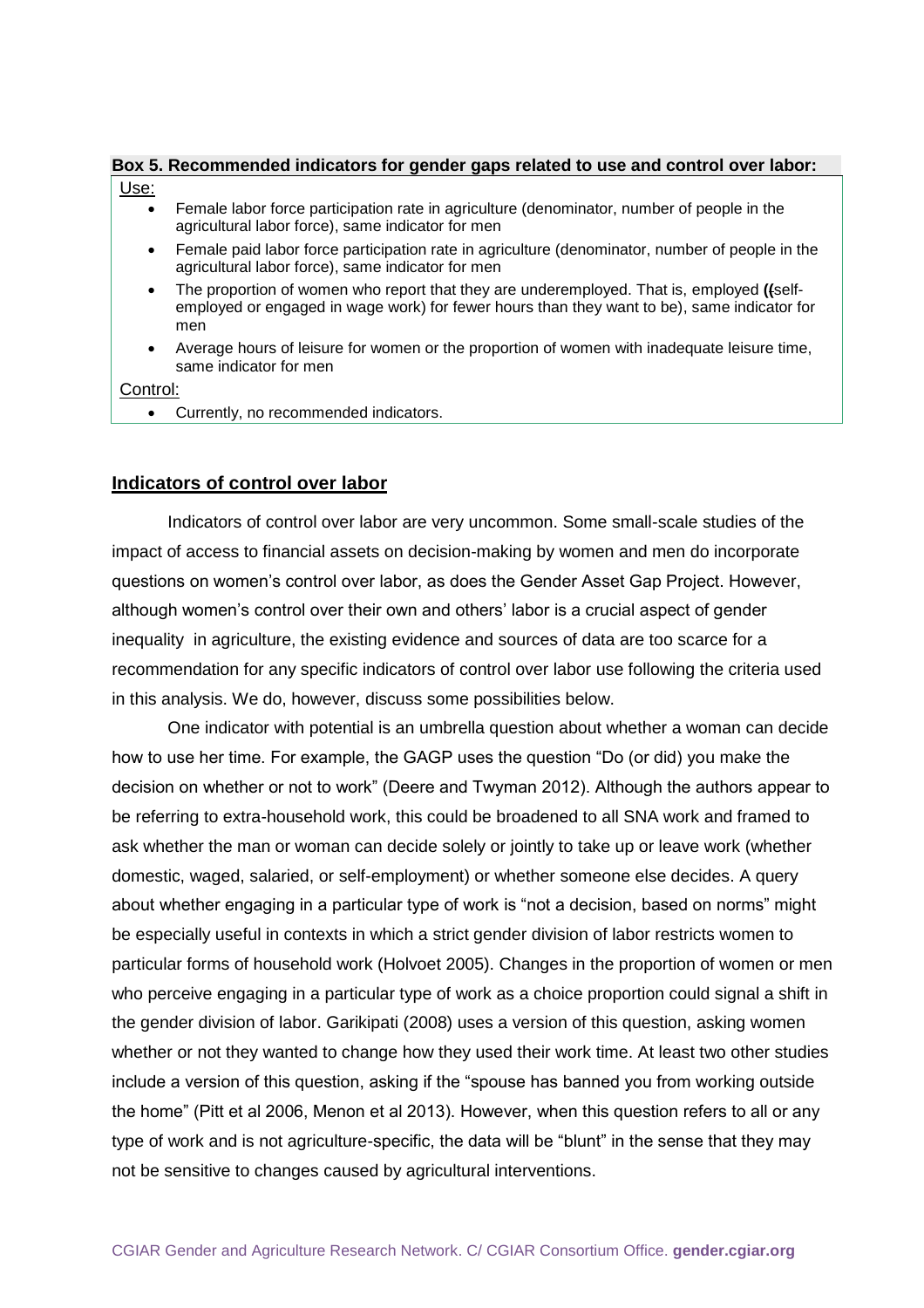A different approach to measuring gender differences in control over labor would be to ask individual women and men whether they decide solely, jointly, or not at all about how they use their time on a task-by-task basis within the agricultural production cycle. This is resource and time intensive. A compromise is to categorize work into agricultural own-farm work, wage work, and (non-SNA) domestic labor and ask women and men whether they are able to decide how to use their time among different tasks. For example, instead of administering a time-use survey, Garikipati (2008) asks a question on whether the woman is able to share a variety of domestic chores. This is a less resource intensive way to capture the extent of the "double burden." Another version of this question, used by the WEAI, is more specific to wage or salaried work, which, as discussed earlier, is potentially more directly connected to greater bargaining power and may also involve challenging gender norms.

## *Resource type: income*

Women involved in agriculture have little "own" income under their sole control. However, women almost always directly contribute to household income in an agricultural setting whether it is through paid work or unpaid farming and livestock maintenance.<sup>9</sup> To capture a gender gap in control over income, it is therefore preferable to address the ways men and women use (or decide about the use of) household income rather than focusing narrowly on each individual's "own" income.

## **Box 6. Recommended indicators for gender gaps in use and control over income**

- The proportion of women who participate (solely or jointly) in decisions to purchase daily goods, same indicator for men
- The proportion of women who participate (solely or jointly) in decisions to purchase major goods, same indicator for men
- The proportion of women who participate (solely or jointly) in decision-making about income from a specific farm enterprise or off-farm employment, same indicator for men

# *Use and control rights over income*

It is difficult to distinguish between indicators of use and indicators of control over income by sex. This is primarily because differences between female and male uses of income are highly dependent on context. For example, food is commonly treated as a female expenditure and goods such as alcohol and tobacco as male expenditure (Hoddinott and Haddad 1995, Pitt and Khandker 1998), but these are poorly verified generalizations. The use of expenditure proportions on food or alcohol as evidence of female or male "use" of income

 <sup>9</sup> The proportion of women who farm independently of male partners is quite low in Asia and Latin America. The proportion of women engaged in paid work in agriculture also varies significantly by region.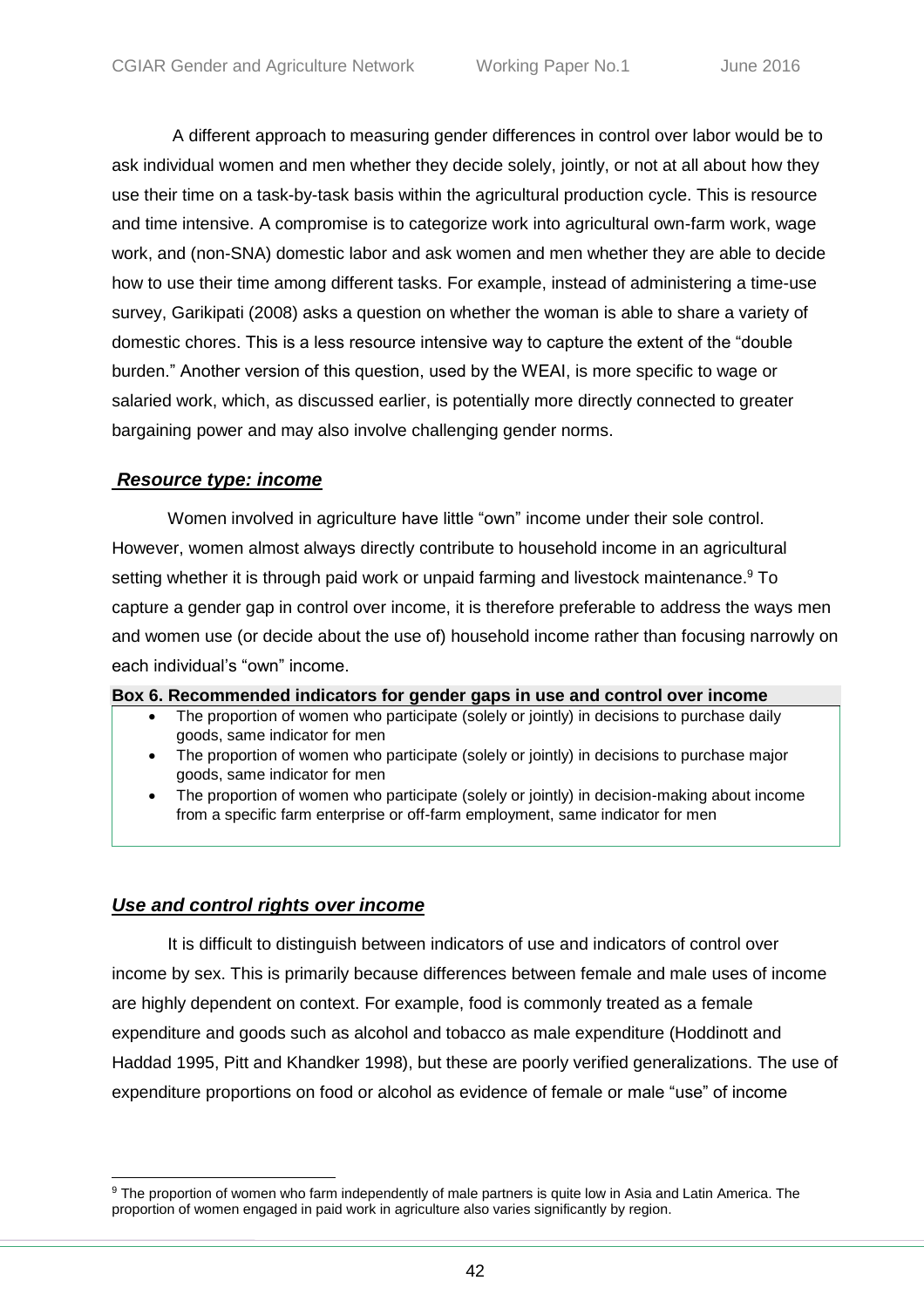should be avoided. Indicators based on sole or joint participation in decision-making about different aspects of the use of income are preferable.

One way of measuring gender differences in control over income is to compare men's and women's physical access to earnings. For example, several studies begin with questions about physically holding onto or retaining money. Pankaj and Tankha (2010) ask whether the woman retains any of her earnings as well as the proportion of wage earnings she hands over to someone else in the household. Kabeer and Tran (2000) show that, in Vietnam, in 98% of surveyed households, male earners handed over a majority of their earnings to their wives to manage. Another way to assess control over income is to ask whether the woman or man receives the earnings of other members to manage. Garikipati (2008) asks whether the woman retains money from the sale of crops and the sale of livestock; Kabeer et al (2011) ask whether the woman retains some income for own use while Jejeebhoy (2000) asks whether she receives cash to spend as she chooses. Since this is an important aspect of control over income, we recommend an indicator of physical control over household income that is created by asking women and men whether they retain any part of their own earnings and/or receive any part of the earnings of any others in the household.

However, questions about participation in decision-making about the use of household income are more commonly used than questions about retaining own income or receiving income from others in the household. The widely used DHS ask women whether they participate in decision-making about daily and major household purchases (Kishor and Subaiya 2008). Other studies ask more narrowly focused questions: for example, the GAGP asks respondents who earn money whether they make the decision on how to spend it (Deere and Twyman 2012). This measures only the decision-making of women who report earning their own income. Other studies use decisions about specific kinds of purchases, including food, jewelry, consumer durables, and various items of expenditure for children (Ashraf et al 2010, Kabeer et al 2011). The WEAI is unusual in asking about participation in decision-making based upon the source of the income. Respondents are asked about their participation in decisionmaking about income generated from (a) food crops, (b) cash crops, (c) livestock production, (d) nonfarm activities, and (e) wage and salary work. This specificity is important for detecting how changing cropping and livelihood patterns affect gendered control over income but these data are not readily available through large international surveys and collection is resource intensive.

In conclusion, for easy measurement of gender gaps in control over income, we recommend the use of an indicator of participation in household expenditure decisions based on the Demographic Household Surveys that ask women whether they participate in decisionmaking about daily and major household purchases. This provides a field-tested indicator of female control over the use of household income, which is more specific than a question about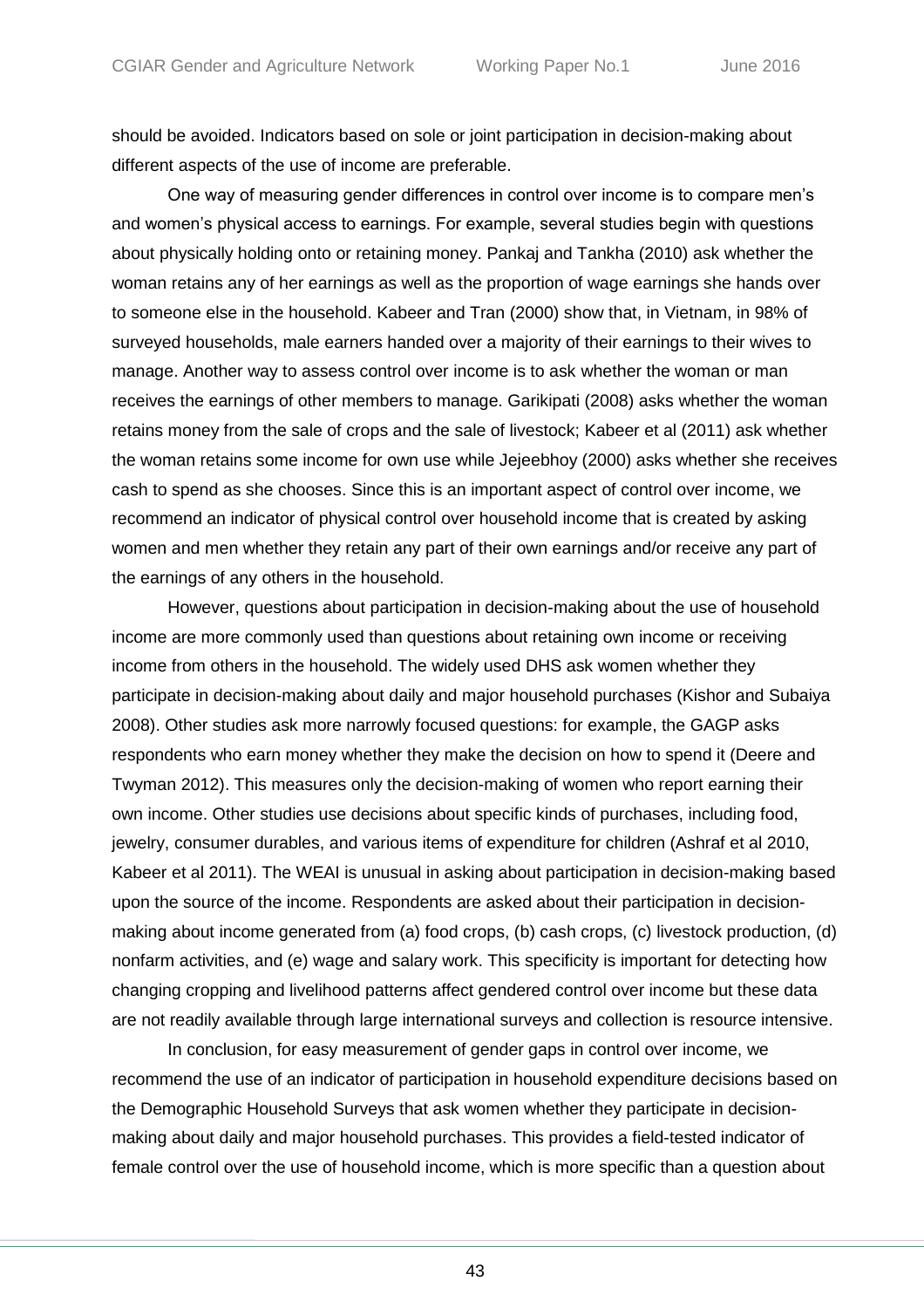household spending in general, and it allows researchers to use the growing database of DHS globally.

# *Resource type: social capital derived from collective action*

Participation in collective action that provides access to and influence over social capital is treated as a resource for the purposes of this paper because gender gaps in this type of social capital affect several outcomes sought by agricultural innovations. For example, access to training and information provided through organized groups is a critical input to technology choice and to optimal use of new technologies as well as opportunities for credit, marketing, and small enterprise development. In addition, group participation can channel access to other resources, including water, grazing, and forest as well as inputs such as seed and fertilizer. Group participation can also change many of the patterns of decision-making, control, and use within the household discussed throughout this paper. Given women's historic confinement to private spaces, participation in public, collective decision-making has symbolic significance but is also extremely important for women's practical and strategic needs (Molyneux 1985). As seen earlier, women's participation in water or forest user groups can shape their ability to secure food and affect their time burdens (Agarwal 2010a). Participation in microfinance groups can help increase access to credit and thus to assets (Mayoux and Hartl 2009). Technologies disseminated through women's groups can have a more significant impact on livelihood and nutrition outcomes than those disseminated through individual male heads of households (Kumar and Quisumbing 2011).

In the following analysis of indicators, "use" corresponds to participation in collective action, defined minimally as being a member of one or more organized groups. Peterman et al (2014) distinguish between group membership and political participation, and we address both below. The notion of "control" in this context corresponds to influence over group decisionmaking. In view of our focus on gender gaps affected by agricultural innovation, we include indicators that apply to local-, village-, or district-level collective bodies in preference to nationallevel ones. Although data for national-level political participation is readily available, it is unlikely to be sensitive to change in gender gaps affected by agricultural innovations. However, to meet our criteria that indicators be easily replicable and, to the extent possible, make use of existing data, we recommend only indicators that are based on population sampling, rather than indicators that require the sampling or observation of groups.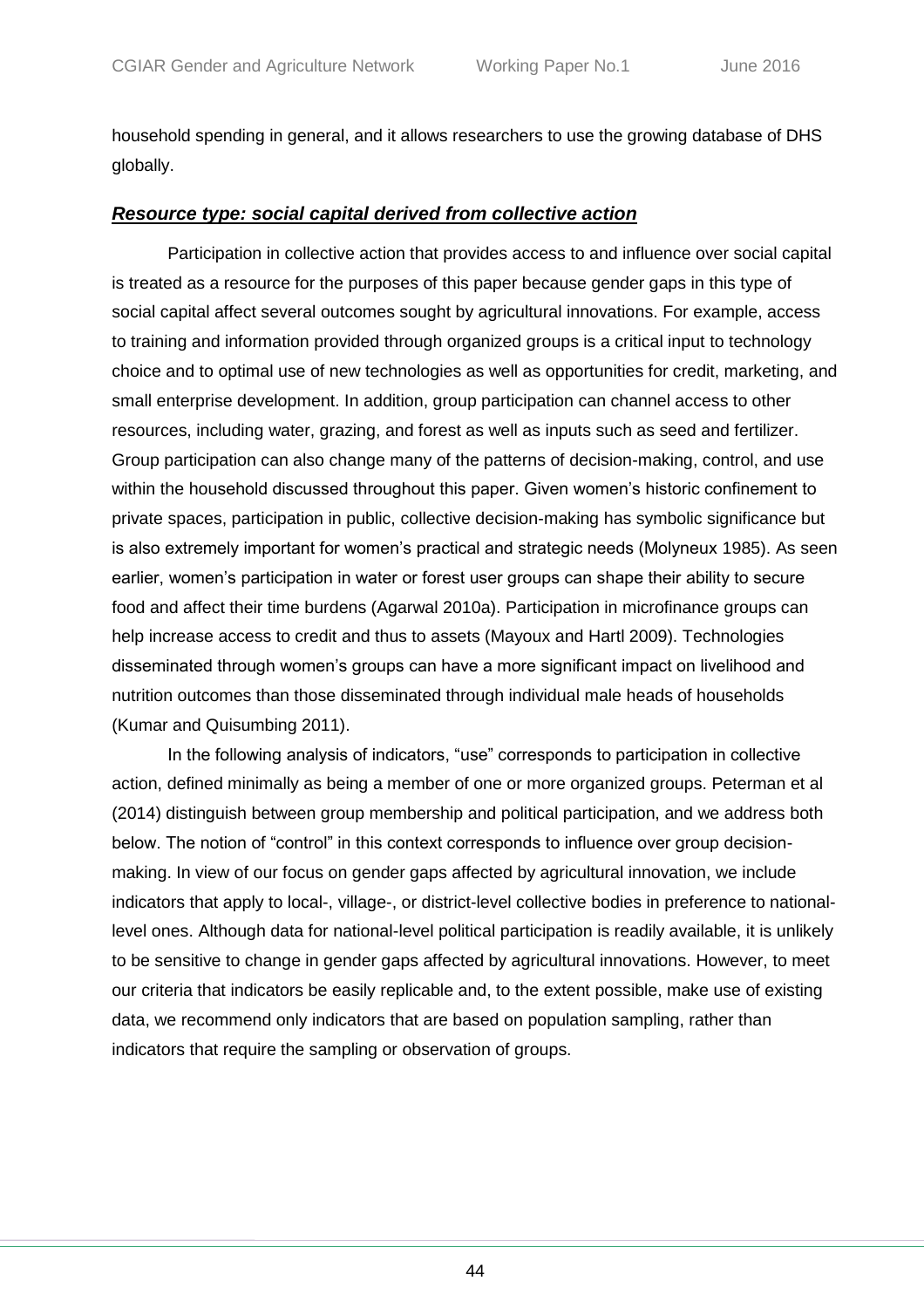#### **Box 7. Recommended indicators of gender gaps in participation in collective action**

- Average number of community organizations and/or groups that women are members of, same indicator for men
- Average number of agricultural producer/farmer groups that women are members of, same indicator for men
- The proportion of women who voted (conditional on existence of elections), same indicator for men
- The proportion of women who independently decided how to vote (conditional on voting), same indicator for men
- The proportion of women who attended village council meetings, same indicator for men

Influence related to control:

- The proportion of women who spoke up at community group/village council meetings, same indicator for men
- The proportion of female leaders and representatives in the village council (publicly available data)

## **Indicators of participation in collective/community bodies**

Membership in groups is commonly used as an indicator of participation in collective action, although the literature makes it clear that mere membership in a group is not the same as active participation. Various approaches are in use: for example, the WEAI simply asks respondents whether they are members of any village-level group while the World Bank/IFPRI (2010) study on gender and governance asked sampled heads of households in India, Ghana, and Ethiopia how many village-level groups/collective bodies they took part in. The World Bank/IFPRI study found mixed results in terms of gender differences in the number of groups that male and female heads belonged to, but it did appear that female heads were less likely to be involved in production and farmer-based groups, including agricultural cooperatives. This finding is echoed in a number of other studies, suggesting that it is not just the number but the kinds of groups that men and women belong to that might be an indicator of greater (or reduced) female access to information and social networks that enable agricultural production (Davis and Negash 2007, Godquin and Quisumbing 2008). We are especially interested in tracking women's participation in such producer groups. We therefore recommend both an aggregate indicator on the number of village-level community organizations that the individual belongs to and a sub-indicator that measures the number of agricultural/farmer-based organizations that the individual belongs to.

As Peterman et al (2014) point out, political participation may not involve group membership but is nevertheless an extremely important form of participation in collective decision-making. Clearly, not all countries have democratic systems, but, where there are established systems of universal franchise at the local level, respondents have been asked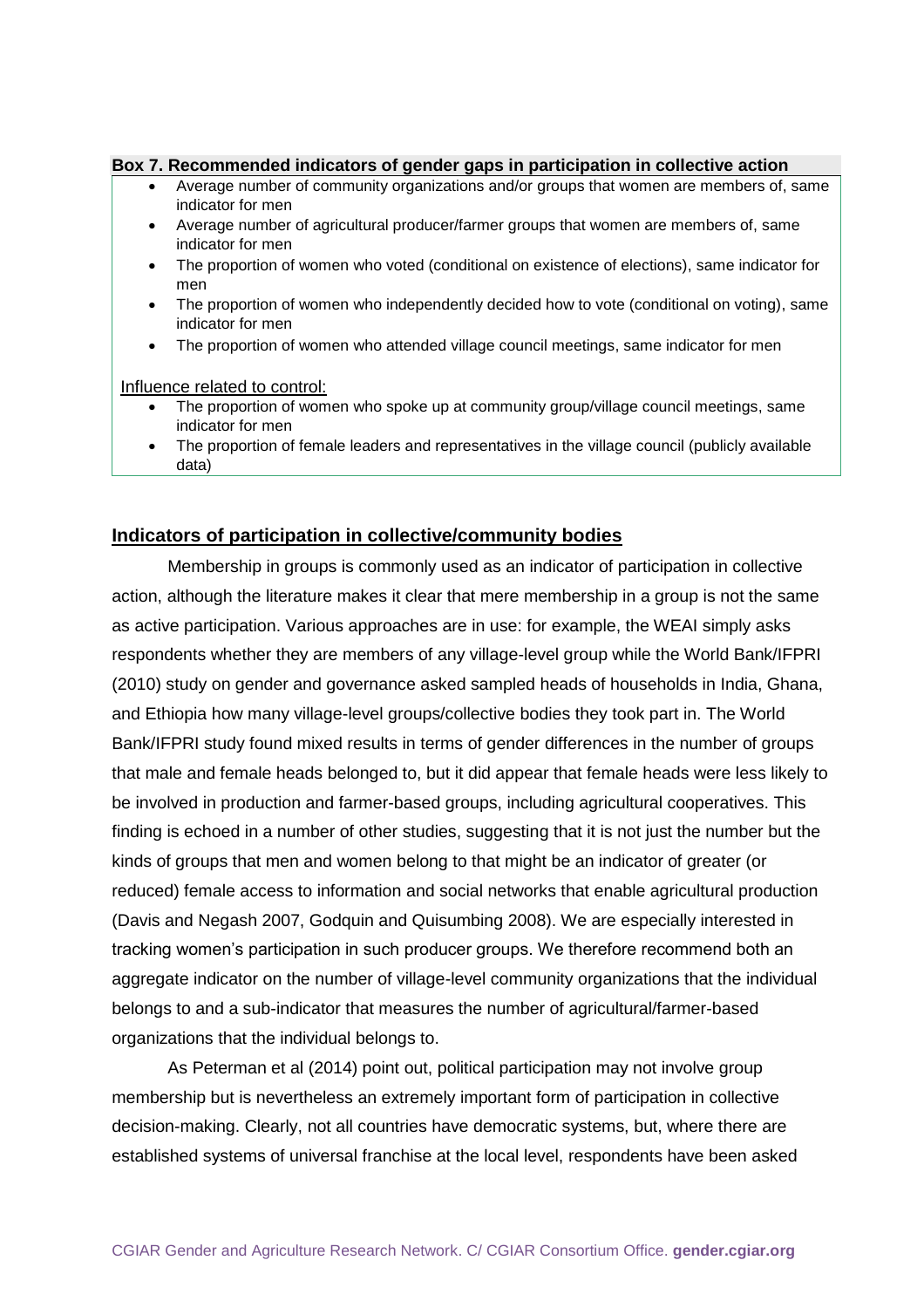whether they voted and whether they made the decision of whom to vote for independently (Pitt et al 2006, Bali Swain and Wallentin 2007, Menon et al 2013).

One could also examine the degree to which women participate in the activities of local political bodies. As a minimal measure of this, at least three studies include in their measures of female empowerment a question on whether respondents had attended a village-level council meeting (Pankaj and Tankha 2010, World Bank/IFPRI 2010, Kabeer et al 2011).

# **Indicators of influence or control within collective bodies**

Female membership in collective decision-making bodies does not necessarily translate into influence or even voice when their participation is passive. Typically, the opinions of marginalized groups such as women are disregarded by ruling elites. Some studies therefore probe beyond mere membership in groups: for example, the WEAI asks respondents whether they feel comfortable speaking up in public; other studies ask whether women and men have actually spoken up in the course of meetings of community groups or local political bodies such as village councils (Kabeer et al 2011). Two studies find that, when women occupy leadership positions as a result of quotas, the groups make infrastructure investments in public goods that more directly serve women (Chattopadhyay and Duflo 2004, Iyer et al 2012).

Concrete benefits for closing gender gaps can be expected from having more women actually serving in positions of power. An indicator based on publically available data that does not require a household survey and that meets our other criteria is the proportion of leaders or representatives within a local political body who are women. We can expect an increase in women serving as leaders in local government to be correlated with improvement in gender gaps in agricultural credit, training, and extension.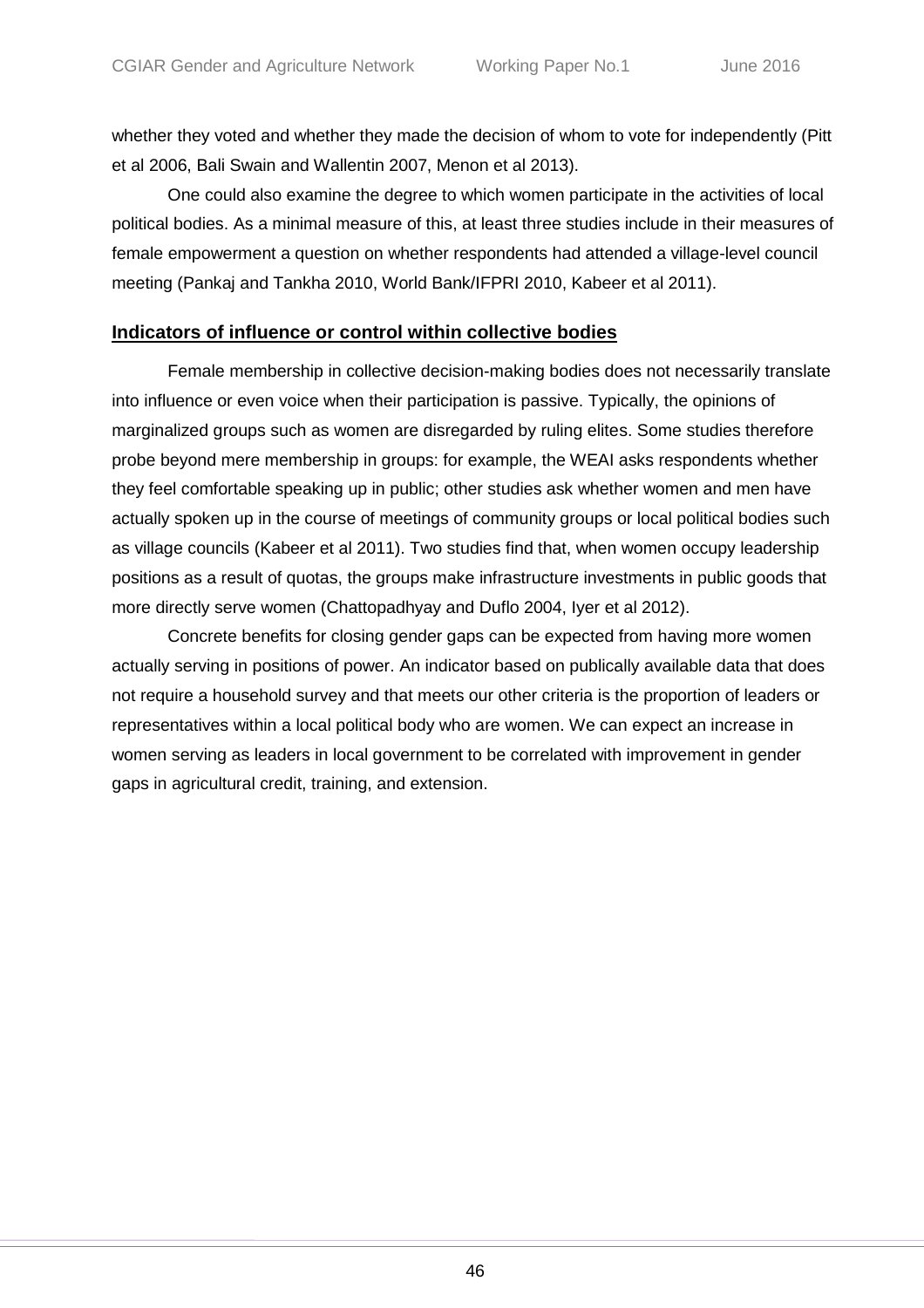# **CONCLUSIONS**

The learning and transparency goals of agricultural research agencies would both be served by greater attention to the collection of sex-disaggregated data that can be used to track changes in key indicators of gendered use and control of assets and decision-making. Based on a review of the literature, this paper suggests criteria for the evaluation of such indicators and then recommends a key set of indicators that fit many of these criteria. These indicators are chosen to be replicable across international contexts and are sensitive to the impact of agricultural R&D interventions without being excessively resource intensive to collect.

In the last two decades, a few international sources of sex-disaggregated data have emerged, but they tend to cover only a few of the recommended indicators and/or a limited set of countries. As the review found, most studies of gender in agricultural contexts continue to rely on small data samples collected at a single point in time, so that changes cannot be tracked over time. Too many studies continue to analyze gender at the level of the sex of the household head (most such studies were not reviewed in this document). There is thus a pressing need to expand the available sources of sex-disaggregated data on assets using projects such as the Gender Asset Gap Project and the WEAI as models.

The majority of the indicators recommended in this paper do call for an expanded household survey that samples individuals, rather than households, and includes (abbreviated) time-use surveys. Such a survey is unlikely to be short. We also argue that wealth gaps are likely to be more sensitive and thus useful indicators to track, even while acknowledging that they are more complicated to measure than incidence gaps. Finally, the expectation is that data will be collected at multiple points in time so that changes in the indicators can be captured.

The creation of such indicators will therefore require some investment in well-designed survey instruments and well-trained enumerators. To the extent that agencies wish to address gender inequality, however, we also believe that such an investment is vitally important. In supporting such efforts, these agencies would be aiding their own ability to do effective, genderaware agricultural research, while also serving the larger community of development professionals interested in reducing gender inequality.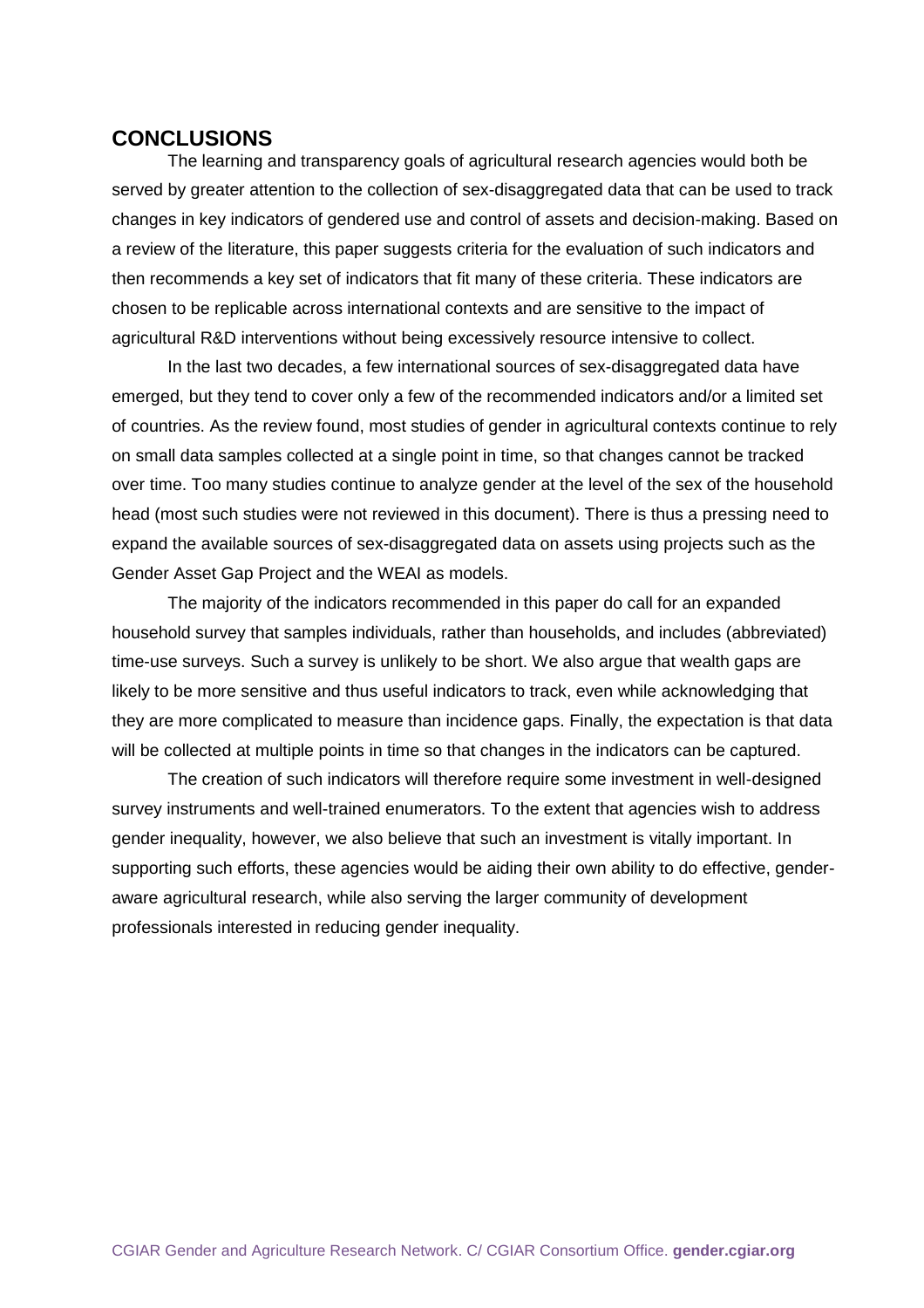# References

Agarwal B. 1994. *A field of one's own: Gender and land rights in South Asia*. Cambridge University Press.

Agarwal B. 1997. "Bargaining'" and gender relations: Within and beyond the household. Feminist Economics *3*(1):1‒51.

Agarwal B. 2010a. *Gender and Green Governance: The political economy of women's presence*. Oxford University Press, Oxford, UK.

Agarwal B. 2010b. Rethinking agricultural production collectivities. Economic and Political Weekly 45(9):64‒78.

Aguilar A et al. 2014. Decomposition of Gender Differentials in Agricultural Productivity in Ethiopia. World Bank Policy Research Working Paper 6764. 54 p.

Ali DA et al. 2011. Environmental and Gender Impacts of Land Tenure Regularization in Africa: Pilot evidence from Rwanda. World Bank Policy Research Working Paper 5765.

Alkire S; Meinzen-Dick R; Peterman A; Quisumbing A; Seymour G; Vaz A. 2013. The women's empowerment in agriculture index. World Development 52:71-91.

Allendorf K. 2007. Do women's land rights promote empowerment and child health in Nepal? World Development 35(11):1975-1988.

Anderson S; Balland JM. 2002. The economics of ROSCAS and intra-household resource allocation. Quarterly Journal of Economics 117(3):963–995.

Anderson, S., & Eswaran, M. (2009). What determines female autonomy? Evidence from Bangladesh. *Journal of Development Economics*, *90*(2), 179-191.

Antonopoulos R; Hirway I. 2010. Unpaid work and the economy. In: Antonopoulos R; Hirway I, eds. Unpaid work and the economy. pp. 1-21. Palgrave Macmillan, UK.

Ashraf N: Karlan D; Yin W. 2010. Female empowerment: Impact of a commitment savings product in the Philippines. World Development 38(3):333-344.

Ayoade JA; Ibrahim HI; Ibrahim HY. 2009. Analysis of women involvement in livestock production in Lafia area of Nasarawa State, Nigeria. *Livestock Research for Rural Development*  21:31‒40.

Bali Swain R; Wallentin FY. 2007. Does Microfinance Empower Women? Evidence from Self-Help Groups in India. Working Paper, Department of Economics, Uppsala University, No. 2007:24.

Banerjee A; Duflo E; Glennerster R; Kinnan C. 2015. The miracle of microfinance? Evidence from a randomized evaluation. American Economic Journal: Applied Economics 7:22‒53.

Beck T; Nesmith C. 2001. Building on poor people's capacities: The case of common property resources in India and West Africa. World Development 29(1):119-133.

Çağatay N; Ozler S. 1995. Feminization of the labor force: The effects of long-term development and structural adjustment. World Development 23:1883-1894.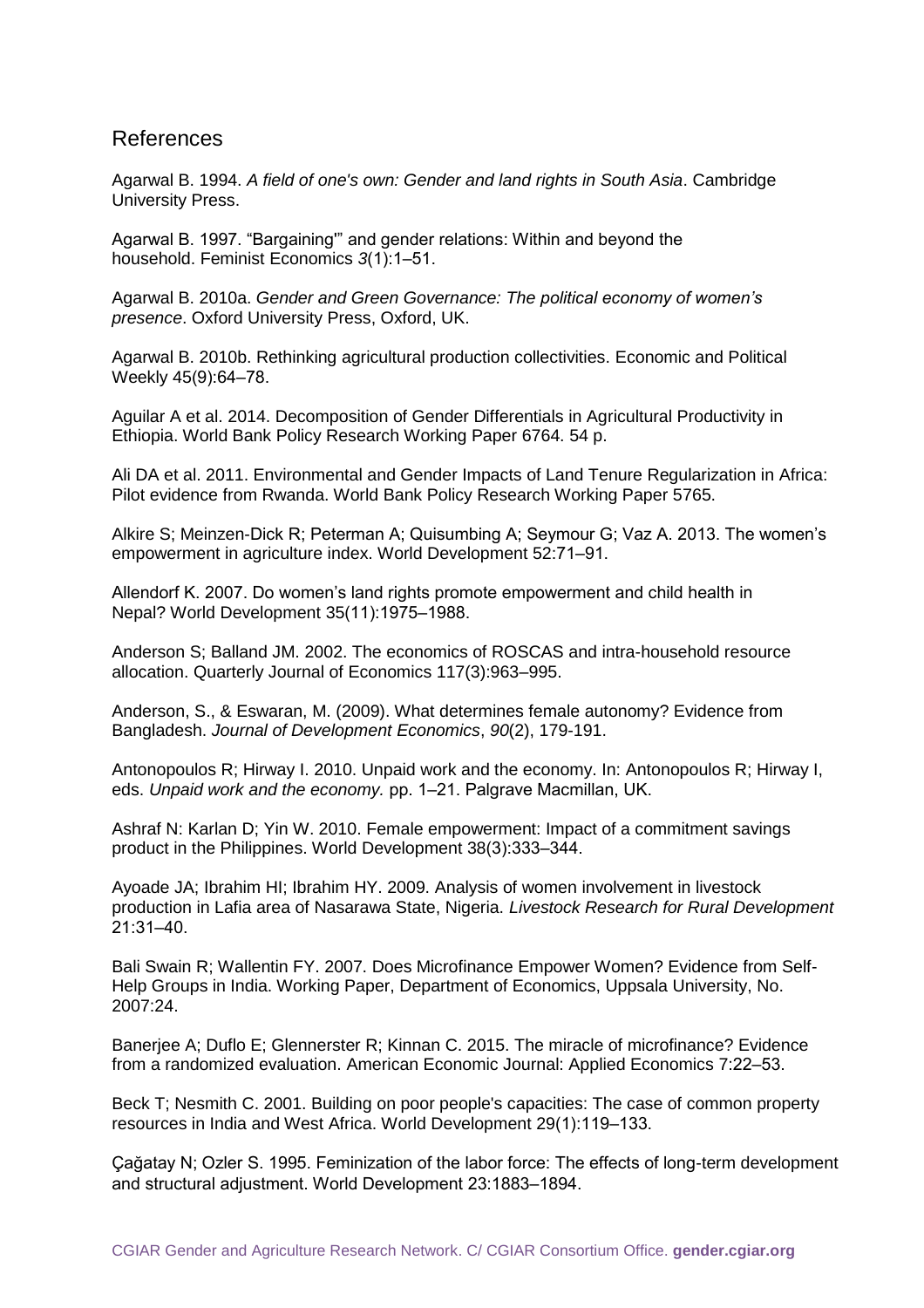Chattopadhyay R; Duflo E. 2004. Women as policy makers: Evidence from a randomized policy experiment in India. Econometrica 72(5):1409-1443.

Claessens S. 2006. Access to financial services: A review of the issues and public policy objectives. World Bank Research Observer 21(2):207–240.

Cleaver, Frances, and Kristin Hamada. "'Good'water governance and gender equity: a troubled relationship." *Gender & Development* 18, no. 1 (2010): 27-41.

Collins D; Morduch J; Rutherford S; Ruthven O. 2009. Portfolios of the Poor: How the World's Poor Live on \$2 a Day. Princeton, NJ, and Oxford: Princeton University Press.

Crow, B., & Sultana, F. 2002. Gender, class, and access to water: Three cases in a poor and crowded delta. *Society &Natural Resources*, *15*(8), 709-724.

Cull R; Demirgüç-Kunt A; Morduch J. 2009. Microfinance meets the market. Journal of Economic Perspectives 23:167-192.

Davis KE; Negash M. 2007. *Gender, wealth, and participation in community groups in Meru Central District, Kenya*. CGIAR Systemwide Program on Collective Action and Property Rights (CAPRi) working paper 65.

de Brauw A; Li Q; Liu C; Rozelle S; Zhang, L. 2008. Feminization of agriculture in China? Myths surrounding women's participation in farming. The China Quarterly 194:327–348.

de Brauw A. 2015. Gender, control and crop choice in northern Mozambique. Agricultural Economics 46:449‒462.

Deere CD; Alvarado GE; Twyman J. 2012. Gender inequality in asset ownership in Latin America: Female owners vs household heads. Development and Change 43(2):505–530.

Deere CD; León M. 2001. *Empowering women: Land and property rights in Latin America*. Pittsburgh: University of Pittsburgh Press.

Deere CD; Doss CR. 2006. The gender asset gap: What do we know and why does it matter? Feminist Economics 12(1-2):1-50.

Deere CD; Oduro AD; Swaminathan H; Doss C. 2013. Property rights and the gender distribution of wealth in Ecuador, Ghana and India. The Journal of Economic Inequality 11(2):249‒265.

Deere CD; Twyman J. 2012. Asset ownership and egalitarian decision-making in dual-headed households in Ecuador. *Review of Radical Political Economy* 44(3):313‒320.

Demirguc-Kunt A; Klapper L. 2013. Measuring Financial Inclusion: The Global Findex Database*. Brooking Papers on Economic Activity*, Spring 2013.

Demirguc-Kunt A; Klapper L; Singer D. 2013. Financial Inclusion and Legal Discrimination Against Women: Evidence from Developing Countries. World Bank Policy Research Working Paper 6416. Washington, D.C.: World Bank.

Deshpande A. 2011. Overlapping Identities: Caste and Gender. In: Deshpande A. The Grammar of Caste: Economic Discrimination in Contemporary India. New Delhi: Oxford University Press.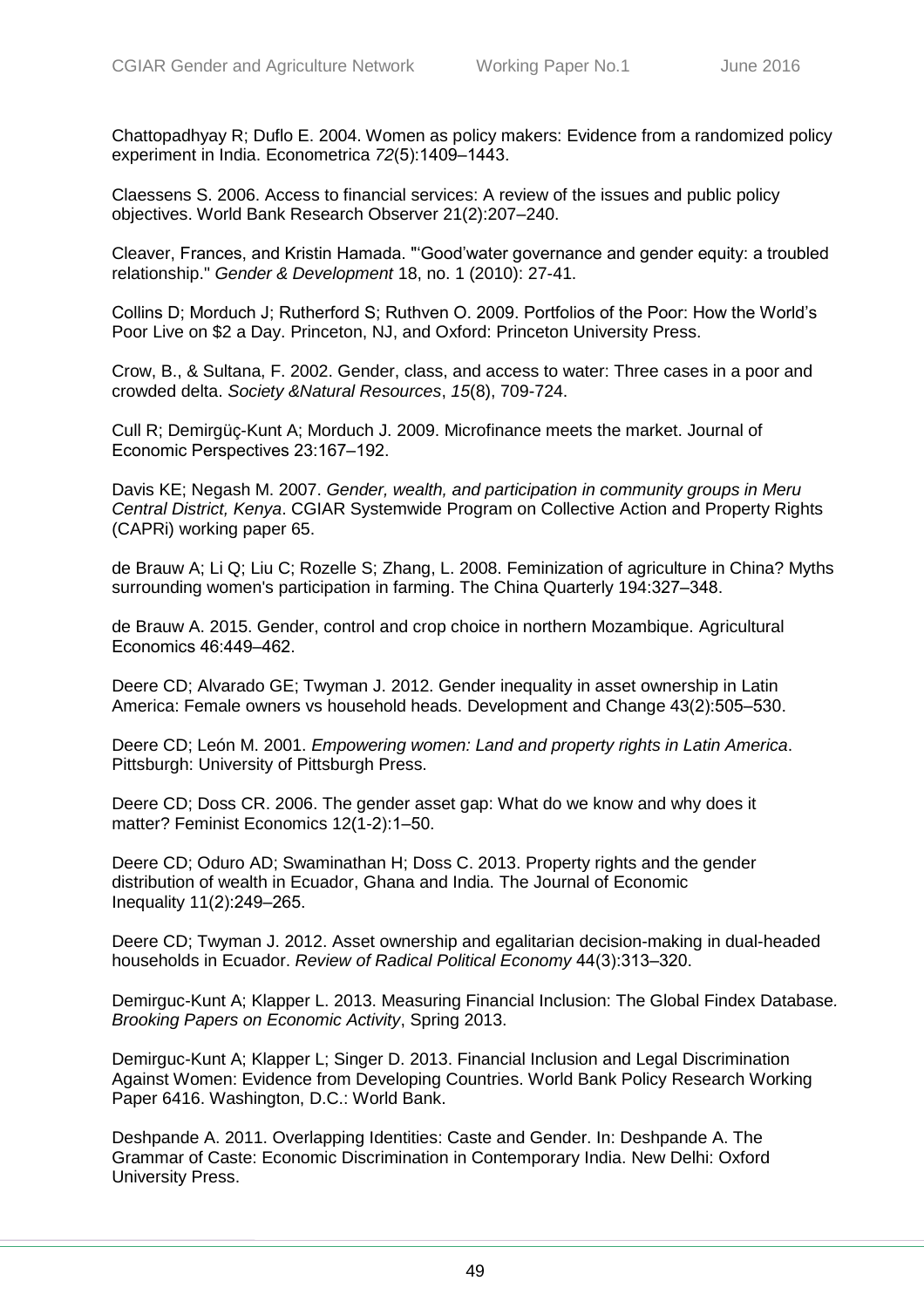Dimova R; Gang I. 2013. Good and Efficient? Women's Voice in Agriculture. *A Roadmap for Promoting Women's Economic Empowerment. Available at www.womeneconroadmap.org.* 

Doss CR. 2001. Designing agricultural technology for African women farmers: Lessons from 25 years of experience. World Development 29(12):2075-2092.

Doss CR; Kovarik C; Peterman A; Quisumbing A; Bold M. 2015. Gender inequalities in ownership and control of land in Africa: Myth and reality. Agricultural Economics 46(3):403-434.

Doss CR; Baah-Boateng W; Boakye-Yiadom L; Catanzarite Z; Deere CD; Swaminathan H; Lahoti R; Suchitra JY. 2013. Measuring Personal Wealth in Developing Countries: Interviewing Men and Women About Asset Values. *Gender and Asset Gap Project Working Paper 15*. www.genderassetgap.org.

Doss, CR and Meinzen-Dick, R. (2015). Collective Action within the Household: Insights from Natural Resource Management. *World Development*, *74*, 171–183. http://doi.org/10.1016/j.worlddev.2015.05.001

Doss CR; Meinzen-Dick R; Bomuhangi A. 2014. Who owns the land? Perspectives from rural Ugandans and implications for large-scale land acquisitions. Feminist Economics 20(1):76‒100.

Doss CR; Deere CD, Oduro AD; Swaminathan H. 2014. The gender asset and wealth gaps. Development 57(3-4):400-409.

Dupas, P. and Robinson, J., 2009. Savings constraints and microenterprise development: Evidence from a field experiment in Kenya (No. w14693). National Bureau of Economic Research.

Esquivel V; Budlender D; Folbre N; Hirway I. 2008. Explorations: Time-use surveys in the south. Feminist Economics 14(3):107-152.

Estudillo, J., Quisumbing, A., & Otsuka, K. 2001. Gender differences in land inheritance, schooling and lifetime income: Evidence from the rural Philippines. *Journal of Development Studies*, *37*(4), 23-48.

Faisal, I. M., & Kabir, M. R. 2005. An analysis of gender–water nexus in rural Bangladesh. *Journal of Developing Societies*, *21*(1-2), 175-194. Farinde AJ; Ajayi AO. 2005. Training needs of women farmers in livestock production: Implications for rural development in Oyo State of Nigeria. Journal of Social Sciences 10(3):159‒164.

FAO. 2005. A system of integrated agricultural censuses and surveys, Volume 1: The World Programme for the Census of Agriculture(WCA.2010.

http://www.fao.org/publications/card/en/c/711cece0-2f15-5f44-aecc-b20546132697/ FAO (Food and Agriculture Organization). 2010. *Women in Agriculture: Closing the Gender Gap for Development*. Rome: Food and Agriculture Organization of the UN.

*Floro* Maria S. and Mieke Meurs. 2009. Global Trends in Women's Access to "Decent *Work".* Dialogue On Globalization Occasional Papers No. 43. Geneva: International Labor Organization.

Garikipati S. 2008. The impact of lending to women on household vulnerability and women's empowerment: Evidence from India. World Development 36(12):2620-2642 Godquin M; Quisumbing AR. 2008. Separate but equal? The gendered nature of social capital in rural Philippine communities. Journal of International Development 20(1):13‒33.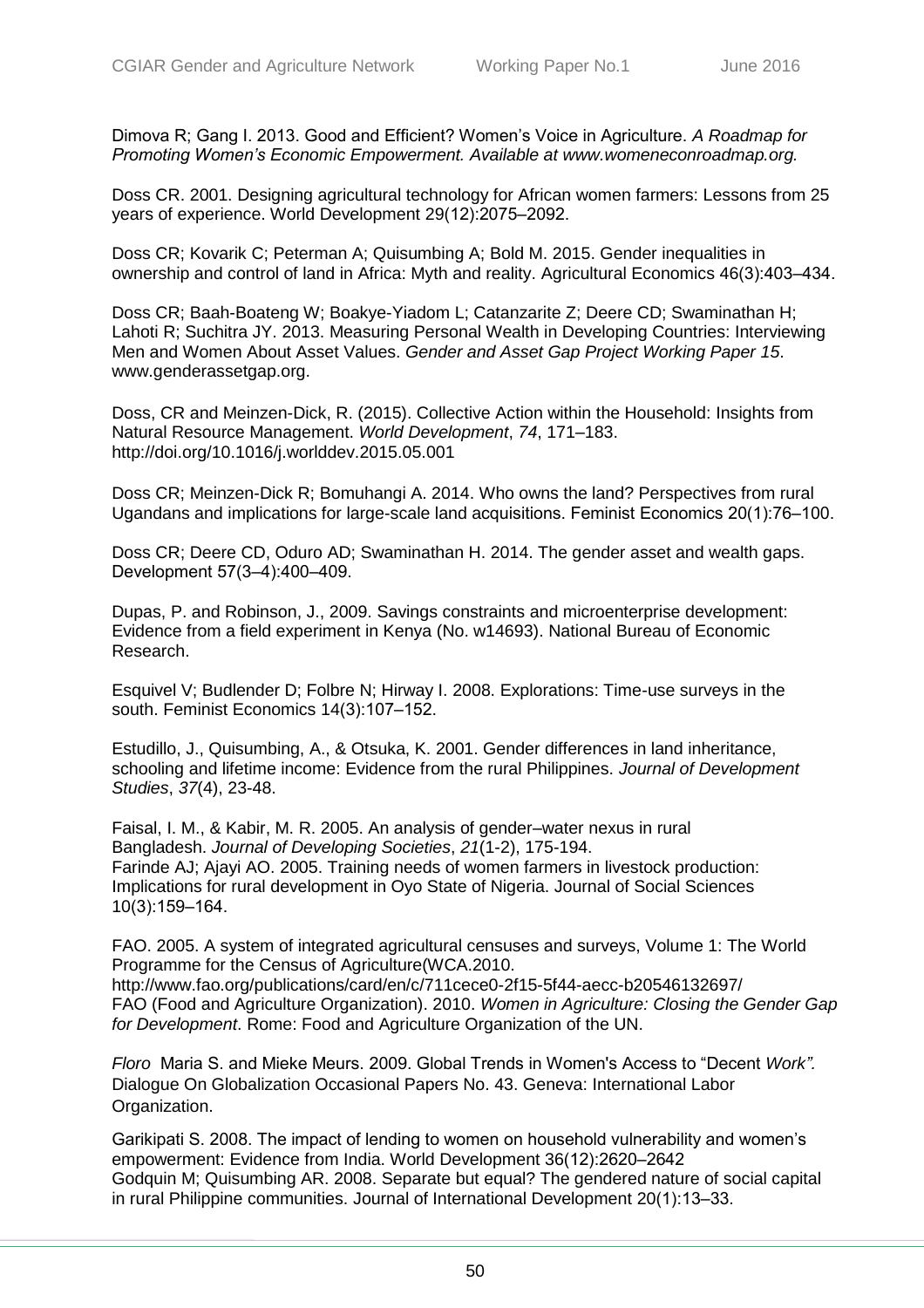Goetz AM; Gupta RS. 1996. Who takes the credit? Gender, power and control over loan use in rural credit programmes in Bangladesh. World Development 24(1):45–63.

Grown, C., Carmen Diana Deere, Zachary Catanzarite, Abena D. Oduro, Suchitra J.Y., Hema Swaminathan, and Louis Boakye-Yiadom. 2015. Who borrows? An analysis of gender, debt and assets in Ecuador, Ghana and Karnataka, India. UN Women Discussion Paper, June 2015.

Hare D; Yang L; Englander D. 2007. Land management in rural China and its gender implications. Feminist Economics 13(3-4):35-61.

Hashemi SM; Schuler S; Riley AP. 1996. Rural credit programs and women's empowerment in Bangladesh. World Development 24(4):635-653.

Hoddinott J; Haddad L. 1995. Does female income proportion influence household expenditures? Evidence from Côte d'Ivoire. Oxford Bulletin of Economics and Statistics 57(1):77-96.

Hazarika G; Guha-Khasnobis B. 2008. Household access to microcredit and children's food security in rural Malawi: A gender perspective. Discussion Paper No. 3793. Bonn, Germany.

Holvoet N. 2005. The impact of microfinance on decision-making agency: Evidence from South India. Development and Change 36(1):75-102.

United Nations Expert Group Meeting on the Revision of the United Nations Trial International Classification of Activities for Time Use Statistics (ICATUS). 2012. Report of the Meeting. Unites Nations Statistics Division, October 8, 2012.

ISPC (Independent Science and Partnership Council). 2014. Data, metrics and monitoring in CGIAR – a strategic study. Rome, Italy, CGIAR Independent Science and Partnership Council.

Iyer L; Mani A; Mishra P; Topalova P. 2012. The power of political voice: Women's political representation and crime in India. American Economic Journal: Applied Economics 4(4):165– 193.

Jacobs K; Namy S; Kes A; Bob U; Moodley V. 2011. Gender Differences in Asset Rights in KwaZulu-Natal, South Africa. International Center for Research on Women, Washington, DC, USA.

Jackson C; Rao N. 2009. Gender inequality and agrarian change in liberalizing India. In: Razavi S, ed. *Gendered Impacts of Liberalization: Towards "Embedded Liberalism."* New York: Routledge.

Jejeebhoy SJ. 2002. Convergence and divergence in spouses' perspectives on women's autonomy in rural India. Studies in Family Planning 33(4):299-308.

Johnson N; Kovarik C; Meinzen-Dick R; Njuki J; Quisumbing A. 2015. Gender, Assets, and Agricultural Development Lessons from Eight Projects. IFPRI Discussion Paper 01436. April 2015.

Johnson S; Nino-Zarazua M. 2011. Financial access and exclusion in Kenya and Uganda. Journal of Development Studies 47(3):475‒496. DOI: 10.1080/00220388.2010.492857.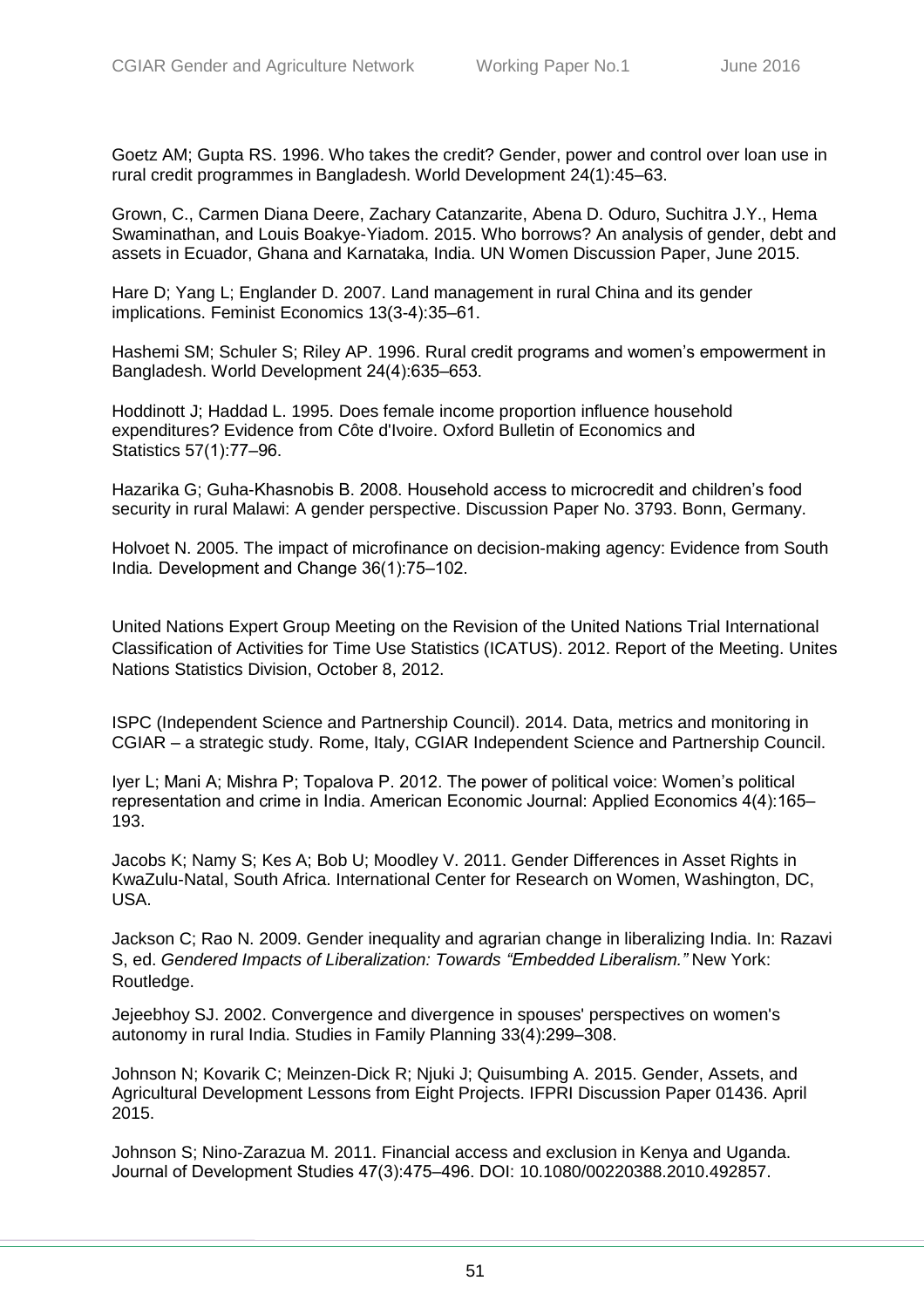Johnson S. 2004. Gender norms in financial markets: Evidence from Kenya. World Development 32(8):1355–1374.

Kabeer N. 2001. Conflicts over credit: Revaluating the empowerment potential of loans to women in rural credit programs in Bangladesh. World Development 29(1):63–84.

Kabeer N; Trà̂n TVA. 2000. *Leaving the rice fields but not the countryside: gender, livelihood diversification and pro-poor growth in rural Viet Nam*. Geneva, Switzerland: United Nations Research Institute for Social Development.

Kabeer N; Mahmud S; Tasneem S. 2011. Paid Work and Other Pathways to Women's Empowerment and Citizenship in Bangladesh: Findings from a Survey. IDS Working Paper 375, Brighton: IDS.

Kes A; Jacobs K; Namy S. 2011. Gender Differences in Asset Rights in Central Uganda. International Center for Research on Women, Washington, DC, USA.

Khosla P; Pearl R. 2003. Untapped connections. Gender, water and poverty: Key issues, government commitments and actions for sustainable development. Women's Empowerment and Development Organization (WEDO). 12 p.

Kieran, C.; Sproule, K.; Doss, C.; Quisumbing, A R.; Kim, S M. 2015. Examining gender inequalities in land rights indicators in Asia. IFPRI Discussion Paper 1429. Washington, D.C.: International Food Policy Research Institute (IFPRI).

Kilic T; Palacios-Lopez A; Goldstein M. 2015. Caught in a productivity trap: A distributional perspective on gender differences in Malawian agriculture. World Development 70:416-463.

Kishor S; Subaiya L. 2008. Understanding women's empowerment: A comparative analysis of Demographic and Health Surveys (DHS) data. [www.popline.org/node/203734](http://www.popline.org/node/203734)

Klasen S. 1999. Does Gender Inequality Reduce Growth and Development? Evidence from Cross-Country Regressions. World Bank Working Paper 7, Washington, D.C.: The World Bank. [www.worldbank.org/gender/prr/wp7.pdf](http://www.worldbank.org/gender/prr/wp7.pdf) 

Lin Z; Lixin Z. 2006. Gender, land and local heterogeneity. Journal of Contemporary China 15(49):637-650.

Mayoux L; Hartl M. 2009. Gender and microfinance: Reaching and empowering women. International Fund for Agricultural Development.

Meinzen-Dick R; Knox A. 1999. Collective action, property rights, and devolution of natural resource management: A conceptual framework. In: *Workshop on Collective Action, Property Rights, and Devolution of Natural Resource, Puerto Azul, Philippines, June.* pp. 21‒24. Meinzen-Dick R; Johnson N; Quisumbing A; Njuki J; Behrman J; Rubin D; Peterman A; Waithanji E. 2011. Gender, Assets, and Agricultural Development Programs: A Conceptual Framework. CAPRI Working Paper No. 99. Washington, DC: International Food Policy Research Institute.

Menon, N., Rodgers, Y., & Kennedy, A. 2013. Land Rights and Economic Security for Women in Vietnam. *World Bank Working Paper. Washington, DC: World Bank*.

Molyneux, M. (1985). Mobilization without emancipation? Women's interests, the state, and revolution in Nicaragua. *Feminist studies*, *11*(2), 227-254.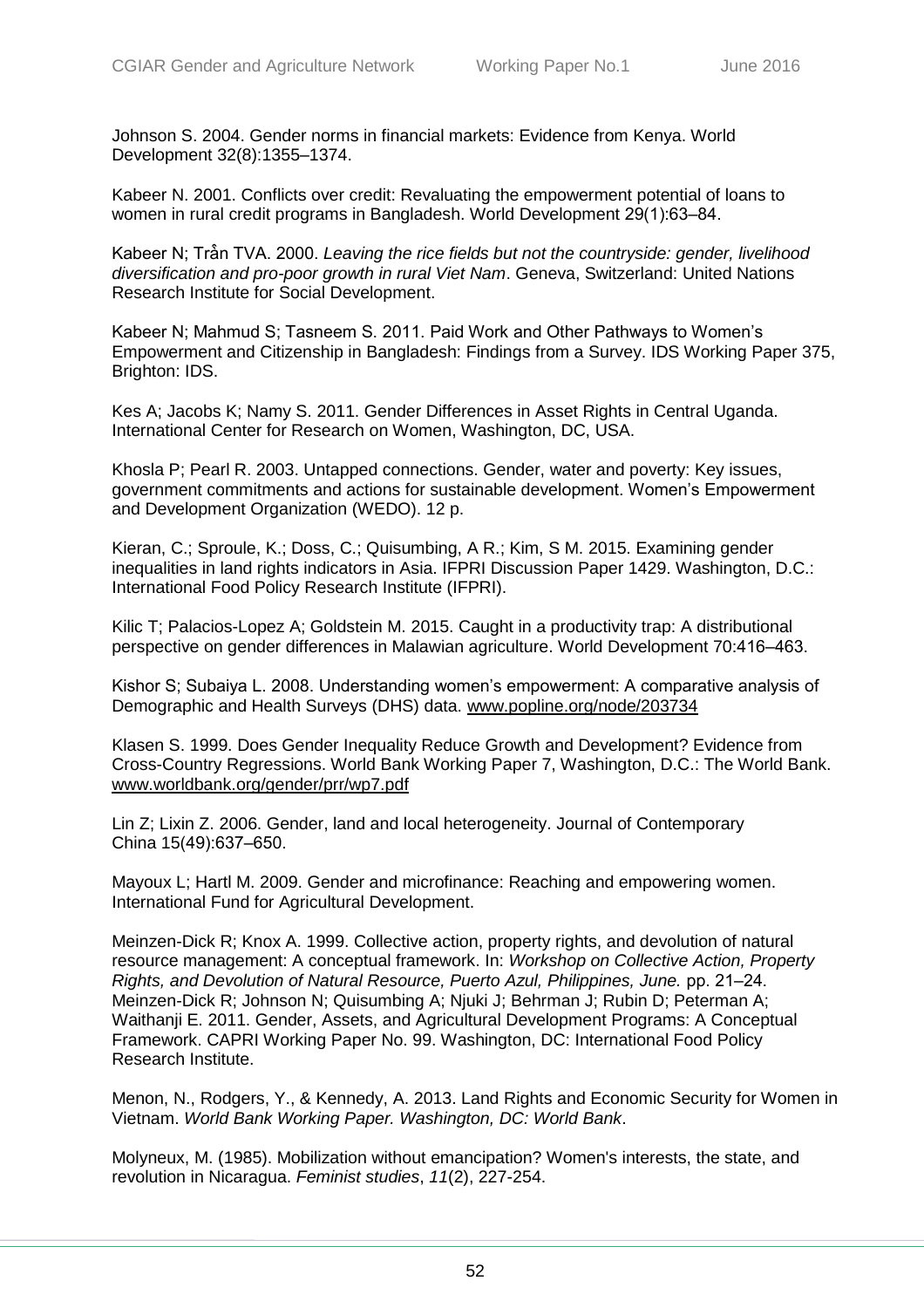Mwangi E; Mai YH. 2011. Introduction to the special issue on forests and gender. International Forestry Review 13(2):119-122.

Mwangi E; Meinzen-Dick R; Sun Y. 2011. Gender and sustainable forest management in East Africa and Latin America. Ecology and Society 16(1).

Njuki J; Mburu S. 2013. Gender and ownership of livestock assets. In: Njuki J; Sanginga PC, eds. *Women, livestock ownership and markets: Bridging the gender gap in eastern and southern Africa*. Routledge.

Njuki J; Waithanji E; Mburu S. 2013. Collecting and analyzing data on intra-household livestock ownership, management and marketing. In: Njuki J; Sanginga PC, eds. *Women, livestock ownership and markets: Bridging the gender gap in eastern and southern Africa*. Routledge.

Njuki J; Sanginga PC. 2013. Gender and livestock: Key issues, challenges and opportunities. In: Njuki J; Sanginga PC, eds. *Women, livestock ownership and markets: Bridging the gender gap in eastern and southern Africa*. Routledge.

Nightingale AJ. 2002. Participating or just sitting in? The dynamics of gender and caste in community forestry. Journal of Forest and Livelihood 2(1).

Oladele O; Monkhei M. 2008. Gender ownership patterns of livestock in Botswana. Livestock Research for Rural Development 20(10).

Oseni G; Corral P; Goldstein M; Winters P. 2015. Explaining gender differentials in agricultural production in Nigeria. Agricultural Economics 46(3):285-310.

Ostrom E. 2003. How types of goods and property rights jointly affect collective action. Journal of Theoretical Politics 15(3):239-270.

Panda P; Agarwal B. 2005. Marital violence, human development and women's property status in India. World Development 33(5):823-850.

Pankaj A; Tankha R. 2010. Empowerment effects of the NREGS on women workers: A study in four states. Economic and Political Weekly 45(30):45-55.

Peterman A; Behrman JA; Quisumbing AR. 2014. *A review of empirical evidence on gender differences in nonland agricultural inputs, technology, and services in developing countries.* pp. 145-186. Springer, Netherlands.

Pitt M; Khandker S. 1998. The impact of group-based credit programs on poor households in Bangladesh: Does the gender of participants matter? *Journal of Political Economy* 106(5).

Pitt MM; Khandker S; Cartwright J. 2006. Empowering women with microfinance: Evidence from Bangladesh. Economic Development and Cultural Change 54(4):791-831.

Quisumbing AR; Kumar N. 2011. Does social capital build women's assets? The long-term impacts of group-based and individual dissemination of agricultural technology in Bangladesh. Journal of Development Effectiveness 3(2):220–242.

Rao N. 2006. Land rights, gender equality and household food security: Exploring the conceptual links in the case of India. Food Policy 31(2):180-193.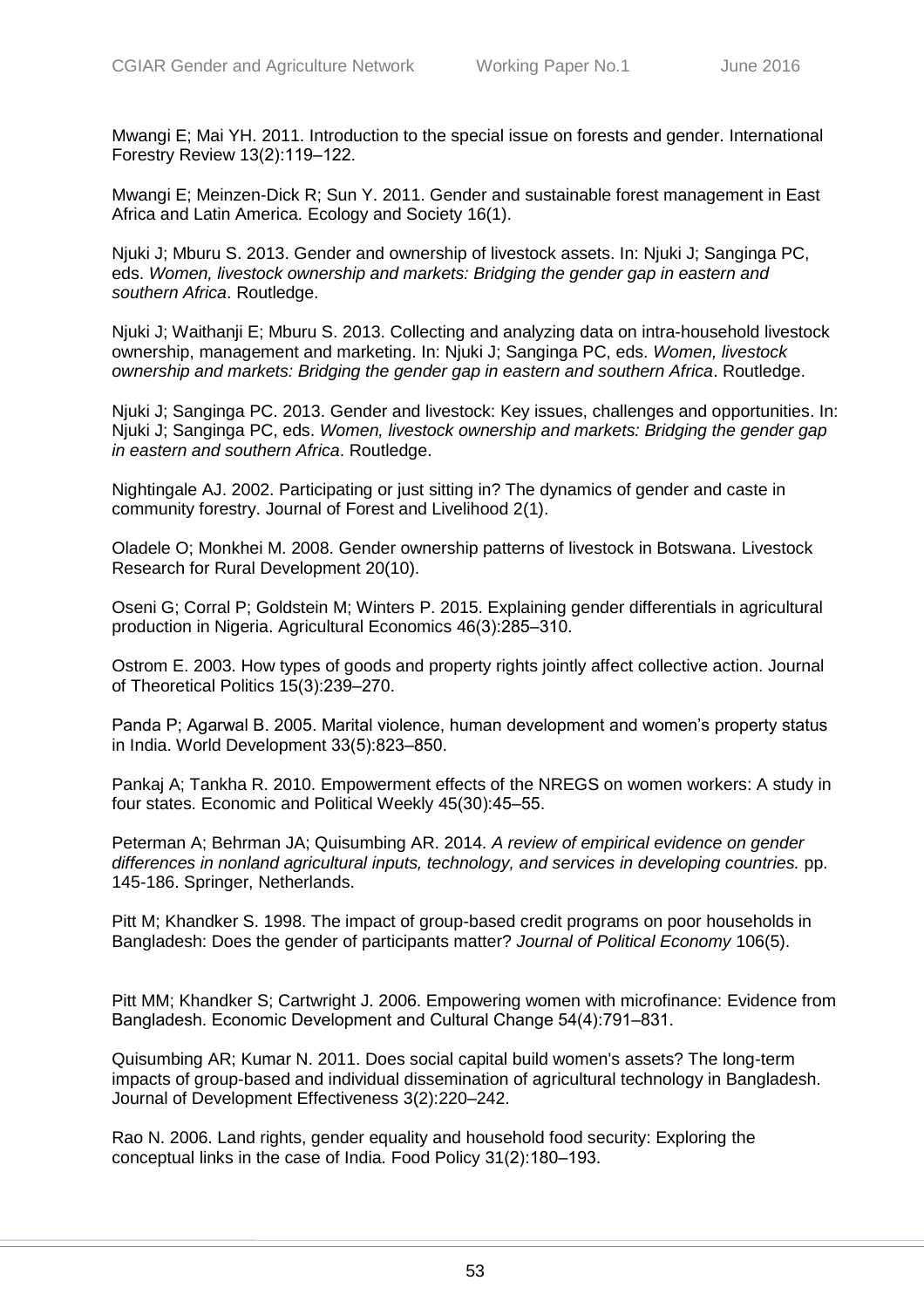Razavi S. 2009. The Gendered Impacts of Liberalization: Towards "Embedded Liberalism." In: Razavi S, ed. *Gendered Impacts of Liberalization: Towards "Embedded Liberalism."* New York: Routledge.

Savath V; Fletschner D; Peterman A; Santos F. 2014. Land, assets, and livelihoods: Gendered analysis of evidence from Odisha State in India. IFPRI Discussion Paper 01323. Washington, DC: IFPRI.

Schlager E; Ostrom E. 1992. Property-rights regimes and natural resources: A conceptual analysis. Land Economics 68(3):249-262.

Sen A. 1999. *Development as Freedom*. Oxford: Oxford University Press.

Kishor, S., & Subaiya, L. (2008). Understanding womens empowerment: a comparative analysis of Demographic and Health Surveys (DHS) data. DHS Comparative Reports No. 20. http://www.popline.org/node/203734

Sun Y; Mwangi E; Meinzen-Dick R. 2011. Is gender an important factor influencing user groups' property rights and forestry governance? Empirical analysis from East Africa and Latin America. International Forestry Review 13(2):205-220.

Swaminathan H; Lahoti R; Suchitra JY. 2012. Gender asset and wealth gaps: Evidence from Karnataka. *Economic and Political Weekly* XLVII(35):59‒67.

Taj S; Bashir A; Shahid R; Shah H. 2012. Livestock development through micro-credit: A hope for poor resource women in rural areas of Faisalabad, Punjab. Journal of Agricultural Research 50(1):135‒143.

Twyman J; Useche P; Deere CD. 2015. Gendered perceptions of land ownership and agricultural decision-making in Ecuador: Who are the farm managers? Land Economics 91(3):479-500.

Udry C; Hoddinott J; Alderman H; Haddad L. 1995. Gender differentials in farm productivity: Implications for household efficiency and agricultural policy. Food Policy 20(5):407-423.

Un 2006. Gender, water and sanitation: Case studies on best practices. Department of Economic and Social Affairs, United Nations, New York.

UN. 2008. Principles and Recommendations for Population and Housing Censuses, Revision 2. Department of Social and Economic Statistics (UNDESA), 2008.

UN Women 2010. The World's Women: Trends and Statistic. UN Women, New York.

Vonderlack, R. M., & Schreiner, M. 2002. Women, microfinance, and savings: Lessons and proposals. *Development in Practice*, *12*(5), 602-612.

Westermann O; Ashby J; Pretty J. 2005. Gender and social capital: The importance of gender differences for the maturity and effectiveness of natural resource management groups. World Development 33(11):1783-1799.

World Bank. 2012. World Development Report: Gender Inequality and Development. Washington, DC: World Bank.

World Bank and IFPRI (International Food Policy Research Institute). 2010. Gender and governance in rural services: Insights from India, Ghana, and Ethiopia. Gender and Governance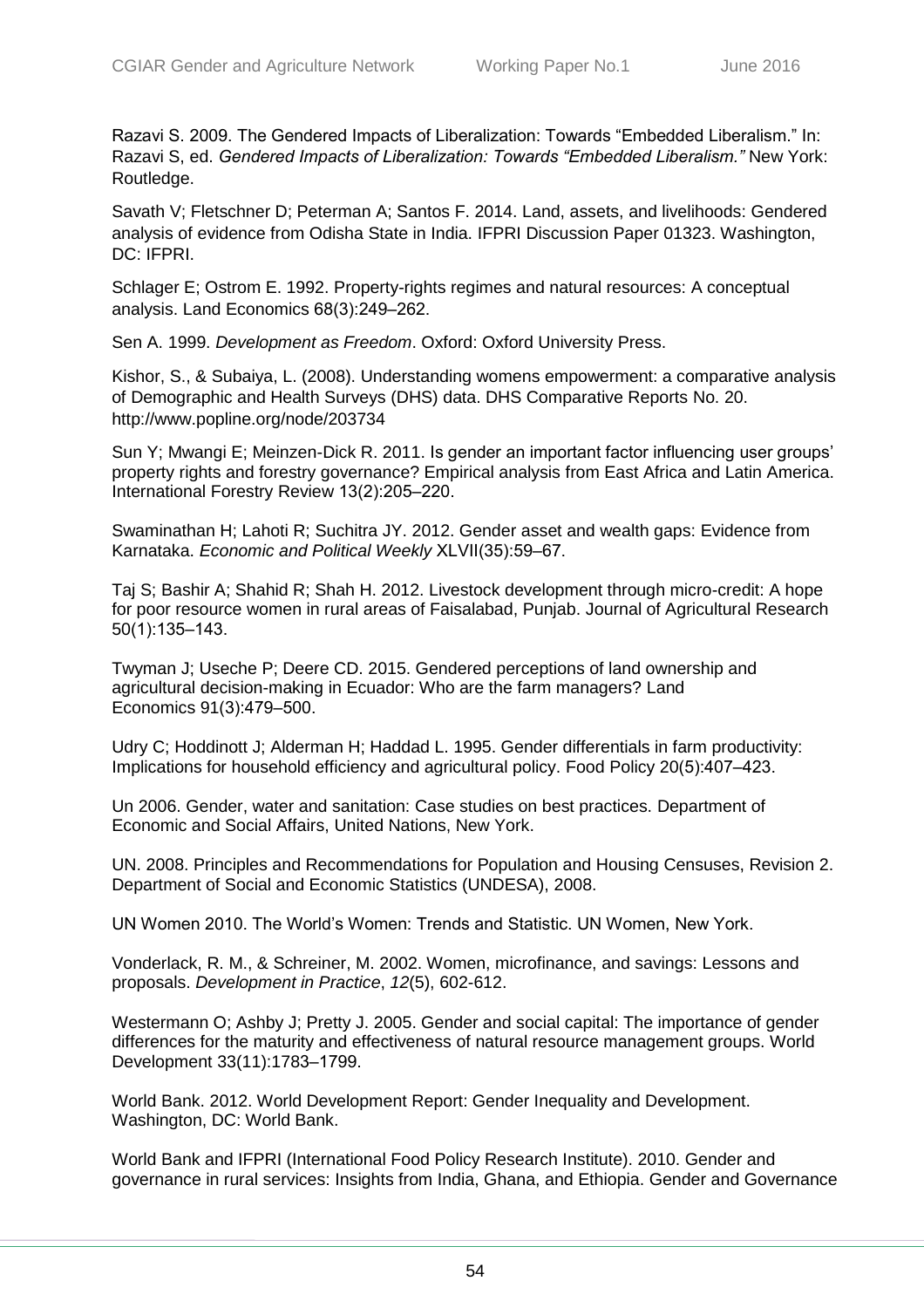Author Team. Washington, D.C.: International Bank for Reconstruction and Development/World Bank.

WWAP (World Water Assessment Program). 2014. World Water Assessment Program's gender indicators. [www.unesco.org/new/en/natural-sciences/environment/water/wwap/water-and](http://www.unesco.org/new/en/natural-sciences/environment/water/wwap/water-and-gender/)[gender/](http://www.unesco.org/new/en/natural-sciences/environment/water/wwap/water-and-gender/)

Zwarteveen, M. Z. (1997). Water: From basic need to commodity: A discussion on gender and water rights in the context of irrigation. *World development*, *25*(8), 1335-1349.

Zwarteveen M; Meinzen-Dick R. 2001. Gender and property rights in the commons: Examples of water rights in South Asia. Agriculture and Human Values 18(1):11–25.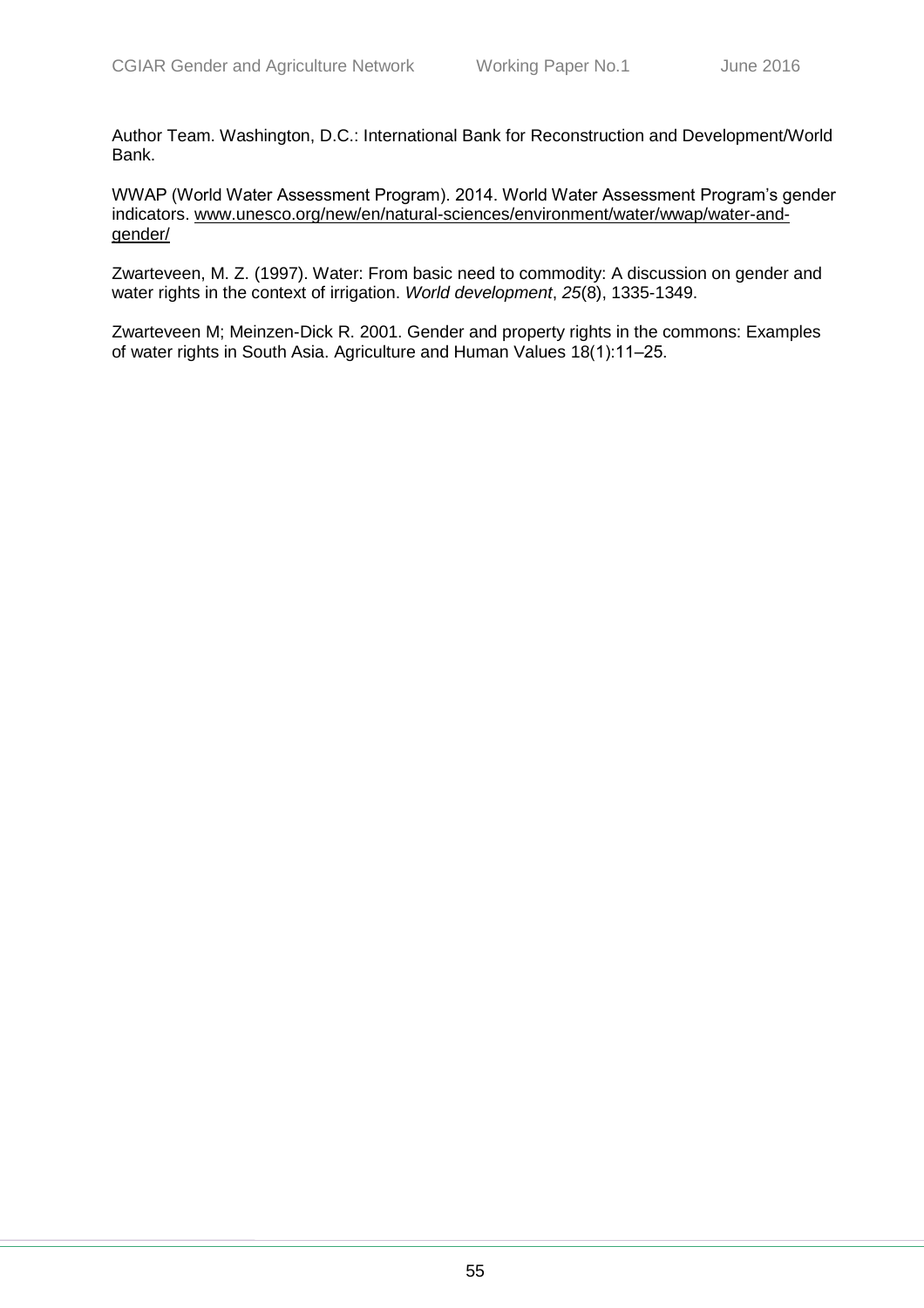# Appendix 1: Indicators of gendered control over common property resources that are based on group sampling

The existing literature on gendered control over common property forest resources is primarily based on an analysis of the proportion of women and men within forest user groups and requires appropriate sampling of the groups themselves. The primary indicator used in this literature is the proportion of women in forest and water user groups.

Mwangi et al (2011) and Sun et al (2011) used International Forestry Resources and Institutions (IFRI) data on the proportion of women in forest user groups across Uganda, Kenya, Bolivia, and Mexico to investigate the question of the impact of female participation on common property management. In part because of prior gender inequalities in mobility, asset ownership, and use and time-use, Mwangi et al (2011) found that female-dominated groups actually engaged in less monitoring and were less likely to adopt forest-improving technologies than men's and mixed groups. Sun at al (2011) used the same indicator and found that femaledominated groups tended to participate in district-level forest decision-making to a smaller degree. However, Sun et al (2011) also found that female-dominated groups were less exclusionary and sanctioned members less for breaking rules.

Westermann et al (2005) divided groups into male, female, and mixed on the basis of the proportion of female membership of groups and found that the female groups demonstrated increased cooperation and solidarity within the group due to greater collaboration both within and outside the group (what they call greater relational social capital), thus increasing the capacity for self-sustaining collective action. Although the short-run impacts of women's groups on conventional measures of forest quality may not always be positive, there is some evidence that the inclusion of women facilitates more rational rule-making by groups and more equal sharing of the costs of forest conservation, possibly resulting in more effective and sustainable groups in the long run.

The primary weakness of all these indicators is the fact that mere membership in the user group does not translate into effective control over resource management outcomes. The forest user groups Agarwal (2010a) studied had an executive council that drove rule-making and enforcement. Agarwal found that a higher percentage of women in the executive councils (ECs) of forest management groups has a statistically significant positive correlation with various measures of forest quality, although in some cases these results are obtained only if women's membership within the council meets a certain threshold of between 20% and 40% of the members. She also found that women's effective participation could result in more rational forest closure rules and thus more ability on the part of women to comply with those rules. In her qualitative work, she found evidence that, when women participated more, they also helped police the forest by providing information on violators and forming informal forest patrols.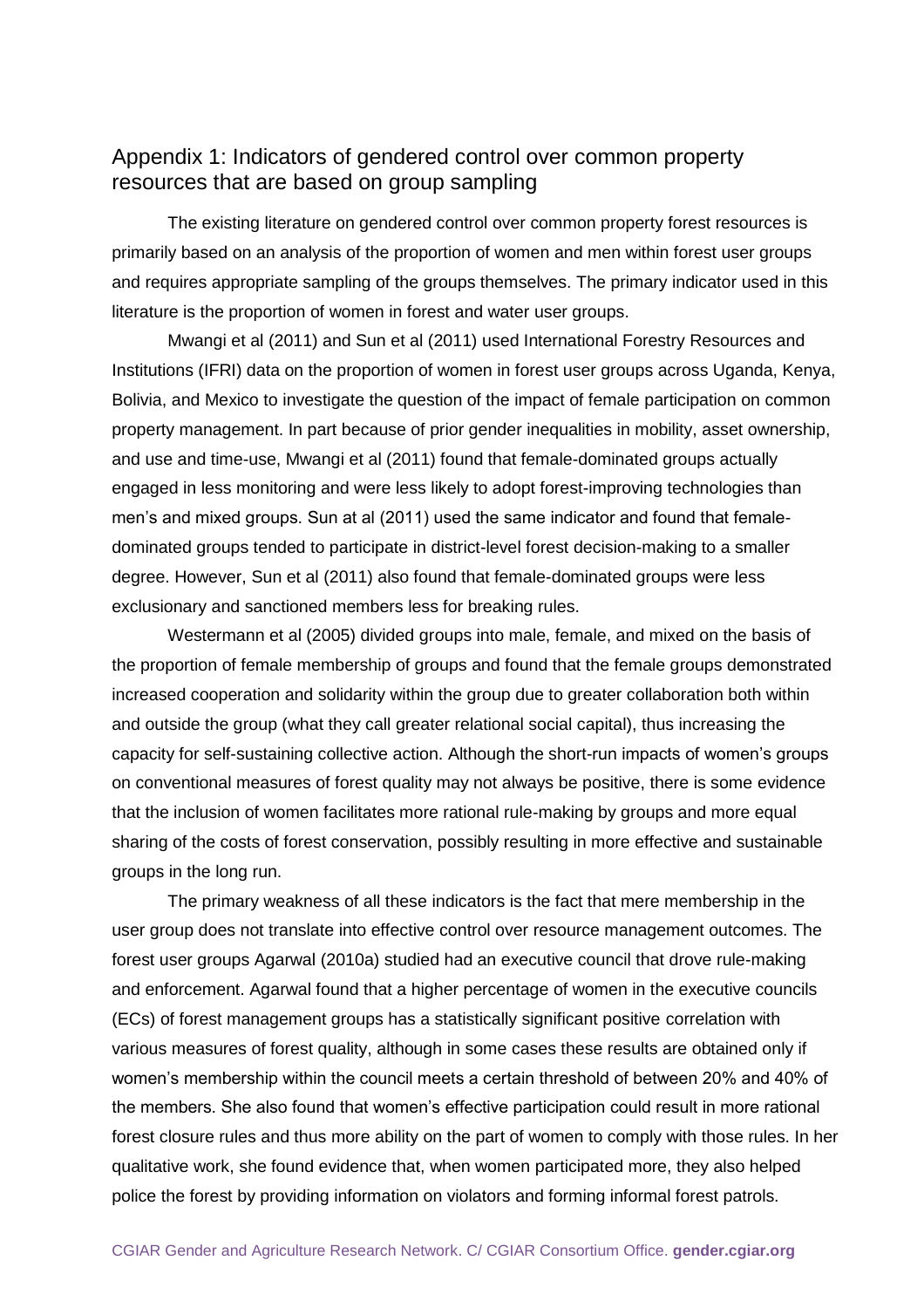Agarwal (2010a) thus proposes indicators of substantive female involvement in decisionmaking about forest use, including (i) the percentage of EC meetings with no women present, (ii) the female attendance rate, (iii) whether women speak up at EC meetings, and (iv) the proportion of female office bearers. She finds that each of these measures of substantive participation increases when the proportion of women in the EC increases (particularly beyond a threshold of 33% membership). These indicators of substantive control over decision-making of course require the careful maintenance and analysis of minutes of meetings. They are thus more resource intensive and less easily replicable.

#### Water resources

As in the case of forest resources, there is a gender division in the use of water that emerges from the gender division of labor in the household. As Zwarteveen and Meinzen-Dick (2001) point out, the policy focus on water for agricultural use, which is usually the purview of men, has led to the marginalization of women's water needs. Furthermore, women's lack of rights to land means that even women from landed households are systematically excluded from irrigation water user groups, in which the criterion for membership is ownership of irrigated land. Fee-based water services can also exclude women who have less access to cash. Meanwhile, the rapid privatization of water sources for irrigation as well as for household use has further increased the importance of class disparities among women, with women in households that own irrigated land more easily able to access water for household as well as extra-household uses.

The growing literature on gender and water raises these concerns about the neglect of women's water needs and the consequent differential impacts on their time and income poverty, as well as the negative health outcomes that result from the use of unsanitary water for drinking, cooking, and cleaning. Unfortunately, there appear to be few quantitative empirical studies of the effects of women's control over water along the lines of those discussed for forests earlier, although some studies document (rather than analyze) the gender division of labor in waterrelated tasks and even the extent of participation by women in water user groups (UN 2006, Crow and Sultana 2002, Faisal and Kabir 2015).

As part of an effort to highlight these issues, the WWAP is developing five baskets of indicators, of which two (relating to governance and income generation from water) are pertinent to our discussion (WWAP 2014) . One relevant indicator the WWAP recommends is the proportion of women to men in water user groups. For forests, these are data that the IFRI is already collecting; for water, these are data that the WWAP intends to collect. It is conceivable then that a coordinated effort on this particular piece of data may be able to cover a fairly large number of countries.

The WWAP also suggests indicators that address substantive participation by women in such groups. In particular, it proposes an indicator that measures the "ratio of contributions in

57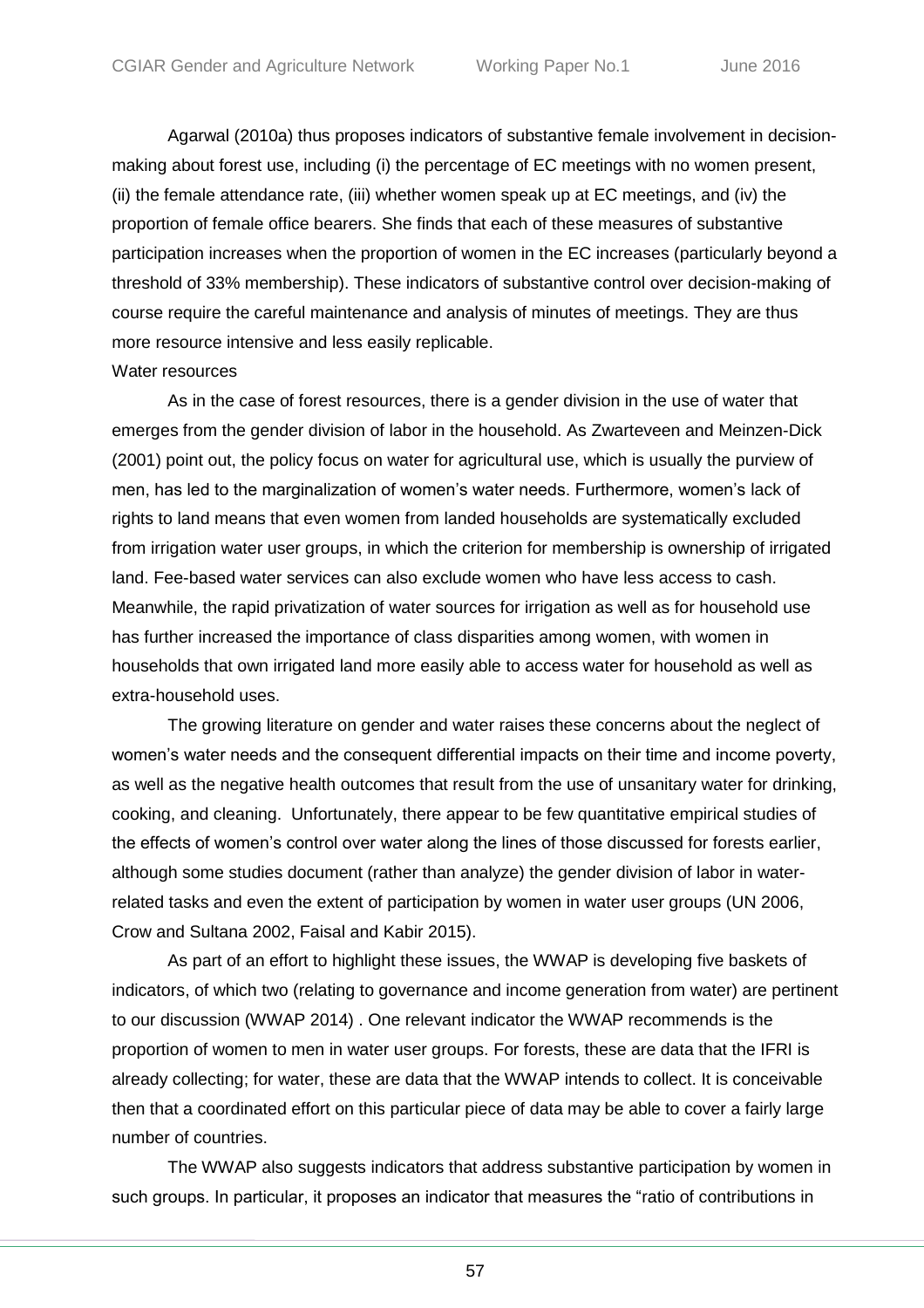decision-making meetings by women and men, and the percentage of decisions adopted from women's contributions in meetings." Although extremely valuable information, this is likely to require close monitoring of group meetings and to be quite expensive to collect. As discussed in the case of forest resources, a simpler but more subjective piece of information would be to track the proportion of women (versus men) who reported speaking in meetings of the group (conditional upon participation in user groups). Of course, as with participation in forest groups, participation by women in water user groups does not always result in decisions that fully consider women's needs and interests (Khosla and Pearl 2003, Cleaver and Hamada 2010).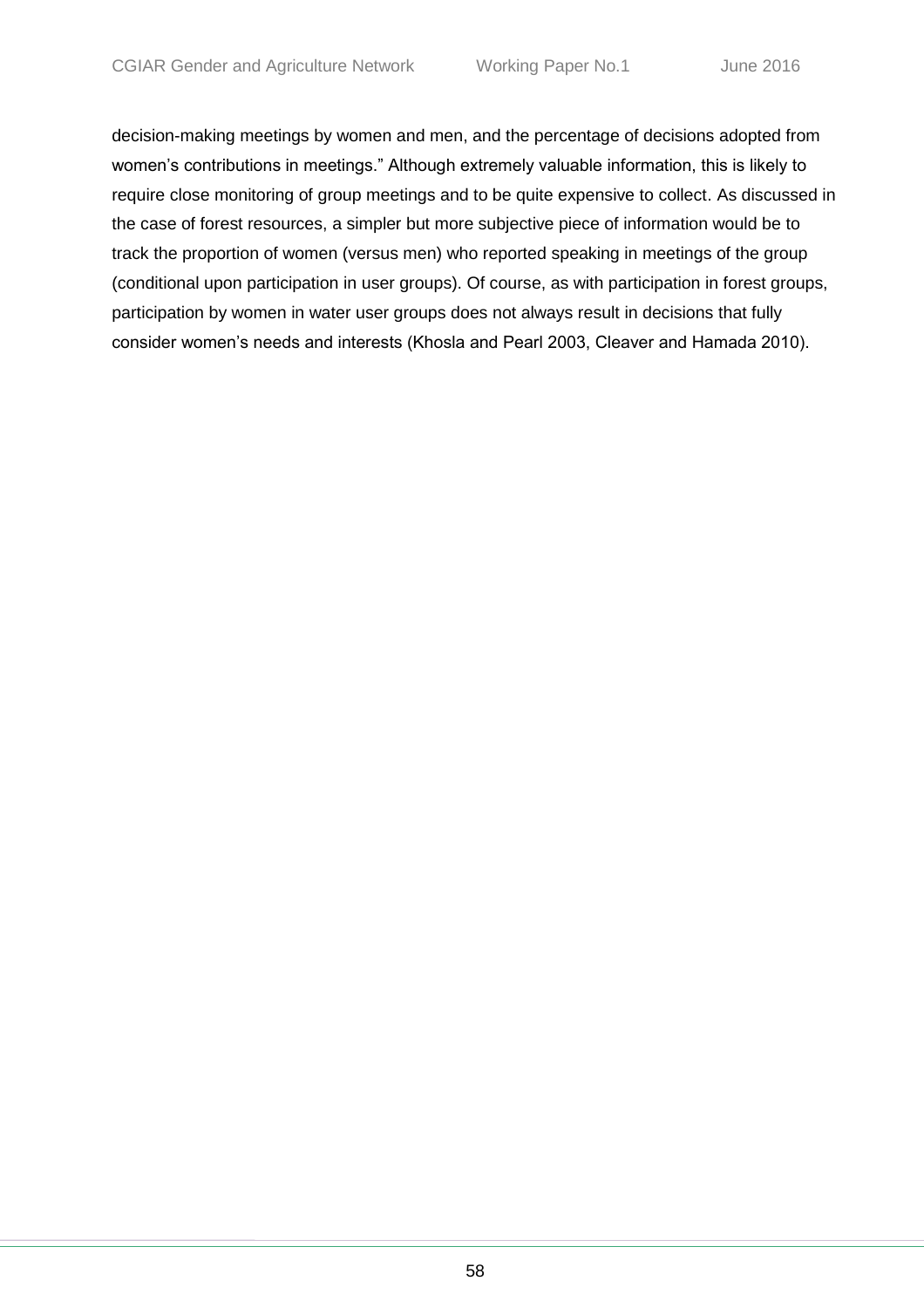# Appendix 2: Tables

| Table 1: List of indicators with formulae and findings from the literature review                            |                                                                                                                                       |                                                                                   |                                                                                                                          |  |
|--------------------------------------------------------------------------------------------------------------|---------------------------------------------------------------------------------------------------------------------------------------|-----------------------------------------------------------------------------------|--------------------------------------------------------------------------------------------------------------------------|--|
| <b>Indicator</b>                                                                                             | Formula                                                                                                                               | <b>Caveats in</b><br>the literature<br>about the<br>link to<br>gender<br>equality | <b>Existence of</b><br>large-scale<br>empirical studies<br>using the<br>indicator (as well<br>as small-scale<br>studies) |  |
| Land                                                                                                         |                                                                                                                                       |                                                                                   |                                                                                                                          |  |
| Ownership                                                                                                    |                                                                                                                                       |                                                                                   |                                                                                                                          |  |
| Proportion of women and<br>proportion of men who own land                                                    | # of women who own land/<br># of women in the sample<br>population;<br># of men who own land/ # of<br>men in the sample<br>population | None                                                                              | Yes                                                                                                                      |  |
| The average area of land owned<br>by women and by men                                                        | Total land area owned by<br>women/ # of land-owning<br>women;<br>total land area owned by<br>men/ # of land-owning men                | <b>None</b>                                                                       |                                                                                                                          |  |
| The average sale value of the<br>land owned by women and by<br>men                                           | Total land value owned by<br>women/# of land-owning<br>women;<br>total land value owned by<br>men/# of land-owning men                | <b>None</b>                                                                       |                                                                                                                          |  |
| Use                                                                                                          |                                                                                                                                       |                                                                                   |                                                                                                                          |  |
| Proportion of women and of men<br>who participate in decision-<br>making whether to sell or<br>consume crops | # of women who<br>participate/# of women in<br>sample population;<br># of men who participate/#<br>of men in sample population        | None                                                                              |                                                                                                                          |  |
| Control                                                                                                      |                                                                                                                                       |                                                                                   |                                                                                                                          |  |
| Proportion of women and of men<br>participating in decisions about<br>the agricultural use of land:          | For each decision:                                                                                                                    |                                                                                   |                                                                                                                          |  |
| (a) crop choice, (b) choice of<br>inputs, (c) timing of cropping, (d)<br>sale/transfer of land               | # of women who<br>participate/# of women in<br>sample population;<br># of men who participate/#<br>of men in sample population        | None                                                                              | Yes                                                                                                                      |  |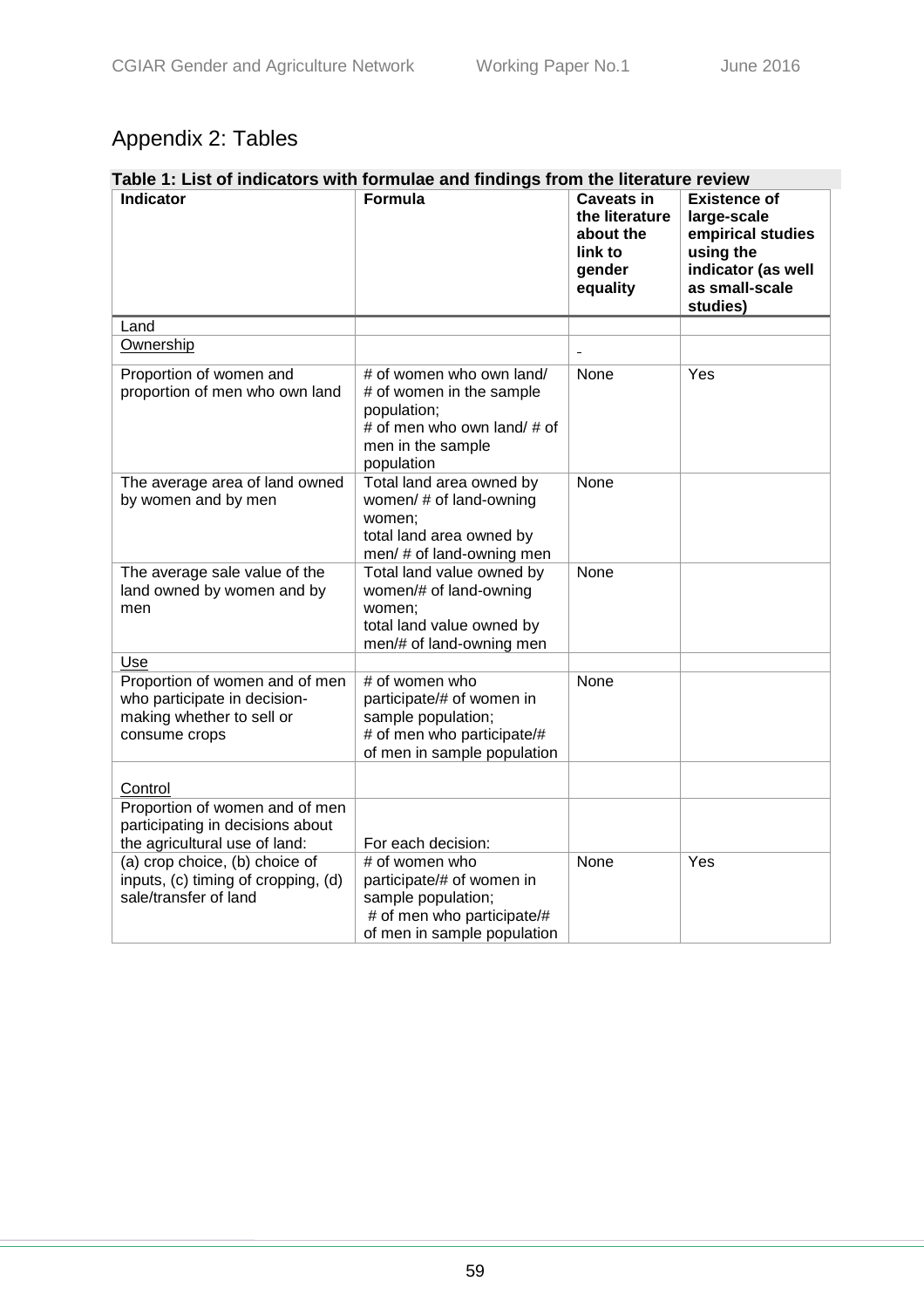| Table 1 contd: List of indicators with formulae and findings from the literature review |  |
|-----------------------------------------------------------------------------------------|--|
|-----------------------------------------------------------------------------------------|--|

| <b>Indicator</b>                                                                                                                                              | Formula                                                                                                                               | Caveats<br>in.<br>the literature<br>about the link<br>gender<br>to<br>equality | Existence of large-<br>empirical<br>scale<br>studies using the<br>indicator (as well as<br>small-scale<br>studies) |
|---------------------------------------------------------------------------------------------------------------------------------------------------------------|---------------------------------------------------------------------------------------------------------------------------------------|--------------------------------------------------------------------------------|--------------------------------------------------------------------------------------------------------------------|
| Livestock                                                                                                                                                     |                                                                                                                                       |                                                                                |                                                                                                                    |
| Ownership                                                                                                                                                     |                                                                                                                                       |                                                                                |                                                                                                                    |
| The proportion of women and<br>the proportion of men who own<br>livestock (preferably by livestock<br>type, for example: poultry, sheep<br>and goats, cattle) | # of women who own<br>livestock/# of women in<br>sample population;<br># of men who own<br>livestock/# of men in sample<br>population | None                                                                           | Yes                                                                                                                |
| The average TLU owned by<br>women and by men                                                                                                                  | TLU owned by women/# of<br>livestock-owning women;<br>TLU owned by men /# of<br>livestock-owning men                                  | None                                                                           |                                                                                                                    |
| Use                                                                                                                                                           |                                                                                                                                       |                                                                                |                                                                                                                    |
| The proportion of women and<br>the proportion of men who<br>participate in decisions about the<br>use of dairy products from<br>livestock (eggs, milk, etc.)  | For each decision:                                                                                                                    | None                                                                           |                                                                                                                    |
| The proportion of women and<br>the proportion of men who<br>participate in decisions about the<br>use of meat (when livestock are<br>slaughtered)             | # of women who<br>participate/# of livestock<br>owning women;<br># of men who participate/#<br>of livestock owning men                |                                                                                |                                                                                                                    |
| Control                                                                                                                                                       |                                                                                                                                       |                                                                                |                                                                                                                    |
| Livestock: Proportion of women<br>and the proportion of men<br>participating in decisions about<br>the sale or slaughter of livestock                         | # of women who<br>participate/# of women in<br>sample population;<br># of men who participate/#<br>of men in sample population        |                                                                                |                                                                                                                    |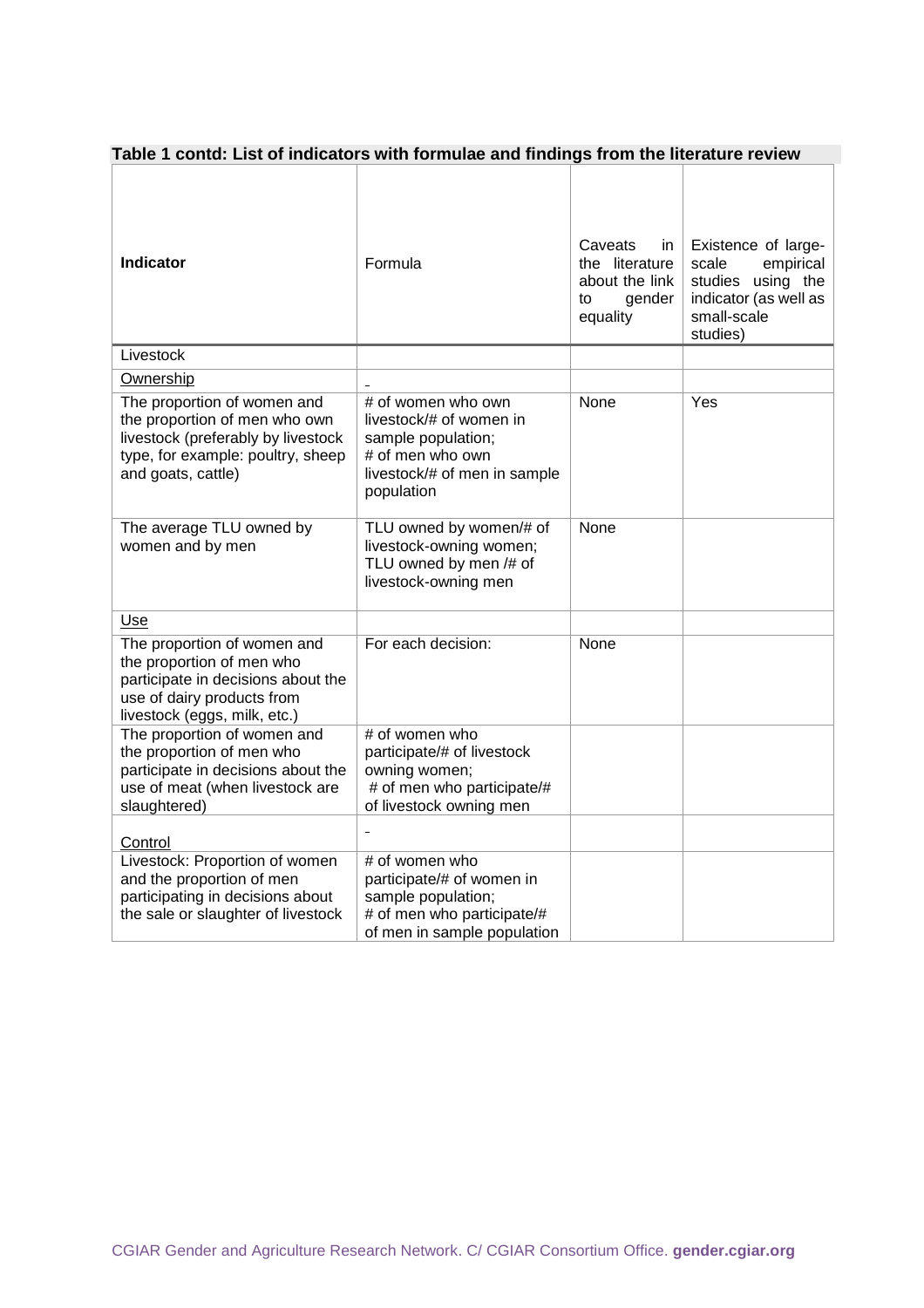| <b>Indicator</b>                                                                                                                                 | Formula                                                                                                                                         | <b>Caveats</b><br>in.<br>the literature<br>about<br>the<br>link<br>to<br>gender<br>equality | <b>Existence</b><br>οf<br>large-scale<br>empirical studies<br>using<br>the<br>indicator (as well<br>small-scale<br>as<br>studies) |
|--------------------------------------------------------------------------------------------------------------------------------------------------|-------------------------------------------------------------------------------------------------------------------------------------------------|---------------------------------------------------------------------------------------------|-----------------------------------------------------------------------------------------------------------------------------------|
| <b>Water and Forest Resources</b>                                                                                                                |                                                                                                                                                 |                                                                                             |                                                                                                                                   |
| Use                                                                                                                                              |                                                                                                                                                 |                                                                                             |                                                                                                                                   |
| Proportion of women and the<br>proportion of men able to access<br>water, firewood and fodder to<br>the desired degree                           | # of women who<br>participate/# of women in<br>sample population;<br># of men who participate/#<br>of men in sample population                  | Answers may<br>be strongly<br>determined by<br>socioeconomic<br>status<br>None              | Yes                                                                                                                               |
| Number of hours (per week, per<br>person) for women and for men<br>in the household spent on<br>collecting water, firewood and<br>fodder         | Sum of # of hours spent by<br>each woman:<br>sum of # of hours spent by<br>each man                                                             |                                                                                             |                                                                                                                                   |
| Control                                                                                                                                          |                                                                                                                                                 |                                                                                             |                                                                                                                                   |
| The proportion of women and<br>the proportion of men who are<br>members of a water or forest<br>user group                                       | # of women who report<br>membership/# of women in<br>sample population;<br># of men who report<br>membership/# of men in<br>sample population   | Membership<br>may not mean<br>influence                                                     | Yes                                                                                                                               |
| The proportion of women and<br>the proportion of men who have<br>ever attended user group<br>meetings (conditional upon<br>membership)           | # of women who report<br>attendance/# of women who<br>report membership;<br># of men who report<br>attendance/# of men who<br>report membership | Attendance<br>may not mean<br>influence                                                     |                                                                                                                                   |
| The proportion of women and<br>the proportion of men who<br>report ever having spoken at<br>user group meetings (conditional<br>upon membership) | # of women who report<br>speaking/# of women who<br>report membership;<br># of men who report<br>speaking/# of men who<br>report membership     | None                                                                                        |                                                                                                                                   |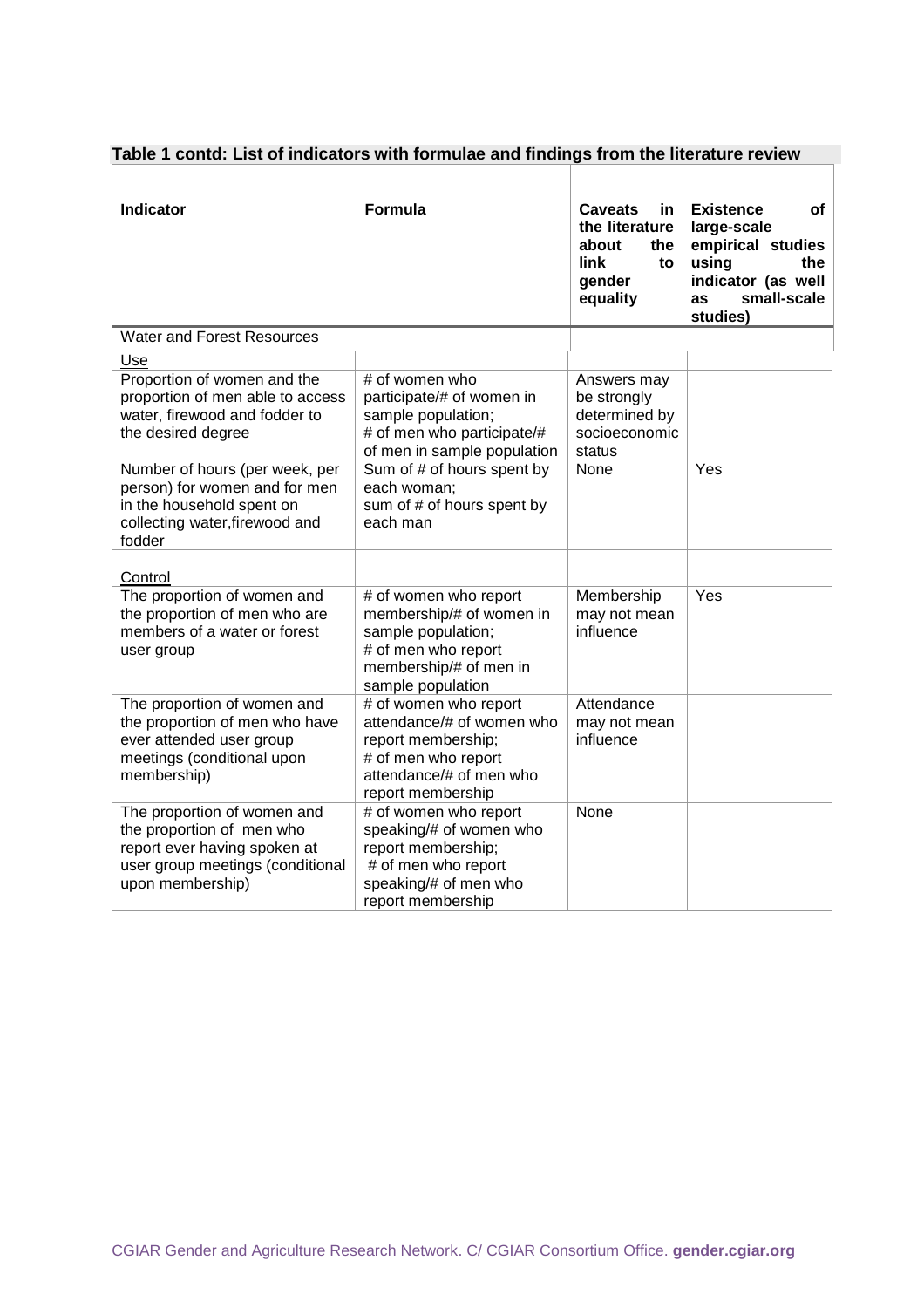| <b>Indicator</b>                                                                                                                                                                | Formula                                                                                                                                                                    | <b>Caveats</b><br><b>in</b><br>the literature<br>about<br>the<br>link<br>to<br>gender<br>equality                                 | <b>Existence</b><br>of<br>large-scale<br>empirical studies<br>using<br>the<br>indicator (as well<br>small-scale<br>as<br>studies) |
|---------------------------------------------------------------------------------------------------------------------------------------------------------------------------------|----------------------------------------------------------------------------------------------------------------------------------------------------------------------------|-----------------------------------------------------------------------------------------------------------------------------------|-----------------------------------------------------------------------------------------------------------------------------------|
| <b>Financial Assets</b>                                                                                                                                                         |                                                                                                                                                                            |                                                                                                                                   |                                                                                                                                   |
| Use<br>Proportion of women and the<br>proportion of men banked<br>(individually or jointly) in a formal<br>sector institution                                                   | $\overline{\phantom{0}}$<br># of women banked/# of<br>women in sample<br>population;<br># of men banked/# of men                                                           | Having an<br>account may<br>not have the<br>same impact                                                                           | Yes                                                                                                                               |
| The average duration for women<br>and the average for men of<br>participation in a micro-/informal<br>financial institution                                                     | in sample population<br>Average of numbers of<br>years of member ship for<br>women per woman<br>member; Average of<br>number of years of<br>membership per male<br>members | as actively<br>using it<br>Increases<br>income<br>generation,<br>but mixed<br>evidence on<br>other aspects<br>of gender<br>equity | Yes                                                                                                                               |
| Proportion of women and the<br>proportion of men who have<br>saved money in the last 12<br>months through a formal or<br>informal institution (i.e., not<br>"under the pillow") | # of women who report<br>saving money/ # of women<br>in sample population;<br># of men who report saving<br>money/ # of men in sample<br>population                        | Savings may<br>take away<br>from needed<br>consumption                                                                            | Yes                                                                                                                               |
| Proportion of women and the<br>proportion of men who received<br>a loan in the last 12 months from<br>a formal or informal institution                                          | # of women who report a<br>loan/# of women in sample<br>population;<br># of men who report a<br>loan/# of men in sample<br>population                                      | The impact of<br>the loan may<br>be different<br>depending on<br>whether it is<br>asset debt or<br>expense debt                   | Yes                                                                                                                               |
| Control                                                                                                                                                                         |                                                                                                                                                                            |                                                                                                                                   |                                                                                                                                   |
| Proportion of women and the<br>proportion of men who decided<br>how to use the loan/savings<br>amounts (conditional upon<br>saving, access to loan)                             | # of women who<br>participated in decision/# of<br>women;<br># of men who participated<br>in decision/ # of men                                                            | None                                                                                                                              | Yes                                                                                                                               |
| Proportion of women who<br>acquired ownership stake in the<br>asset, conditional upon asset<br>use of loan                                                                      | # of women who acquired<br>stake/ # of women who<br>received loan;<br># of men who acquired<br>stake $/$ # of men who<br>received loan                                     |                                                                                                                                   | Yes                                                                                                                               |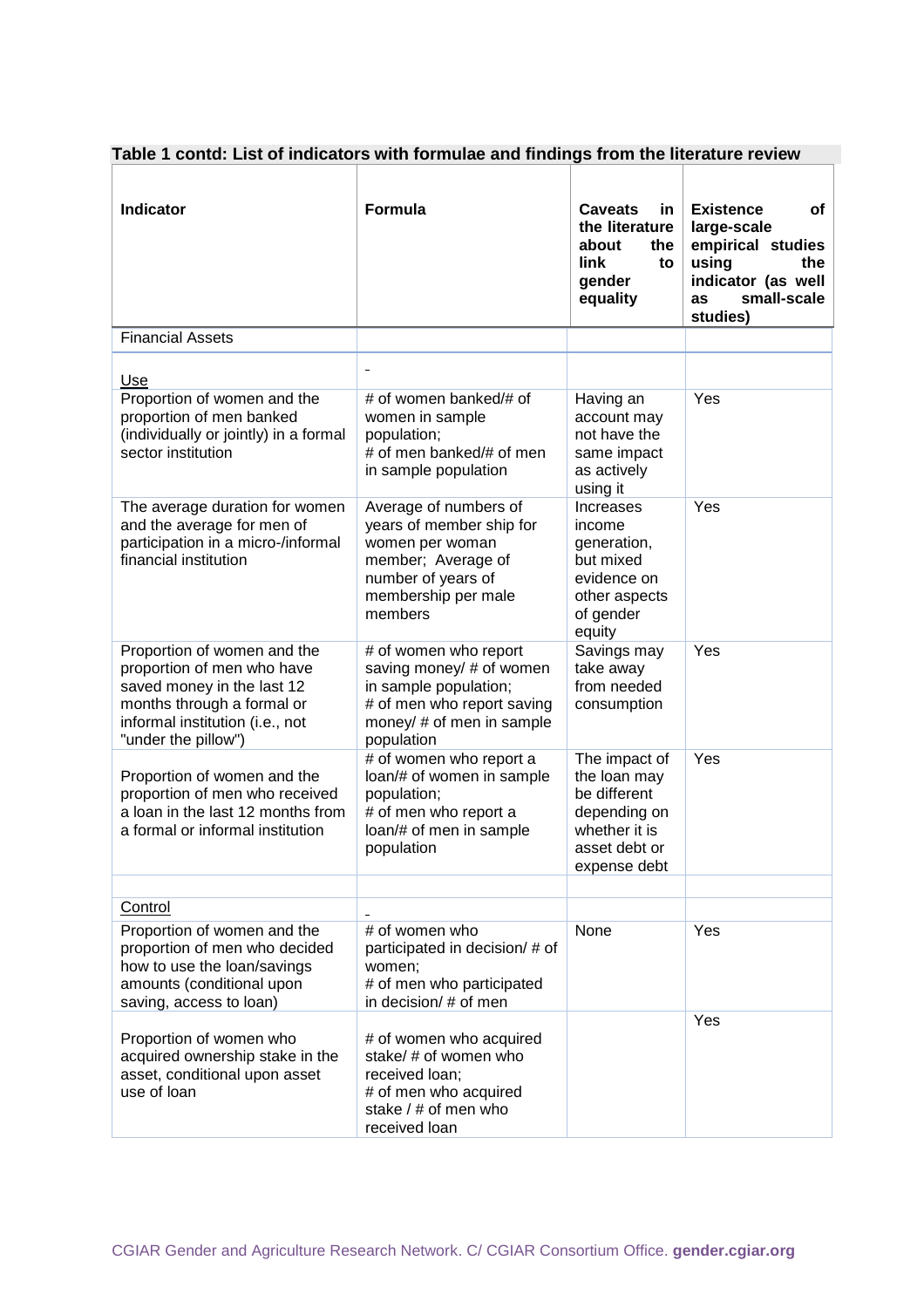| Proportion of women and<br>proportion of men responsible<br>for repayment of the loan<br>(conditional upon loan receipt) | # of women who are<br>responsible/ # of women<br>who received loan;<br># of men who are<br>responsible/ # of men who | Such<br>responsibility<br>may be<br>onerous in the<br>case of a debt |  |
|--------------------------------------------------------------------------------------------------------------------------|----------------------------------------------------------------------------------------------------------------------|----------------------------------------------------------------------|--|
|                                                                                                                          | received loan                                                                                                        | cycle                                                                |  |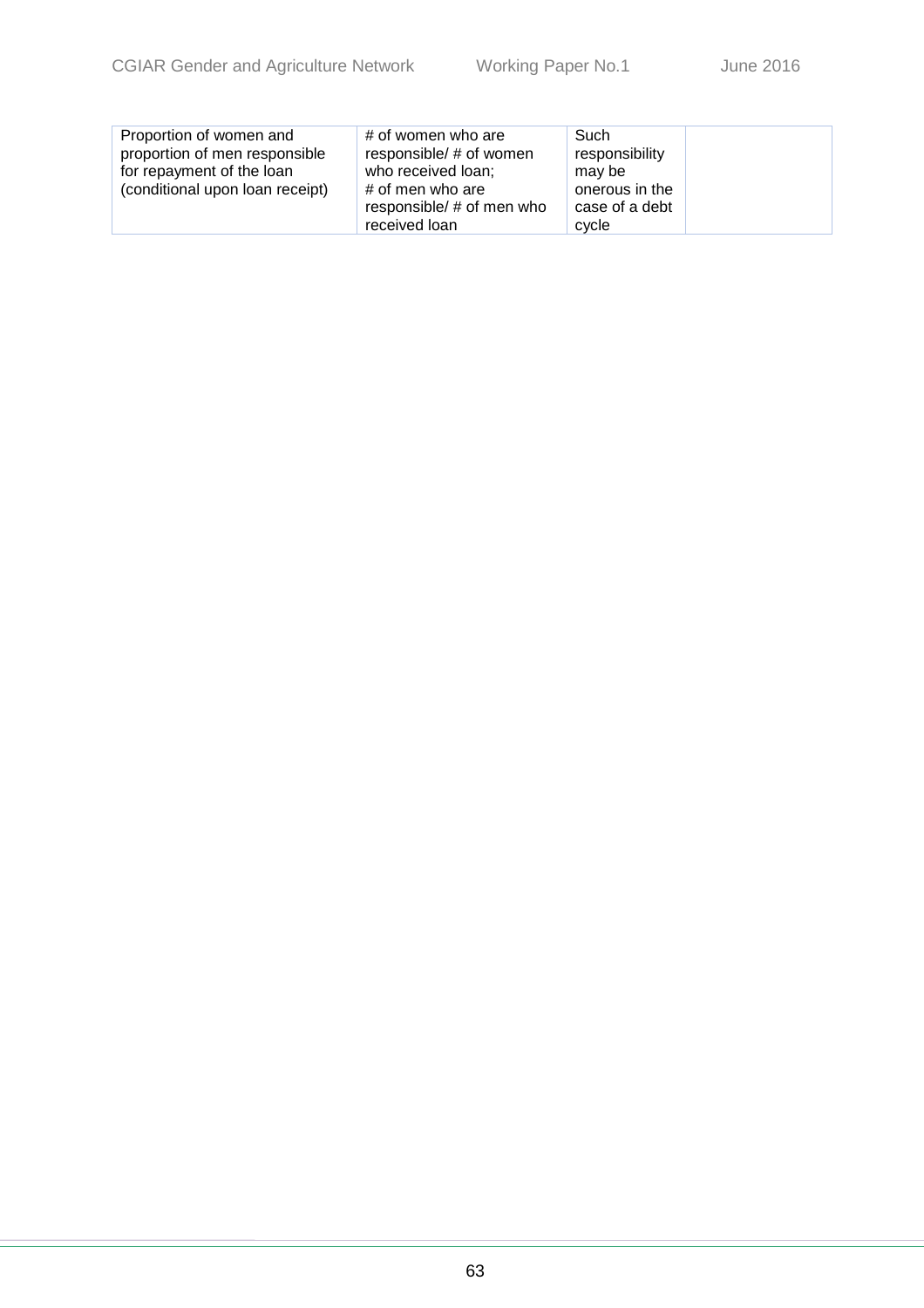| <b>Indicator</b>                                                                                                                                         | Formula                                                                                                                                                                                                                                                                                       | Caveats in the<br>literature<br>about the link<br>to gender<br>equality                         | <b>Existence of large-</b><br>scale empirical<br>studies using the<br>indicator (as well<br>as small-scale<br>studies) |
|----------------------------------------------------------------------------------------------------------------------------------------------------------|-----------------------------------------------------------------------------------------------------------------------------------------------------------------------------------------------------------------------------------------------------------------------------------------------|-------------------------------------------------------------------------------------------------|------------------------------------------------------------------------------------------------------------------------|
| Labor <sup>10</sup>                                                                                                                                      |                                                                                                                                                                                                                                                                                               |                                                                                                 |                                                                                                                        |
| Use                                                                                                                                                      |                                                                                                                                                                                                                                                                                               |                                                                                                 |                                                                                                                        |
| Female labor force participation<br>rate and male rate in agriculture<br>(denominator, size of agricultural<br>labor force)                              | # of women performing<br>agricultural SNA work/ # of<br>individuals performing or<br>seeking agricultural SNA<br>work;<br># of men performing<br>agricultural SNA work/ # of<br>individuals performing or<br>seeking agricultural SNA<br>work;                                                | Participation in<br>agriculture<br>may imply<br>exclusion from<br>nonagricultural<br>activities | Yes                                                                                                                    |
| Female paid labor force<br>participation rate and male rate<br>in agriculture (denominator, size<br>of agricultural labor force)                         | # of women performing or<br>seeking agricultural SNA<br>work for wages/ # of<br>individuals performing or<br>seeking agricultural SNA<br>work;<br># of men performing or<br>seeking agricultural SNA<br>work for wages/ # of<br>individuals performing or<br>seeking agricultural SNA<br>work | Participation in<br>agriculture<br>may imply<br>exclusion from<br>nonagricultural<br>activities | Yes                                                                                                                    |
| Proportion of women and<br>proportion of men who report<br>that they are underemployed<br>(employed for fewer hours than<br>they want to be)             | # of women who report<br>underemployment/# of<br>women performing<br>agricultural SNA work; # of<br>men who report<br>underemployment/# of men<br>performing agricultural SNA<br>work;                                                                                                        |                                                                                                 | Yes                                                                                                                    |
| Average hours of leisure for<br>women and average hours for<br>men or proportion of women and<br>proportion of men who report<br>inadequate leisure time | # of hours of leisure<br>reported by women/# of<br>women in sample<br>population;<br># of hours of leisure<br>reported by men/# of men<br>in sample population                                                                                                                                |                                                                                                 | Yes                                                                                                                    |
| Control                                                                                                                                                  |                                                                                                                                                                                                                                                                                               |                                                                                                 |                                                                                                                        |
| No recommended indicators; see text for suggestions                                                                                                      |                                                                                                                                                                                                                                                                                               |                                                                                                 |                                                                                                                        |

 $\overline{a}$ 

<sup>&</sup>lt;sup>10</sup> SNA: UN System of National Accounts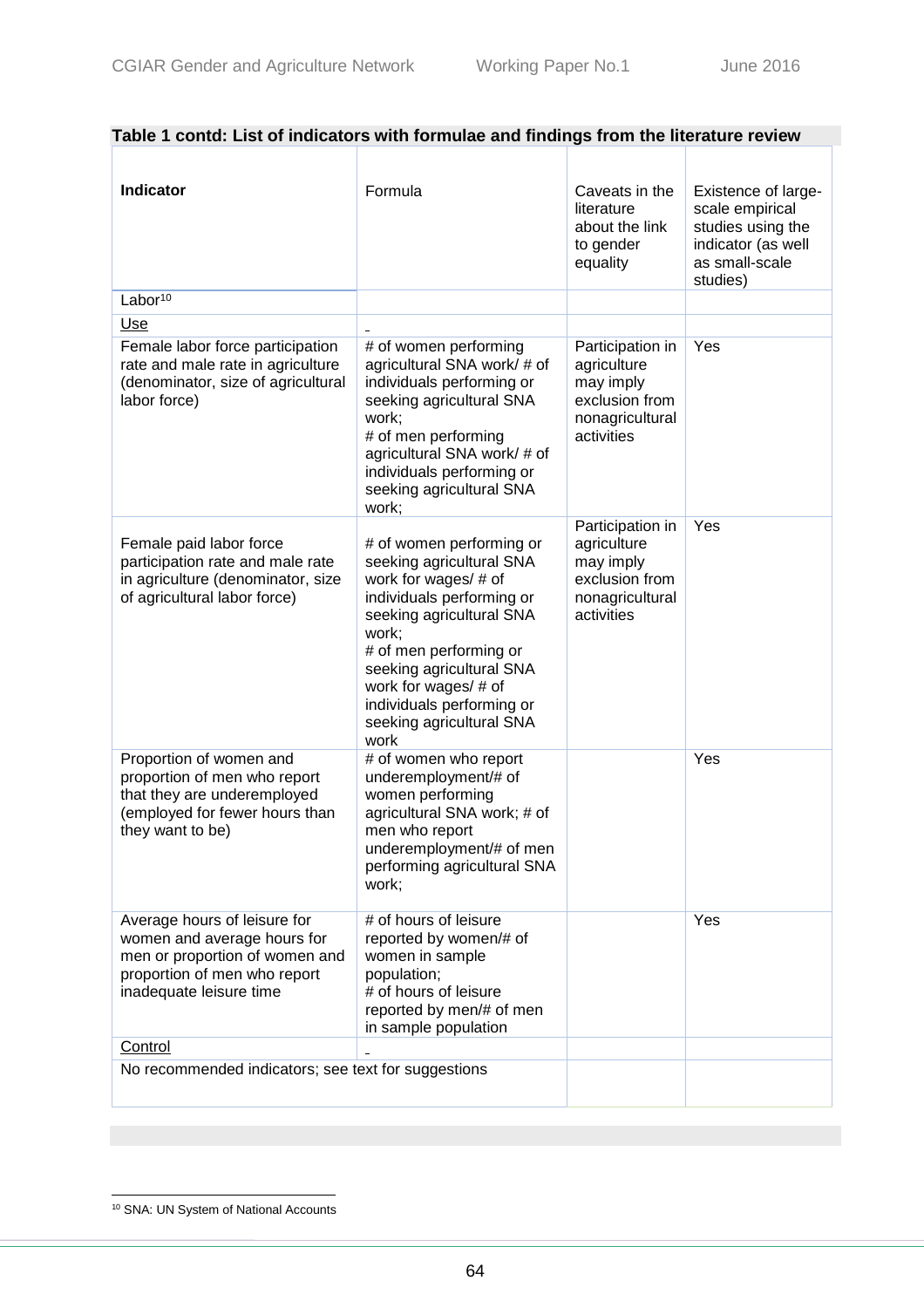| Table 1 contd: List of indicators with formulae and findings from the literature review                                                                                                                                                      |                                                                                                                                   |                                                                                |                                                                                                                          |
|----------------------------------------------------------------------------------------------------------------------------------------------------------------------------------------------------------------------------------------------|-----------------------------------------------------------------------------------------------------------------------------------|--------------------------------------------------------------------------------|--------------------------------------------------------------------------------------------------------------------------|
| <b>Indicator</b>                                                                                                                                                                                                                             | Formula                                                                                                                           | <b>Caveats in</b><br>the literature<br>about the link<br>to gender<br>equality | <b>Existence of</b><br>large-scale<br>empirical studies<br>using the<br>indicator (apart<br>from small-scale<br>studies) |
| Income                                                                                                                                                                                                                                       |                                                                                                                                   |                                                                                |                                                                                                                          |
| Proportion of women and<br>proportion of men who retain any<br>part of their own earnings and/or<br>receive any part of the earnings<br>of any others in the household                                                                       | # of women who answer<br>yes/# of women in sample<br>population;<br># of men who answer yes/#<br>of men in sample<br>population   |                                                                                |                                                                                                                          |
| Proportion of women and<br>proportion of men who<br>participate in decisions to<br>purchase daily goods                                                                                                                                      | For each:<br># of women who<br>participate/# of women in                                                                          |                                                                                | Yes                                                                                                                      |
| Proportion of women and<br>proportion of men who<br>participate in decisions to<br>purchase major goods                                                                                                                                      | sample population;<br># of men who participate/#<br>of men in sample<br>population                                                |                                                                                | Yes                                                                                                                      |
| Proportion of women and<br>proportion of men who<br>participate in decision-making<br>about income generated from (a)<br>food crops, (b) cash crops, (c)<br>livestock production, (d) nonfarm<br>activities, and (e) wage and<br>salary work | # of women who<br>participate/# of women in<br>sample population;<br># of men who participate/#<br>of men in sample<br>population |                                                                                |                                                                                                                          |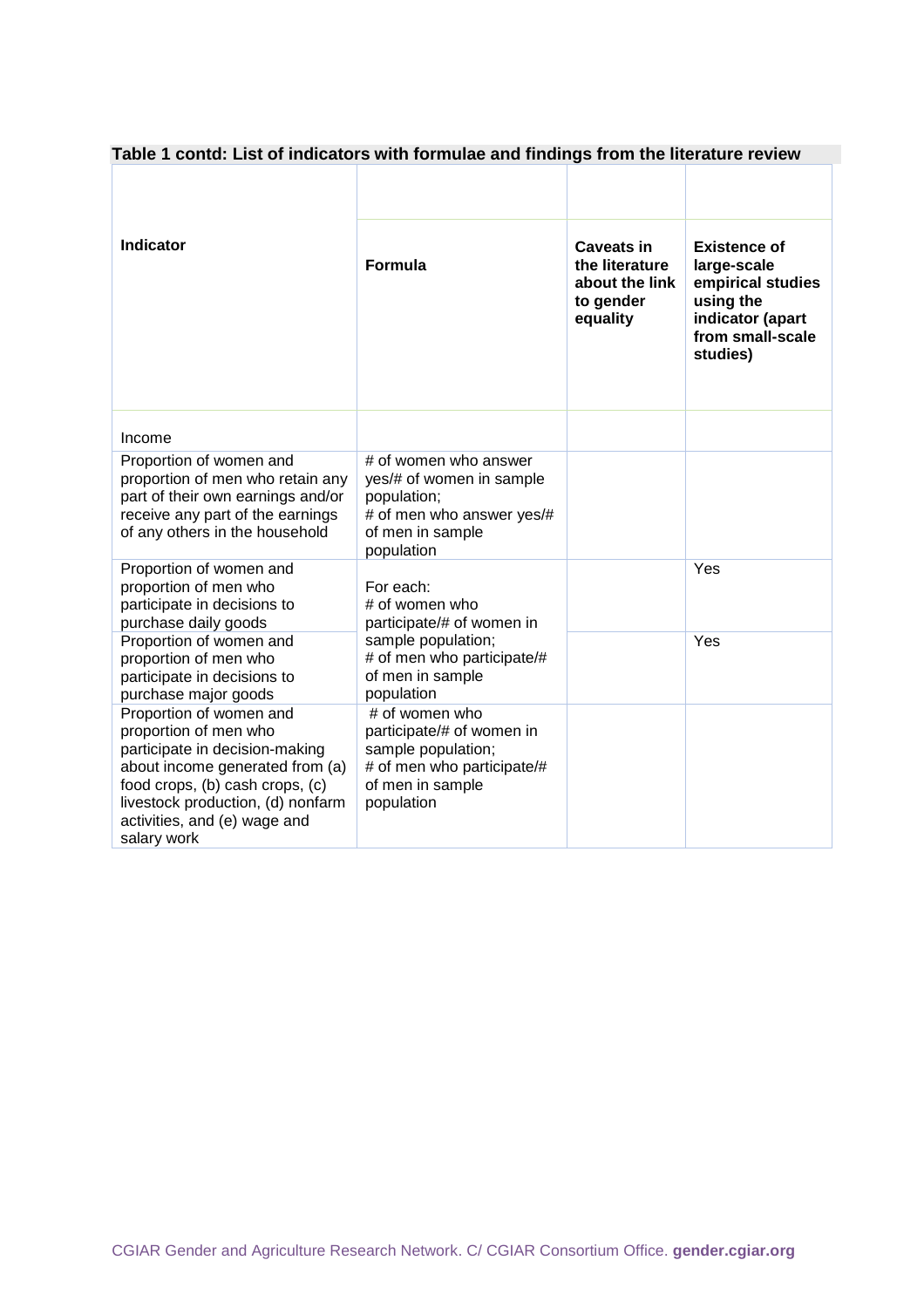| <b>Community Groups</b>                                                                                                                       |                                                                                                                                                  |                                                  |     |
|-----------------------------------------------------------------------------------------------------------------------------------------------|--------------------------------------------------------------------------------------------------------------------------------------------------|--------------------------------------------------|-----|
| Participation                                                                                                                                 |                                                                                                                                                  |                                                  |     |
| Average number of community<br>organizations/groups that<br>women are members of and<br>average number that men are<br>members of             | Sum of # reported by each<br>woman/# of women in<br>sample population;<br>sum of # reported by each<br>man/# of men in sample<br>population      | Membership<br>does not<br>equate to<br>influence |     |
| Average number of agricultural<br>producer/farmer groups women<br>are members of and average<br>number that men are members<br>of             | Sum of # reported by each<br>woman $/\#$ of women in<br>sample population;<br>sum of # reported by each<br>man/ # of men in sample<br>population | Membership<br>does not<br>equate to<br>influence |     |
| Proportion of women and<br>proportion of men who attended<br>village council meetings                                                         | # of women who report<br>attendance/# of women<br>who report membership;<br># of men who report<br>attendance/ # of men who<br>report membership | Membership<br>does not<br>equate to<br>influence | Yes |
| Indicators of influence/control                                                                                                               |                                                                                                                                                  |                                                  |     |
| Proportion of women and<br>proportion of men who spoke up<br>at community group/village<br>council meetings                                   | # of women who report<br>speaking/# of women who<br>report membership; # of<br>men who report speaking/<br># of men who report<br>membership     |                                                  |     |
| Proportion of female leaders and<br>proportion of male leaders who<br>are representatives in the village<br>council (publicly available data) |                                                                                                                                                  |                                                  | Yes |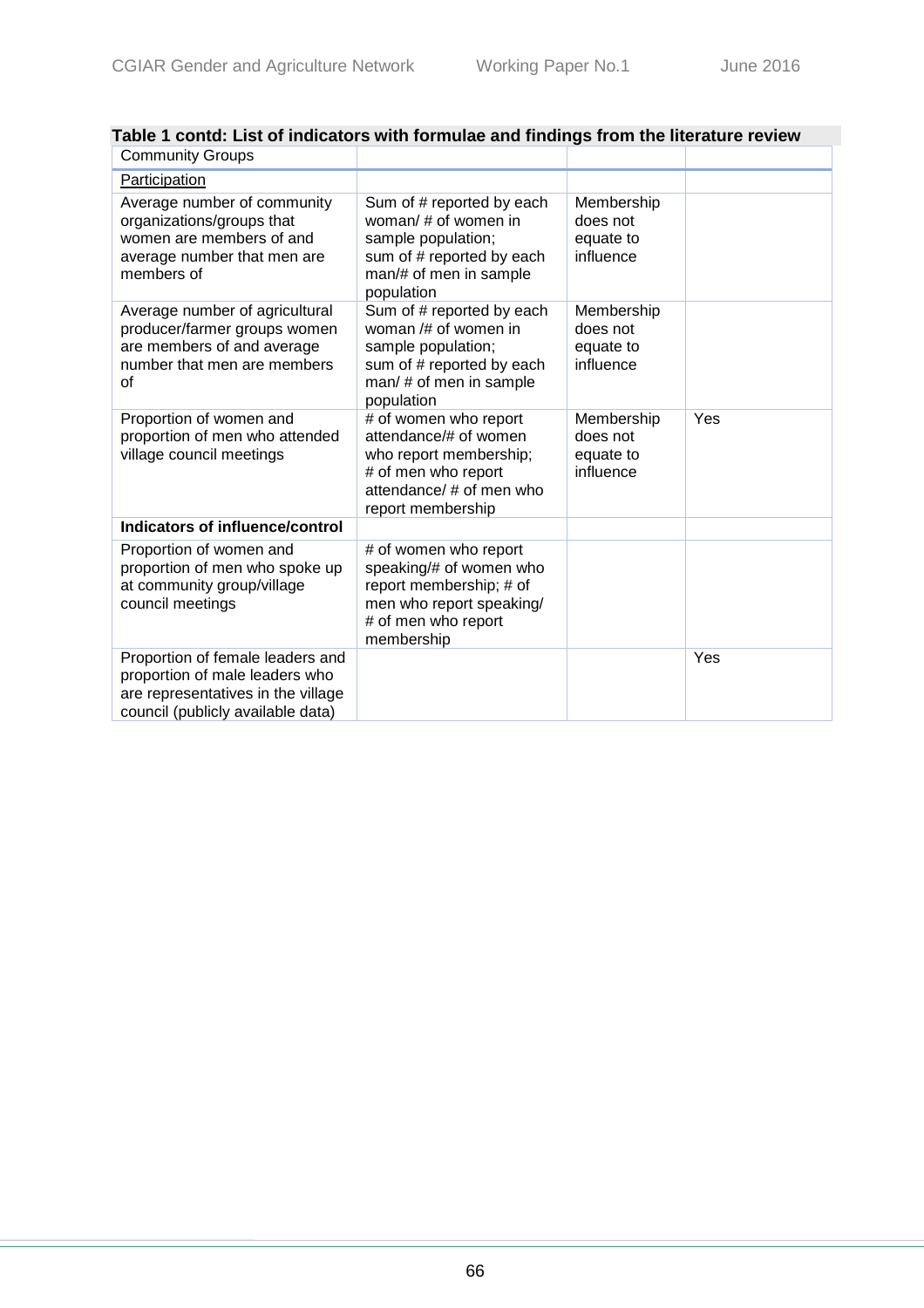#### *Note: Ownership and decision-making here refer to sole and joint combined. However, data should be collected separately on sole and joint ownership and participation in decision-making.*

| <b>Indicator</b>                                                                                                                                                                                                                      |                                                      | Resource intensity of data collection                                                                               |                                                     | <b>Replicability</b>                                                                                                                                                       | <b>Time sensitivity</b>    |              |
|---------------------------------------------------------------------------------------------------------------------------------------------------------------------------------------------------------------------------------------|------------------------------------------------------|---------------------------------------------------------------------------------------------------------------------|-----------------------------------------------------|----------------------------------------------------------------------------------------------------------------------------------------------------------------------------|----------------------------|--------------|
|                                                                                                                                                                                                                                       | <b>Required</b><br>indicator<br>already<br>available | <b>Builds upon</b><br>existing data<br>instrument                                                                   | No basis in<br>existing<br>international<br>surveys | <b>Contexts</b><br>where<br>inapplicable                                                                                                                                   | Short to<br>medium<br>term | Long<br>term |
| Land                                                                                                                                                                                                                                  |                                                      |                                                                                                                     |                                                     |                                                                                                                                                                            |                            |              |
| Ownership                                                                                                                                                                                                                             |                                                      |                                                                                                                     |                                                     |                                                                                                                                                                            |                            |              |
| Proportion of<br>women/men who<br>own land                                                                                                                                                                                            |                                                      | GAGP, LSMS-<br><b>ISA</b>                                                                                           |                                                     | Where land is<br>state controlled<br>or collectively<br>controlled;<br>meaning of<br>ownership<br>varies                                                                   |                            | Yes          |
| The average area of<br>land owned by<br>women and the<br>average owned by<br>men                                                                                                                                                      |                                                      | GAGP, some<br>LSMS-ISA                                                                                              |                                                     | Where land is<br>state controlled<br>or collectively<br>controlled;<br>meaning of<br>ownership<br>varies                                                                   |                            | Yes          |
| The average sale<br>value of the land<br>owned by women<br>and the average<br>sale value of land<br>owned by men                                                                                                                      |                                                      | <b>GAGP</b>                                                                                                         |                                                     | If no effective<br>land markets                                                                                                                                            | Yes                        |              |
| Use                                                                                                                                                                                                                                   |                                                      |                                                                                                                     |                                                     |                                                                                                                                                                            |                            |              |
| Proportion of women<br>and proportion of<br>men who participate<br>in decision-making<br>about the use of<br>crops (sale versus<br>own-consumption)                                                                                   |                                                      |                                                                                                                     |                                                     |                                                                                                                                                                            |                            | Yes          |
| Control                                                                                                                                                                                                                               |                                                      |                                                                                                                     |                                                     |                                                                                                                                                                            |                            |              |
| Proportion of<br>women and<br>proportion of men<br>participating in<br>decisions about<br>the agricultural<br>use of land:<br>(a) crop choice,<br>(b) choice of<br>inputs, (c) timing<br>of cropping, (d)<br>sale/transfer of<br>land |                                                      | FAO gender<br>and land rights<br>database, but<br>not<br>disaggregated<br>by decision<br>type; WEAI,<br><b>GAGP</b> |                                                     | Preferably<br>collected by<br>plot/crop, but<br>that depends<br>on the nature<br>of the gender<br>division of<br>labor (crop-<br>based versus<br>crop- and plot-<br>based) |                            | Yes          |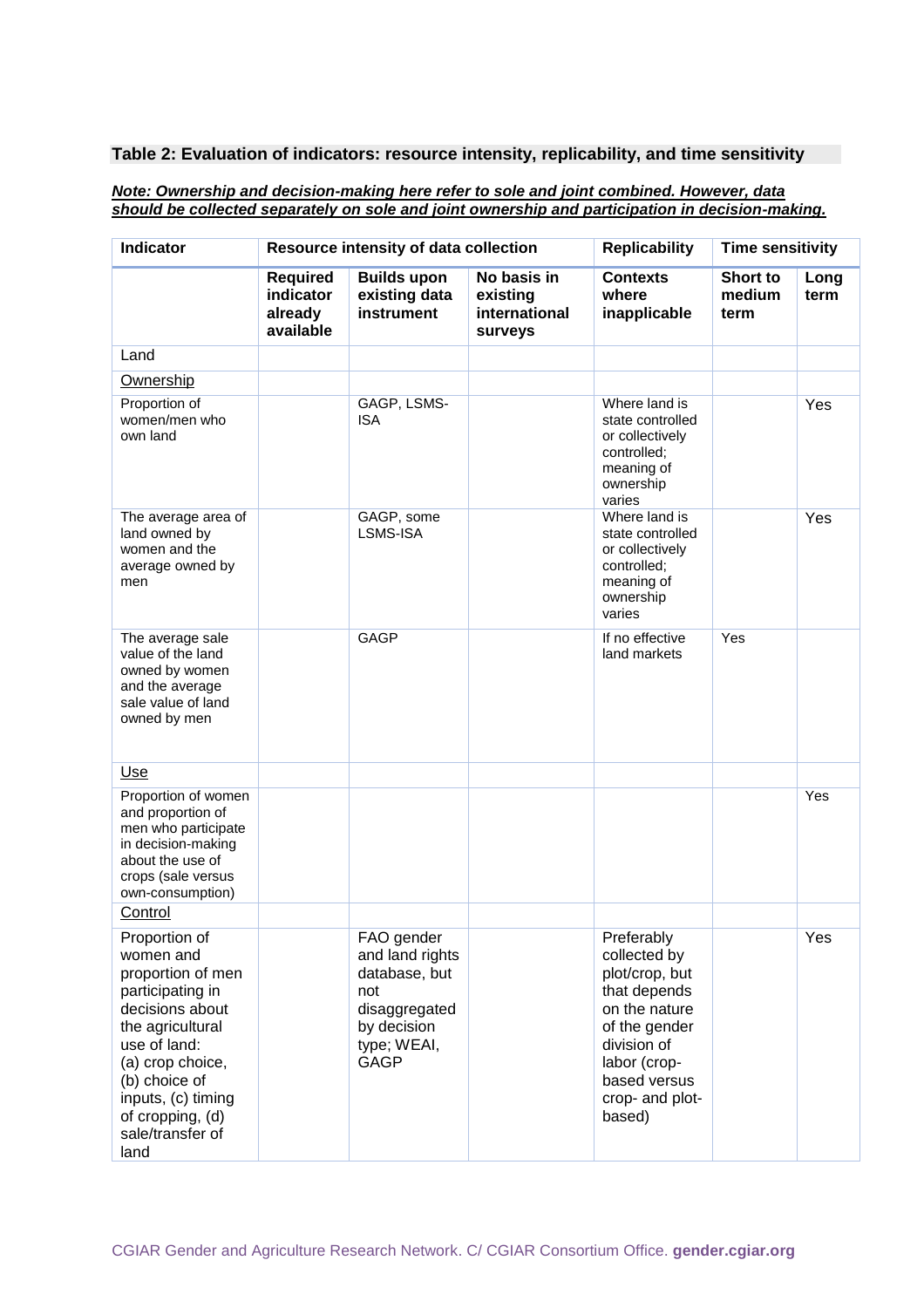| əchəilivily<br>Indicator                                                                                                                                                  | Resource intensity of data collection                                                             |                                                           | <b>Replicability</b>                                                            | <b>Time sensitivity</b> |     |
|---------------------------------------------------------------------------------------------------------------------------------------------------------------------------|---------------------------------------------------------------------------------------------------|-----------------------------------------------------------|---------------------------------------------------------------------------------|-------------------------|-----|
| Livestock                                                                                                                                                                 |                                                                                                   |                                                           |                                                                                 |                         |     |
| Ownership                                                                                                                                                                 |                                                                                                   |                                                           |                                                                                 |                         |     |
| The proportion of<br>women and the<br>proportion of men<br>who own livestock<br>(preferably by<br>livestock type, for<br>example: poultry,<br>sheep and goats,<br>cattle) | WEAI (does not<br>ask about kinds<br>of livestock),<br>GAGP<br>(categorized by<br>livestock type) |                                                           | Livestock<br>categories must<br>be broad<br>enough to cover<br>local variations | Yes                     |     |
| The average TLU<br>owned by women<br>and the average<br>TLU owned by men                                                                                                  |                                                                                                   | Yes                                                       |                                                                                 | Yes                     |     |
| Average sale value<br>of livestock owned<br>by women and the<br>average sale value<br>of livestock owned<br>by men                                                        |                                                                                                   | Yes                                                       |                                                                                 | Yes                     |     |
| Use                                                                                                                                                                       |                                                                                                   |                                                           |                                                                                 |                         |     |
| The proportion of<br>women and the<br>proportion of men<br>who participate in<br>decisions about<br>the use of dairy<br>products from<br>livestock (eggs,<br>milk, etc.)  |                                                                                                   | Yes (may also<br>be inferred<br>from time-use<br>surveys) |                                                                                 |                         | Yes |
| The proportion of<br>women and the<br>proportion of men<br>who participate in<br>decisions about<br>the use of meat<br>(when livestock<br>are slaughtered)                |                                                                                                   | Yes (may also<br>be inferred<br>from time-use<br>surveys) |                                                                                 |                         | Yes |
| Control                                                                                                                                                                   |                                                                                                   |                                                           |                                                                                 |                         |     |
| Livestock: the<br>proportion of<br>women and the<br>proportion of men<br>participating in<br>decisions about<br>the sale or<br>slaughter of<br>livestock                  | <b>WEAI</b>                                                                                       |                                                           |                                                                                 |                         | Yes |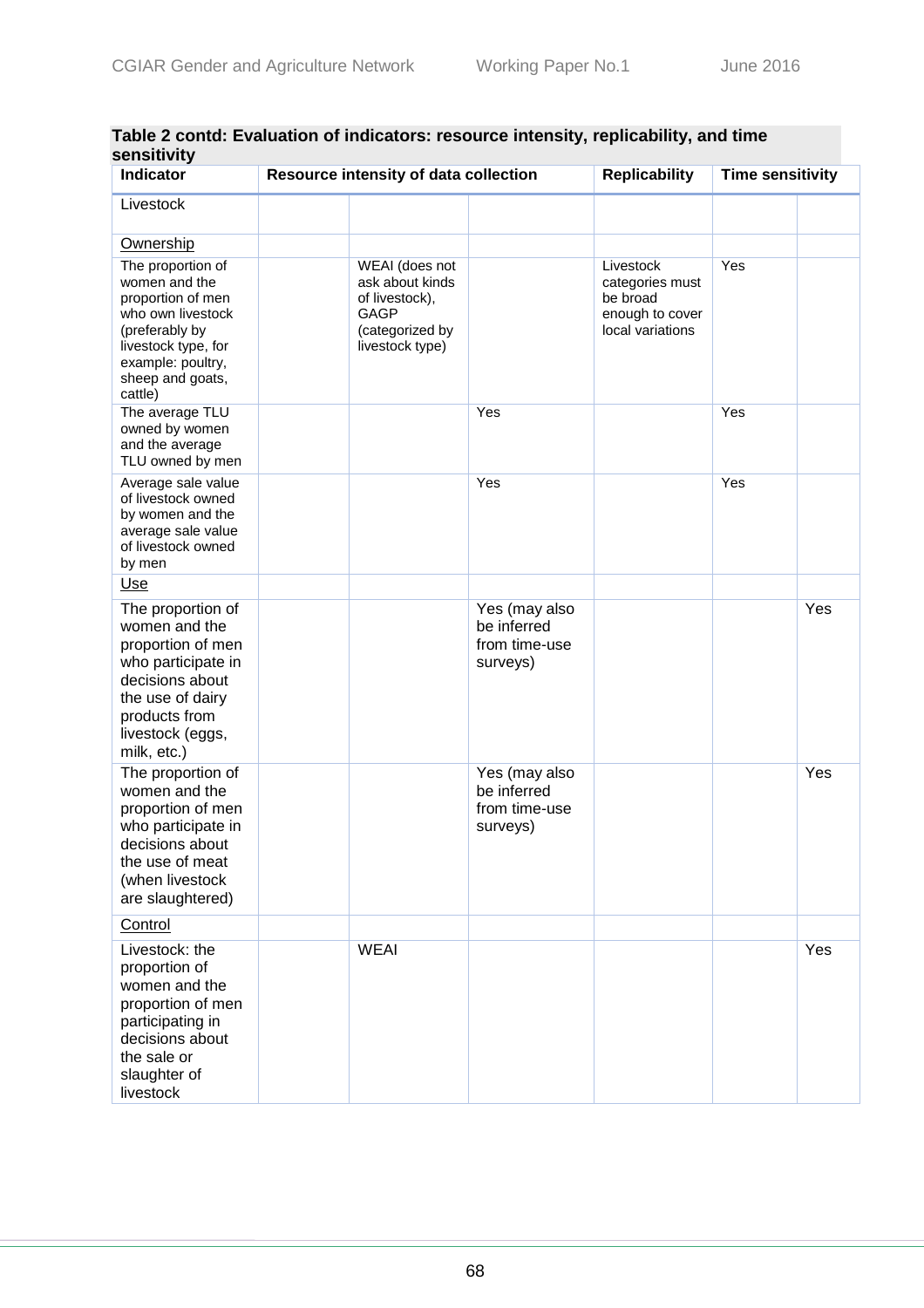| əchənuvny<br><b>Indicator</b>                                                                                                                                 | Resource intensity of data collection                                                                                            | <b>Replicability</b>                                                                        | <b>Time sensitivity</b> |     |
|---------------------------------------------------------------------------------------------------------------------------------------------------------------|----------------------------------------------------------------------------------------------------------------------------------|---------------------------------------------------------------------------------------------|-------------------------|-----|
| Water and Forest<br><b>Resources</b>                                                                                                                          |                                                                                                                                  |                                                                                             |                         |     |
| Use                                                                                                                                                           |                                                                                                                                  |                                                                                             |                         |     |
| Proportion of<br>women and the<br>proportion of men<br>able to access<br>water, firewood<br>and fodder to the<br>desired degree                               | WWAP is<br>developing<br>indicators for<br>water.                                                                                | Better-off<br>households/re<br>gions may not<br>perceive<br>shortages                       | Yes                     |     |
| Number of hours<br>(per week, per<br>person) for women<br>and for men in the<br>household, spent<br>on collecting<br>water, firewood<br>and fodder            | National time-<br>use studies<br>(UN Statistics<br>Division), but<br>disaggregated<br>indicators are<br>not easily<br>available. |                                                                                             | Yes                     |     |
| Control                                                                                                                                                       |                                                                                                                                  |                                                                                             |                         |     |
| The proportion of<br>women and the<br>proportion of men<br>who are members<br>of a water or forest<br>user group                                              | WEAI has a<br>general<br>question about<br>membership in<br>village-level<br>groups.                                             | Groups may<br>not exist in<br>particular<br>regions                                         | Yes                     |     |
| The proportion of<br>women and the<br>proportion of men<br>who have ever<br>attended user<br>group meetings<br>(conditional upon<br>membership)               |                                                                                                                                  | Groups may<br>not exist in<br>particular<br>regions; may<br>not hold<br>regular<br>meetings | Yes                     |     |
| The proportion of<br>women and the<br>proportion of men<br>who report ever<br>having spoken at<br>user group<br>meetings<br>(conditional upon<br>membership). | WEAI has a<br>question about<br>being<br>comfortable<br>speaking in<br>groups.                                                   | Groups may<br>not exist in<br>particular<br>regions; may<br>not hold<br>regular<br>meetings |                         | Yes |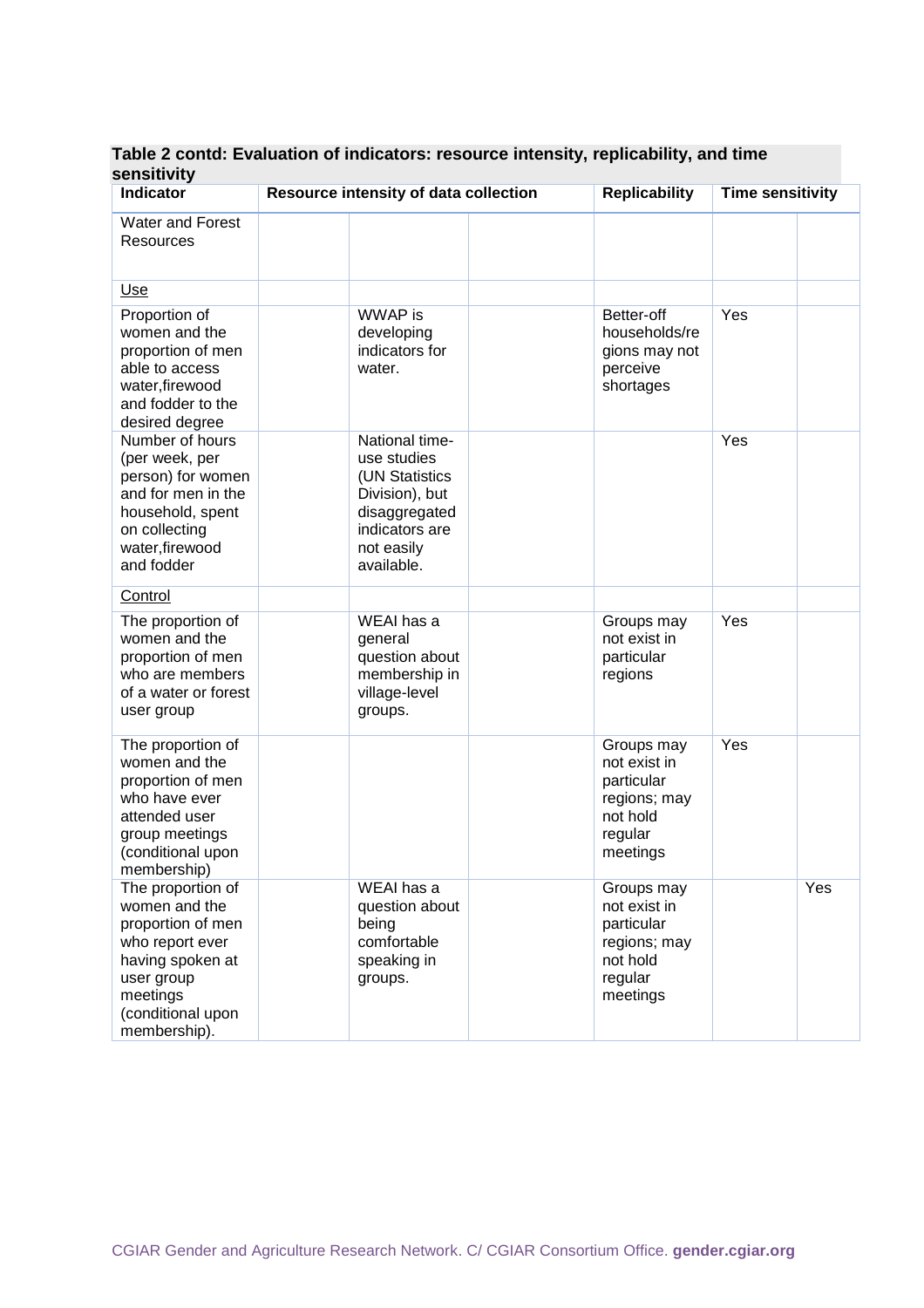| sensitivity                                                                                                                                                                         |                                       |  |     |                                                                        |                         |     |  |  |
|-------------------------------------------------------------------------------------------------------------------------------------------------------------------------------------|---------------------------------------|--|-----|------------------------------------------------------------------------|-------------------------|-----|--|--|
| <b>Indicator</b>                                                                                                                                                                    | Resource intensity of data collection |  |     | <b>Replicability</b>                                                   | <b>Time sensitivity</b> |     |  |  |
| <b>Financial Assets</b>                                                                                                                                                             |                                       |  |     |                                                                        |                         |     |  |  |
| Use                                                                                                                                                                                 |                                       |  |     |                                                                        |                         |     |  |  |
| Proportion of<br>women and the<br>proportion of men<br>banked<br>(individually or<br>jointly) in a formal<br>sector institution                                                     | Findex                                |  |     | Depends on<br>network of<br>formal sector<br>financial<br>institutions | Yes                     |     |  |  |
| The average<br>length of time<br>(duration) for<br>women and the<br>average for men<br>of participation in<br>a micro- or<br>informal financial<br>institution                      |                                       |  | Yes |                                                                        |                         | Yes |  |  |
| Proportion of<br>women and the<br>proportion of men<br>who saved money<br>in the last 12<br>months through a<br>formal or informal<br>institution (i.e., not<br>"under the pillow") | Findex                                |  |     |                                                                        | Yes                     |     |  |  |
| Proportion of<br>women and the<br>proportion of men<br>who received a<br>loan in the last 12<br>months from a<br>formal or informal<br>institution                                  | Findex                                |  |     |                                                                        | Yes                     |     |  |  |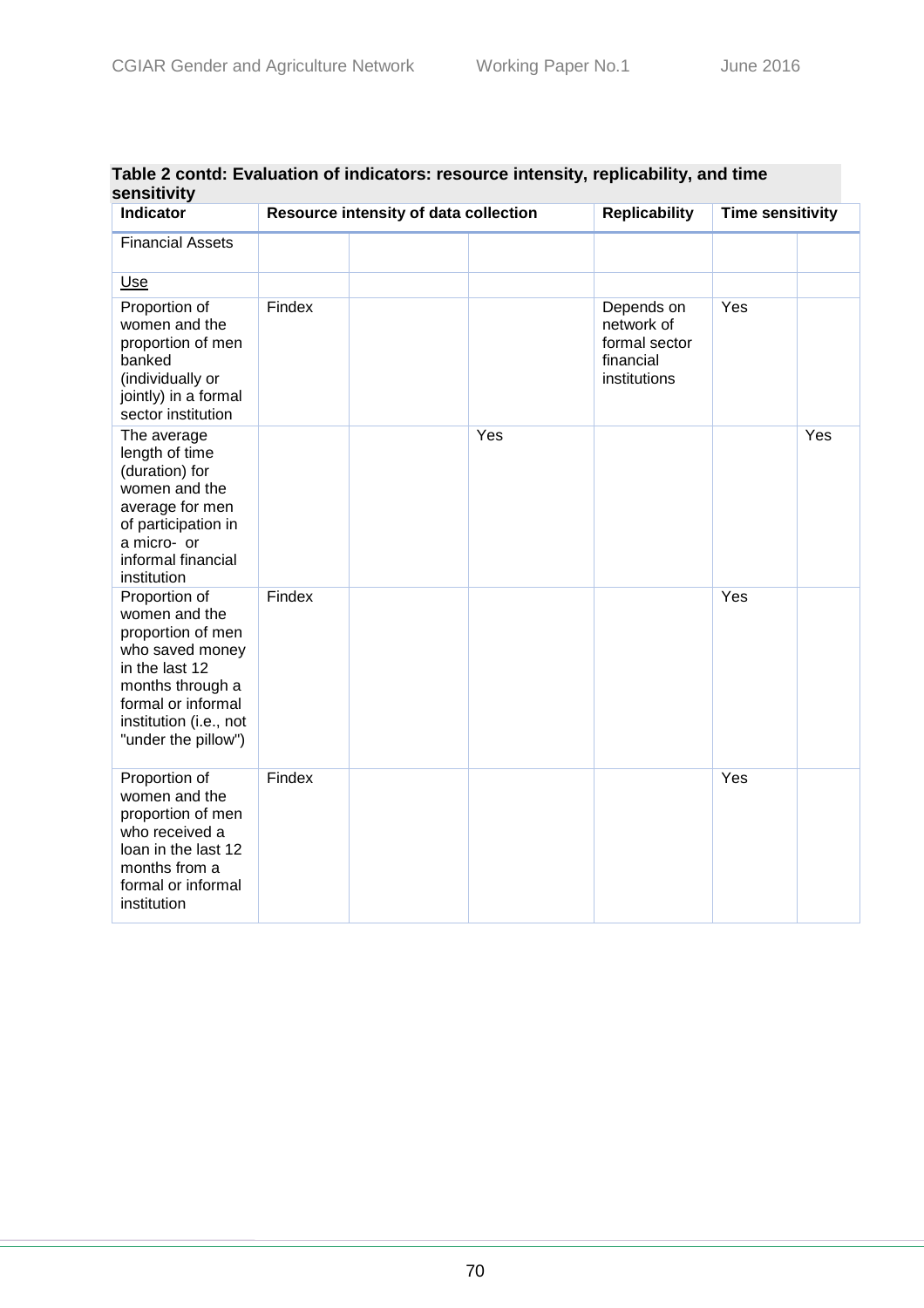| Indicator                                                                                                                                                     | Resource intensity of data collection                                                                                            | <b>Replicability</b>                                                                        | <b>Time sensitivity</b> |     |
|---------------------------------------------------------------------------------------------------------------------------------------------------------------|----------------------------------------------------------------------------------------------------------------------------------|---------------------------------------------------------------------------------------------|-------------------------|-----|
| Water and Forest<br>Resources                                                                                                                                 |                                                                                                                                  |                                                                                             |                         |     |
| Use                                                                                                                                                           |                                                                                                                                  |                                                                                             |                         |     |
| Proportion of<br>women and the<br>proportion of men<br>able to access<br>water/firewood/fod<br>der/fish to the<br>desired degree                              | WWAP is<br>developing<br>indicators for<br>water.                                                                                | Better-off<br>households/re<br>gions may not<br>perceive<br>shortages                       | Yes                     |     |
| Number of hours<br>(per week, per<br>person) for women<br>and for men in the<br>household, spent<br>on collecting<br>water/firewood/fod<br>der/fish           | National time-<br>use studies<br>(UN Statistics<br>Division), but<br>disaggregated<br>indicators are<br>not easily<br>available. |                                                                                             | Yes                     |     |
| Control                                                                                                                                                       |                                                                                                                                  |                                                                                             |                         |     |
| The proportion of<br>women and the<br>proportion of men<br>who are members<br>of a water or forest<br>user group                                              | WEAI has a<br>general<br>question about<br>membership in<br>village-level<br>groups.                                             | Groups may<br>not exist in<br>particular<br>regions                                         | Yes                     |     |
| The proportion of<br>women and the<br>proportion of men<br>who have ever<br>attended user<br>group meetings<br>(conditional upon<br>membership)               |                                                                                                                                  | Groups may<br>not exist in<br>particular<br>regions; may<br>not hold<br>regular<br>meetings | Yes                     |     |
| The proportion of<br>women and the<br>proportion of men<br>who report ever<br>having spoken at<br>user group<br>meetings<br>(conditional upon<br>membership). | WEAI has a<br>question about<br>being<br>comfortable<br>speaking in<br>groups.                                                   | Groups may<br>not exist in<br>particular<br>regions; may<br>not hold<br>regular<br>meetings |                         | Yes |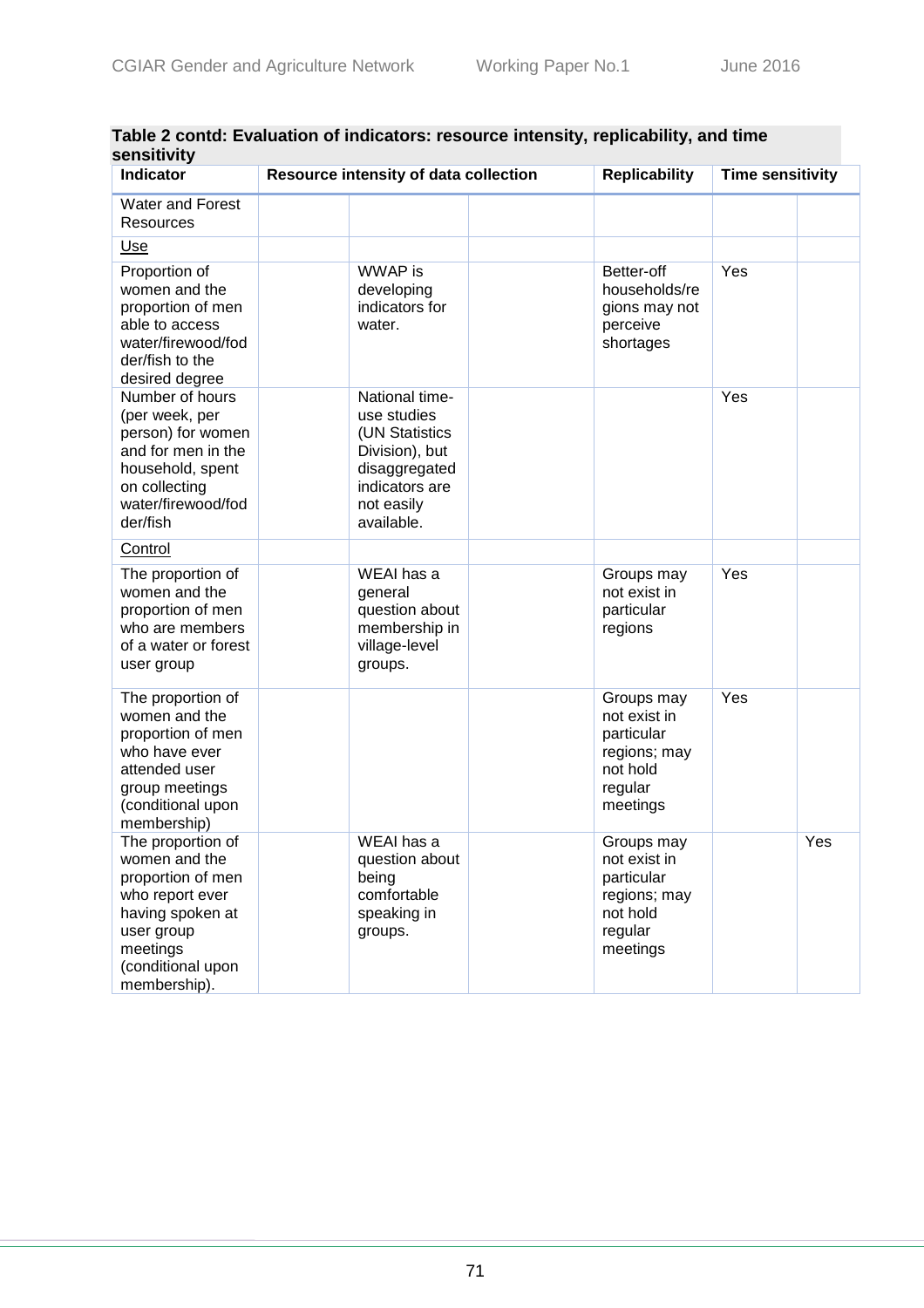| SCIISIUVILY<br>Indicator                                                                                                                                                             |        | Resource intensity of data collection |     |                                                                        | <b>Replicability</b> | <b>Time</b><br>sensit<br>ivity |
|--------------------------------------------------------------------------------------------------------------------------------------------------------------------------------------|--------|---------------------------------------|-----|------------------------------------------------------------------------|----------------------|--------------------------------|
| <b>Financial Assets</b>                                                                                                                                                              |        |                                       |     |                                                                        |                      |                                |
| U <sub>se</sub><br>Proportion of women<br>and the proportion of<br>men banked<br>(individually or<br>jointly) in a formal<br>sector institution                                      | Findex |                                       |     | Depends on<br>network of<br>formal sector<br>financial<br>institutions | Yes                  |                                |
| The average length<br>of time (duration) for<br>women and the<br>average for men of<br>participation in a<br>micro- or informal<br>financial institution                             |        |                                       | Yes |                                                                        |                      | Yes                            |
| Proportion of women<br>and the proportion of<br>men who saved<br>money in the last 12<br>months through a<br>formal or informal<br>institution (i.e., not<br>"under the pillow")     | Findex |                                       |     |                                                                        | Yes                  |                                |
| Proportion of women<br>and the proportion of<br>men who received a<br>loan in the last 12<br>months from a<br>formal or informal<br>institution                                      | Findex |                                       |     |                                                                        | Yes                  |                                |
| <b>Control</b><br>Proportion of<br>women and the<br>proportion of men<br>who decided how<br>to use the<br>loan/savings<br>amounts<br>(conditional upon<br>saving, access to<br>loan) |        |                                       | Yes |                                                                        |                      | Yes                            |
| Conditional upon<br>asset use of loan;<br>proportion of<br>women who<br>acquire ownership<br>stake in the asset                                                                      |        | GAGP                                  |     |                                                                        |                      | Yes                            |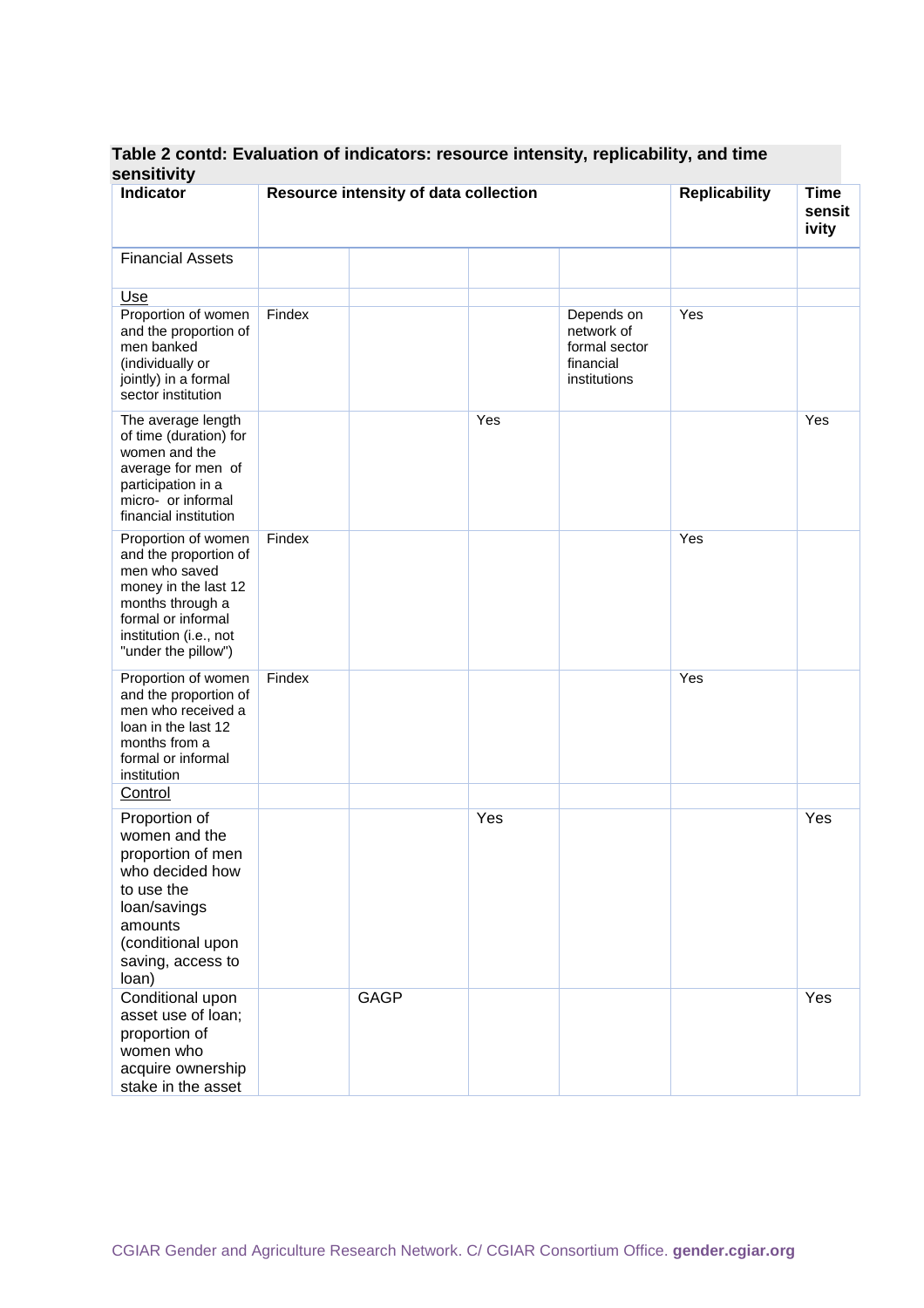| Indicator                                                                                                                                                                   | Resource intensity of data collection                                       |                                       |     | <b>Replicability</b>                         | <b>Time</b><br>sensit<br>ivity |     |
|-----------------------------------------------------------------------------------------------------------------------------------------------------------------------------|-----------------------------------------------------------------------------|---------------------------------------|-----|----------------------------------------------|--------------------------------|-----|
| Labor                                                                                                                                                                       |                                                                             |                                       |     |                                              |                                |     |
| Use                                                                                                                                                                         |                                                                             |                                       |     |                                              |                                |     |
| Female labor force<br>participation rate<br>and the male rate in<br>agriculture<br>(denominator, size<br>of agricultural labor<br>force)                                    | World<br>Developme<br>nt<br>Indicators                                      |                                       |     | Depends on<br>gender<br>division of<br>labor |                                | Yes |
| Female paid labor<br>force participation<br>rate and the male<br>rate in agriculture<br>(denominator, size<br>of agricultural labor<br>force)                               | World<br>Developme<br>nt<br>Indicators,<br>national<br>household<br>surveys |                                       |     | Depends on<br>gender<br>division of<br>labor |                                | Yes |
| Proportion of women<br>and the proportion of<br>men who report that<br>they are<br>underemployed<br>(employed for fewer<br>hours than they<br>want to be)                   |                                                                             |                                       | Yes |                                              | Yes                            |     |
| Average hours of<br>leisure for women<br>and the average for<br>men; or the<br>proportion of women<br>and the proportion<br>of men who report<br>inadequate leisure<br>time |                                                                             | WEAI, national<br>time-use<br>surveys |     |                                              |                                | Yes |
| Control                                                                                                                                                                     |                                                                             |                                       |     |                                              |                                |     |
| No recommended<br>indicators; see text<br>for suggestions                                                                                                                   |                                                                             |                                       |     |                                              |                                |     |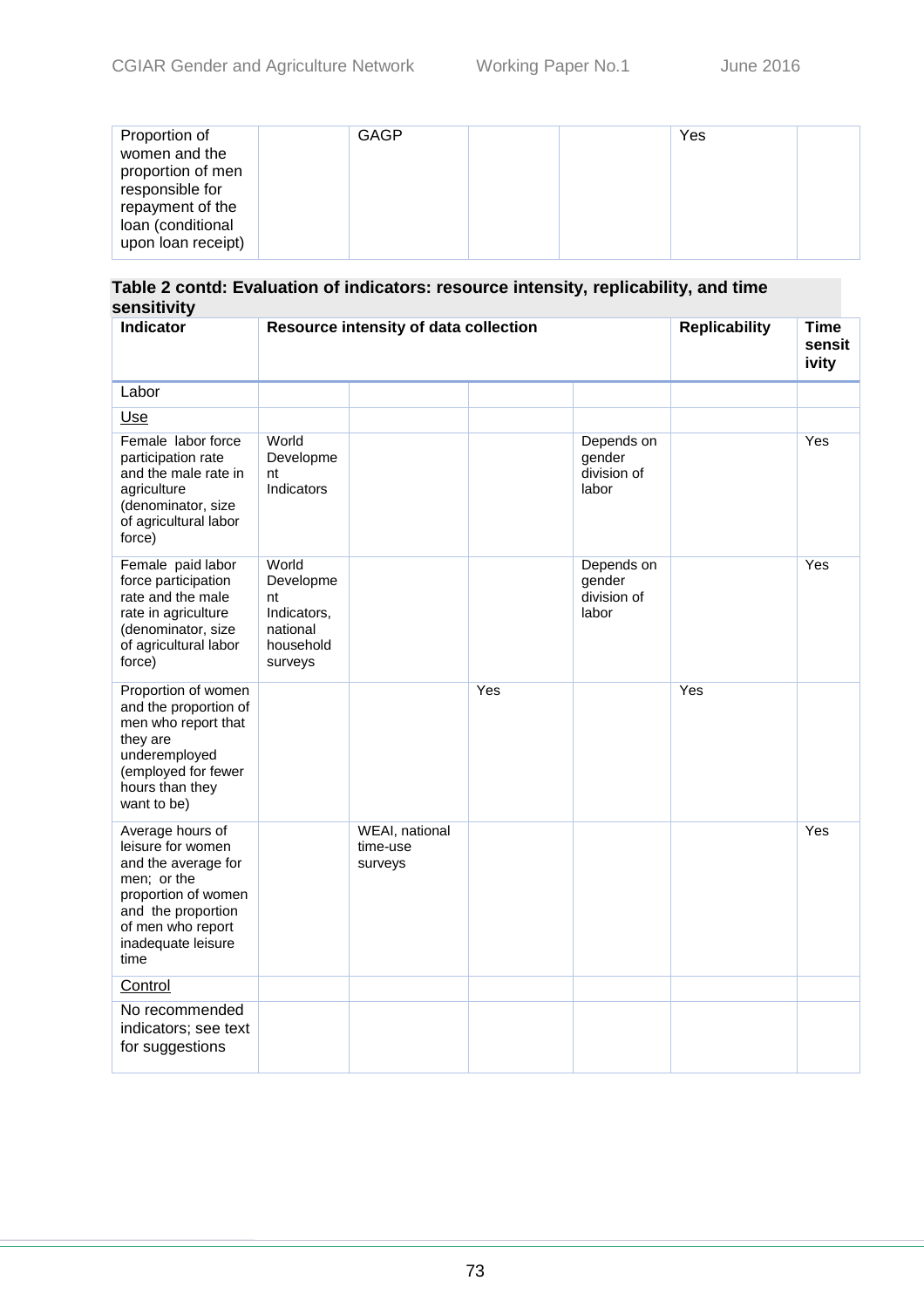| sensitivity<br><b>Indicator</b>                                                                                                                                                                                                                                    | Resource intensity of data collection |             |     |  | <b>Replicability</b> | <b>Time</b><br>sensit<br>ivity |
|--------------------------------------------------------------------------------------------------------------------------------------------------------------------------------------------------------------------------------------------------------------------|---------------------------------------|-------------|-----|--|----------------------|--------------------------------|
| Control                                                                                                                                                                                                                                                            |                                       |             |     |  |                      |                                |
| No recommended<br>indicators; see text<br>for suggestions                                                                                                                                                                                                          |                                       |             |     |  |                      |                                |
| Income                                                                                                                                                                                                                                                             |                                       |             |     |  |                      |                                |
| Proportion of<br>women and the<br>proportion of men<br>who retain any<br>part of their own<br>earnings and/or<br>receive any part of<br>the earnings of<br>any others in the<br>household                                                                          |                                       |             | Yes |  |                      | Yes                            |
| Proportion of<br>women and the<br>proportion of men<br>who participate in<br>decisions to<br>purchase daily<br>goods                                                                                                                                               | <b>DHS</b>                            |             |     |  |                      | <b>YES</b>                     |
| Proportion of<br>women and the<br>proportion of men<br>who participate in<br>decisions to<br>purchase major<br>goods                                                                                                                                               | <b>DHS</b>                            |             |     |  |                      | <b>YES</b>                     |
| Proportion of<br>women and the<br>proportion of men<br>who participate in<br>decision-making<br>about income<br>generated from (a)<br>food crops, (b)<br>cash crops, (c)<br>livestock<br>production, (d)<br>nonfarm activities,<br>and (e) wage and<br>salary work |                                       | <b>WEAI</b> |     |  |                      | <b>YES</b>                     |

## **Table 2 contd: Evaluation of indicators: resource intensity, replicability, and time sensitivity**